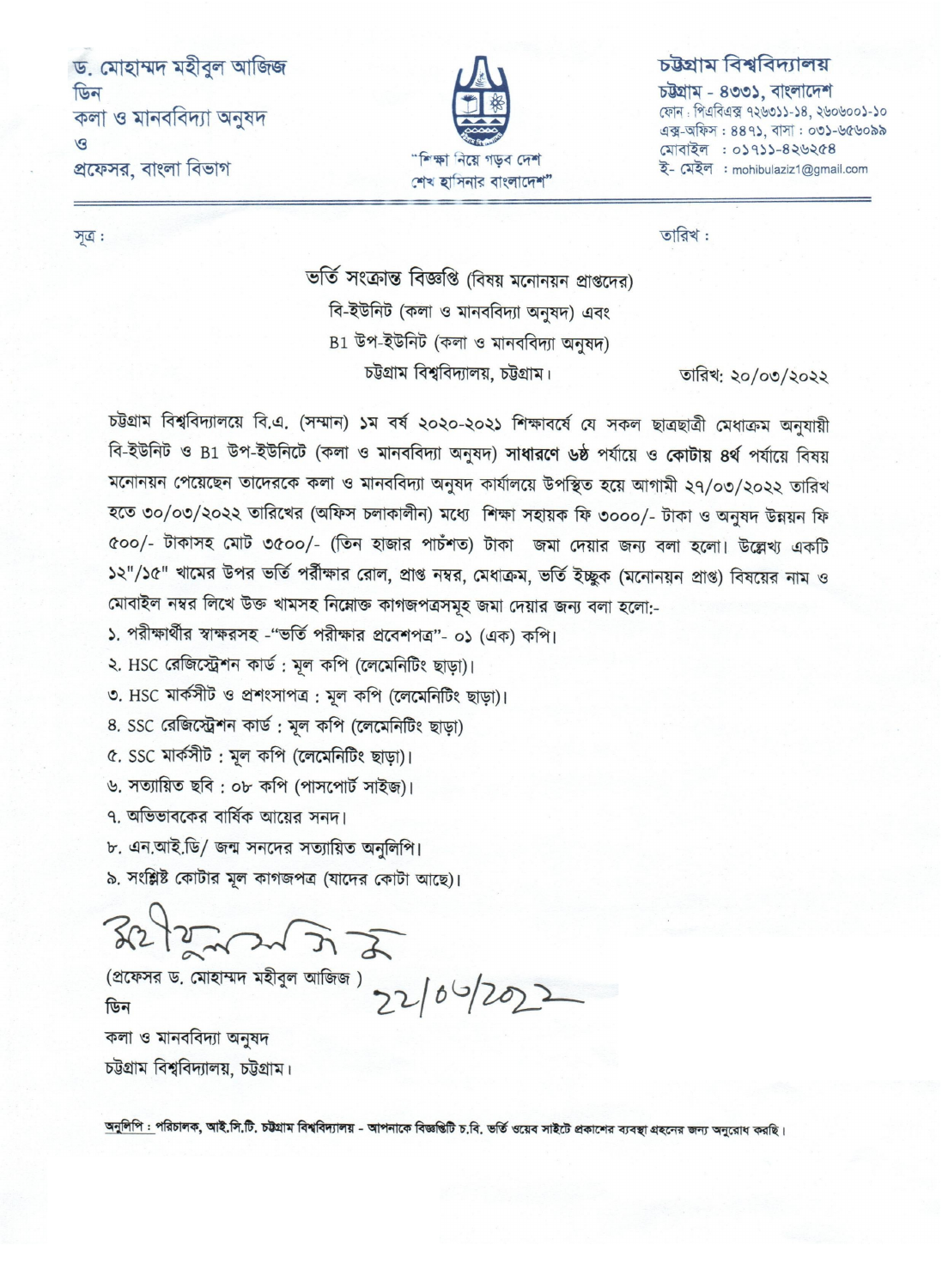| <b>Exam Roll</b> | <b>Name</b>                 | <b>Merit</b> | <b>Department</b>                    | <b>Status</b>  |
|------------------|-----------------------------|--------------|--------------------------------------|----------------|
| 235266           | MD. RADOWAN ISLAM RABBY     | 33           | Dept. of Islamic History and Culture | Admitted (1)   |
| 234188           | <b>MD. RAKIB HOWLADER</b>   | 43           | Dept. of English                     | Admitted (1)   |
| 241858           | <b>FARIHA MUNIR PRITY</b>   | 47           | Dept. of English                     | Admitted (1)   |
| 237162           | MD. MANIK UDDIN             | 50           | Dept. of English                     | Admitted (1)   |
| 233426           | MOHAMMAD SHAHIDUL ISLAM     | 53           | Dept. of History                     | Admitted (1)   |
| 235064           | <b>SADIA SULTANA</b>        | 58           | Dept. of English                     | Admitted (1)   |
| 232255           | <b>SHARMIN AKTER ANYE</b>   | 68           | Dept. of English                     | Admitted (1)   |
| 234186           | MD. SAJJAD HOSSAIN SAJAL    | 71           | Dept. of English                     | Admitted (1)   |
| 239841           | <b>DELWAR HOSSAN</b>        | 83           | Dept. of English                     | Admitted (1)   |
| 229978           | <b>MANJURUL HASAN SHUVO</b> | 86           | Dept. of English                     | Admitted (1)   |
| 234228           | MD. SAJJAD HOSSEN           | 90           | Dept. of English                     | Admitted (1)   |
| 235867           | MD. ZUBAER RAHMAN HIMEL     | 92           | Dept. of English                     | Admitted (1)   |
| 241498           | SHEIKH TANIMA BINTA SHARIF  | 94           | Dept. of English                     | Admitted (1)   |
| 234751           | <b>SADIA ISHTIAQUE</b>      | 95           | Dept. of English                     | Admitted (1)   |
| 234151           | <b>LAMISA KHOSNOD SAMI</b>  | 104          | Dept. of English                     | Admitted (1)   |
| 242412           | MD. NAZMUL HASAN            | 119          | Dept. of English                     | Admitted (1)   |
| 234357           | <b>NURUL AFSAR</b>          | 132          | Dept. of Bangla                      | Admitted (1)   |
| 242392           | MD. SABBIR ABDULLAH         | 136          | Dept. of English                     | Admitted (1)   |
| 239536           | <b>TASRIN SULTANA RUBA</b>  | 139          | Dept. of English                     | Admitted (1)   |
| 227656           | <b>MOHAMMAD SALEH</b>       | 140          | Dept. of English                     | Admitted (1)   |
| 239785           | <b>SABBIR HOSSIN</b>        | 144          | Dept. of English                     | Admitted (1)   |
| 224861           | MD. OMAR FARUK CHOWDHURY    | 147          | Dept. of English                     | Admitted (1)   |
| 232785           | NOURIN SULTANA JERIN        | 177          | Dept. of English                     | Admitted (1)   |
| 234311           | <b>MAHMODUL HASAN</b>       | 183          | Dept. of History                     | Admitted (1)   |
| 242458           | MD. ALAMIN                  | 184          | Dept. of Bangla                      | Admitted (1)   |
| 233726           | <b>MINA KHATUN</b>          | 186          | Dept. of English                     | Admitted (1)   |
| 242157           | FERDOUSI ASHRAFI            | 198          | Dept. of English                     | Admitted (1)   |
| 236527           | KAMRAN MAHMUD OHY           | 206          | Dept. of History                     | Admitted (1)   |
| 220884           | NAHRIN JANNAT TUBA          | 208          | Dept. of English                     | Admitted (1)   |
| 242582           | <b>SALIM REZA SOIKAT</b>    | 209          | Dept. of English                     | Migrated $(1)$ |
| 236787           | MD. ABDUL KADER MUNNA       | 210          | Dept. of English                     | Migrated $(1)$ |
| 238332           | NUR MUHAMMAD MANNA          | 211          | Dept. of English                     | Migrated $(1)$ |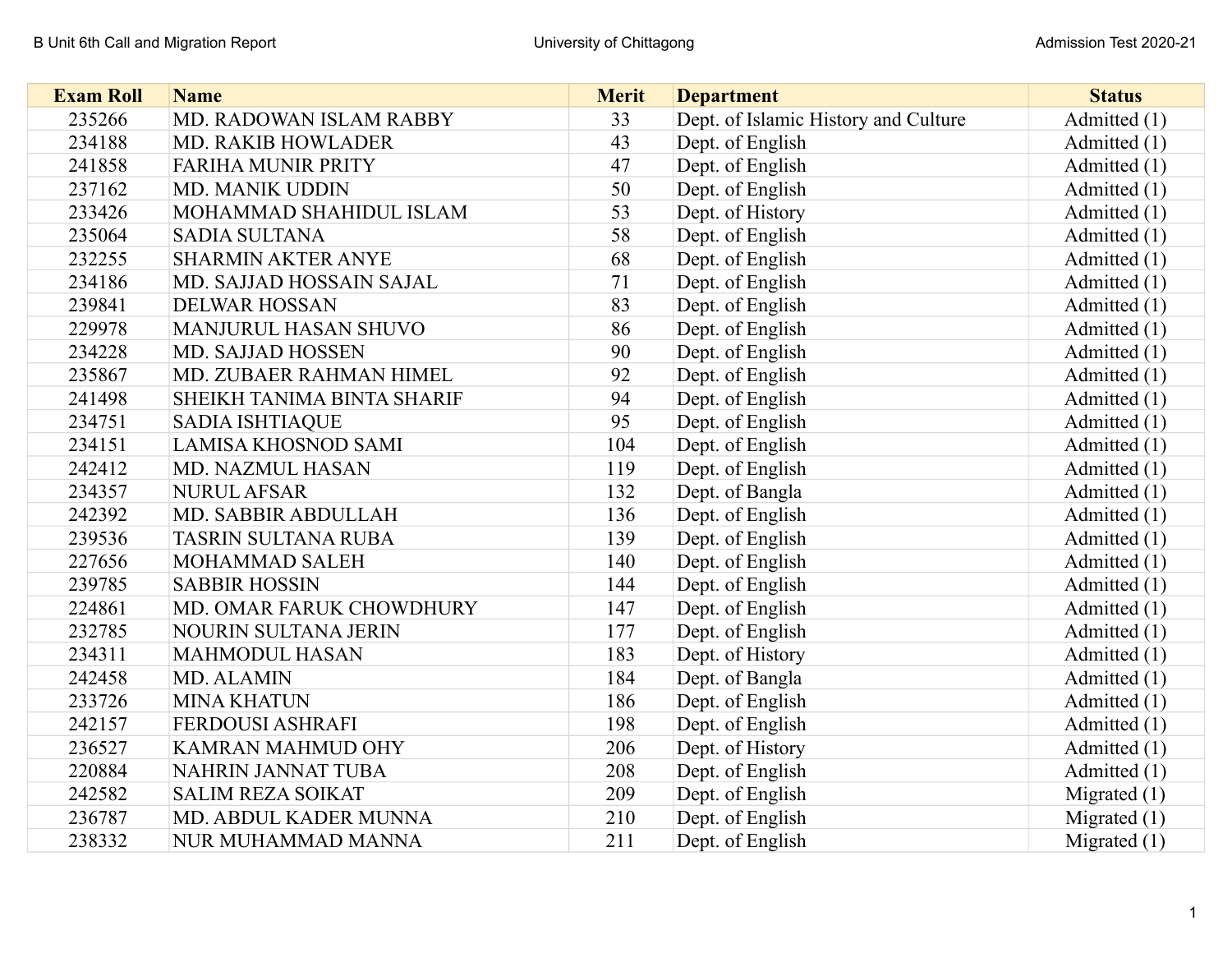| <b>Exam Roll</b> | <b>Name</b>                  | <b>Merit</b> | <b>Department</b>                   | <b>Status</b>  |
|------------------|------------------------------|--------------|-------------------------------------|----------------|
| 233151           | MD. SHAKIL AHMMED            | 214          | Dept. of English                    | Migrated $(1)$ |
| 233584           | <b>MD. TANVIR AHMMED</b>     | 219          | Institute of Education and Research | Admitted (1)   |
| 236903           | PRONAB BALA                  | 220          | Dept. of English                    | Migrated $(1)$ |
| 239458           | <b>TASKINA JAHAN</b>         | 223          | Dept. of English                    | Migrated $(1)$ |
| 230749           | MD. MEJBAUR RAHMAN           | 237          | Dept. of History                    | Admitted (1)   |
| 233443           | MD. TANJIRUL ISLAM KAYES     | 238          | Dept. of Bangla                     | Admitted (1)   |
| 219793           | MOHAMMAD RAIHAN UDDIN        | 241          | Dept. of English                    | Migrated $(1)$ |
| 234816           | <b>SUMAIA AKTER RUMA</b>     | 248          | Dept. of English                    | Migrated $(1)$ |
| 241758           | MAHAMUD KAMAL RISHAD         | 253          | Dept. of History                    | Admitted (1)   |
| 223604           | MOHAMMAD ARAFAT              | 256          | Dept. of Islamic Studies            | Admitted (1)   |
| 232701           | K.M. MUJAHID                 | 266          | Dept. of English                    | Migrated $(1)$ |
| 240816           | MD. AL-MAHMUD SAJIB          | 269          | Dept. of Bangla                     | Admitted (1)   |
| 240984           | <b>TASLIM HASAN</b>          | 270          | Dept. of Bangla                     | Admitted (1)   |
| 229223           | MD. MUSHFIQUR RAHMAN         | 273          | Dept. of Bangla                     | Admitted $(1)$ |
| 225201           | MD. RAFEYAT HASAN            | 274          | Dept. of English                    | Migrated $(1)$ |
| 235027           | SHAHWALIULLAH                | 284          | Dept. of English                    | Migrated $(1)$ |
| 233141           | MD.MOJAMMAL HAQE             | 285          | Dept. of English                    | Migrated $(1)$ |
| 221826           | MD. RAKIN ABSAR              | 290          | Dept. of Philosophy                 | Admitted (1)   |
| 216945           | MD. TUSHAR MOLLA             | 295          | Dept. of Bangla                     | Admitted (1)   |
| 236267           | <b>SHAJLY SALSABIL RUIAT</b> | 302          | Dept. of English                    | Migrated $(1)$ |
| 239962           | <b>MD. SHAHIN MIA</b>        | 305          | Dept. of Bangla                     | Admitted (1)   |
| 222016           | MOHAMMAD MOKHTER ALAM        | 309          | Dept. of Bangla                     | Admitted (1)   |
| 237612           | <b>SYED MOHAMMAD MINHAZ</b>  | 318          | Dept. of Philosophy                 | Admitted (1)   |
| 238638           | <b>JANNATUL NAYEM</b>        | 320          | Dept. of English                    | Migrated $(1)$ |
| 233747           | MEHER AFROJ BINTE REAZ       | 322          | Dept. of English                    | Migrated $(1)$ |
| 238722           | MD. MAHFUJUL ISLAM           | 324          | Dept. of English                    | Migrated $(1)$ |
| 218165           | MD. SAHARIAR FARUQUE BHUIYAN | 332          | Dept. of English                    | Migrated $(1)$ |
| 229100           | <b>WALID JUMLAT</b>          | 334          | Dept. of English                    | Migrated $(1)$ |
| 232344           | <b>AFSANA ALAMGIR</b>        | 338          | Dept. of English                    | Migrated $(1)$ |
| 238256           | <b>SANJIDA AKTER</b>         | 340          | Dept. of Islamic Studies            | Admitted (1)   |
| 235295           | AL SHAHRIAR ROHAN            | 344          | Dept. of Bangla                     | Admitted (1)   |
| 230354           | MD. MIJAN UDDIN              | 355          | Dept. of English                    | Migrated $(1)$ |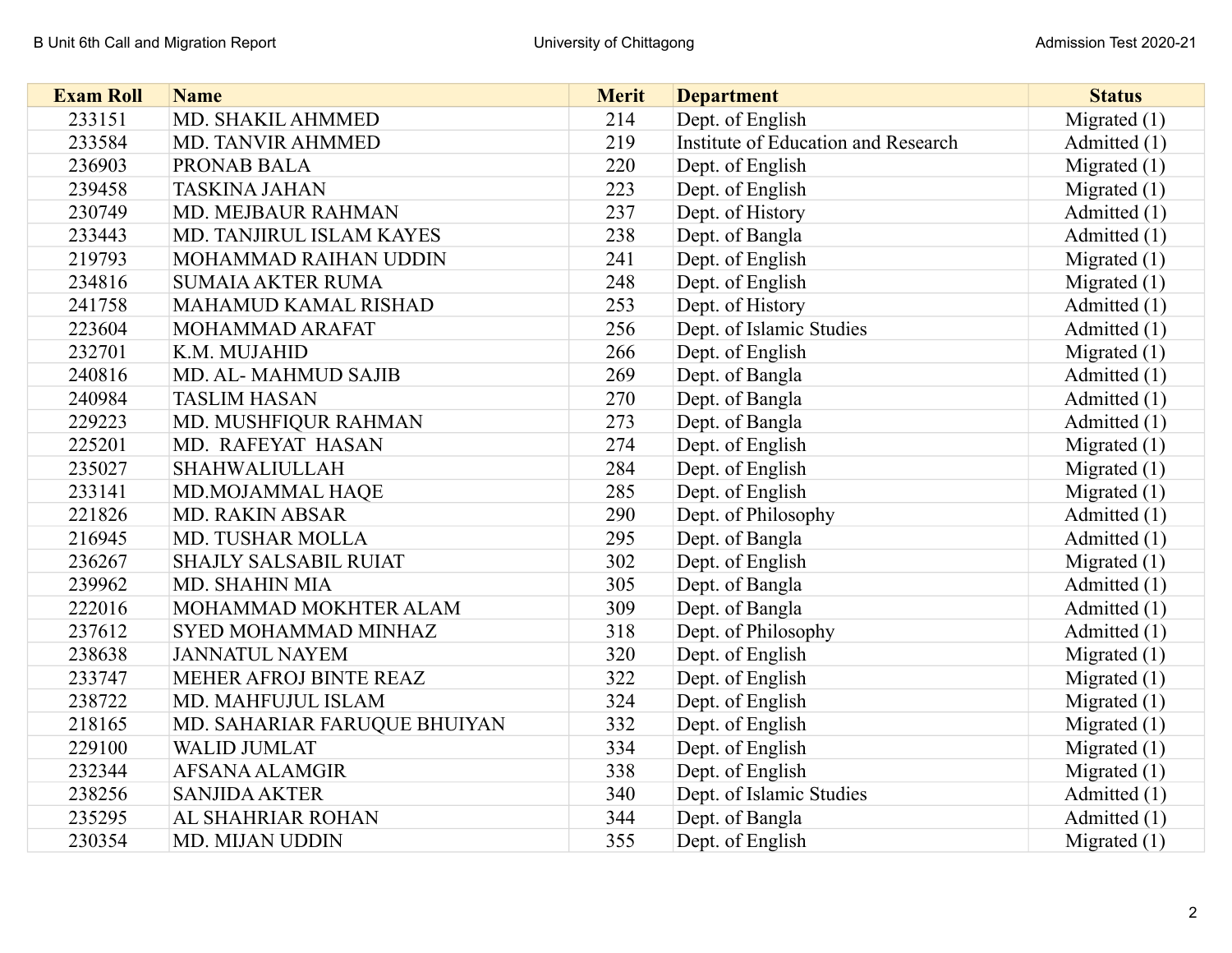| <b>Exam Roll</b> | <b>Name</b>                 | <b>Merit</b> | <b>Department</b>                    | <b>Status</b>  |
|------------------|-----------------------------|--------------|--------------------------------------|----------------|
| 231175           | MD. TAYEBUR RAHMAN          | 365          | Dept. of Bangla                      | Admitted (1)   |
| 217341           | <b>ASIF MAHMUD</b>          | 371          | Dept. of English                     | Migrated $(1)$ |
| 236395           | <b>FAHMIDA YASMIN JABA</b>  | 373          | Dept. of English                     | Migrated $(1)$ |
| 219472           | MD. AHAD                    | 375          | Dept. of English                     | Migrated $(1)$ |
| 234615           | <b>SALSABIL</b>             | 394          | Dept. of Bangla                      | Admitted (1)   |
| 217992           | MST. ISRAT JAHAN EMO        | 397          | Dept. of Bangla                      | Admitted (1)   |
| 214549           | <b>ISMAIL HASAN</b>         | 399          | Dept. of Bangla                      | Admitted (1)   |
| 236113           | MD. SABBIR ZAKARIA SHAWN    | 400          | Dept. of Bangla                      | Admitted (1)   |
| 231311           | MD. RABBI MIAH              | 401          | Dept. of Bangla                      | Admitted (1)   |
| 242608           | <b>JANATUN TAJREE.</b>      | 411          | Dept. of Bangla                      | Admitted (1)   |
| 229933           | MOHAMMAD MUDDASIR SAKIB     | 417          | Dept. of Bangla                      | Admitted (1)   |
| 234837           | <b>ABDULLAH AL MAMUN</b>    | 421          | Dept. of History                     | Admitted (1)   |
| 232719           | <b>IKBAL HOSSAIN</b>        | 424          | Dept. of History                     | Admitted (1)   |
| 239496           | <b>SAYMA BENTA AFAZ</b>     | 446          | Dept. of Arabic                      | Admitted (1)   |
| 219673           | <b>SABBIR AHMED</b>         | 450          | Dept. of History                     | Admitted (1)   |
| 235576           | MD. TOFAIL AHMAD NASIM      | 454          | Dept. of English                     | Migrated $(1)$ |
| 230067           | MD. TARIQUL ISLAM           | 456          | Dept. of English                     | Migrated $(1)$ |
| 236750           | MD. ALIF HUSSAIN MAJQURY    | 480          | Institute of Education and Research  | Admitted (1)   |
| 220396           | <b>MD. RAHAT HASAN</b>      | 491          | Dept. of Bangla                      | Migrated $(1)$ |
| 234110           | <b>MST. ALIA AKTER LIA</b>  | 499          | Dept. of Bangla                      | Migrated $(1)$ |
| 238146           | <b>MD TAJIM HASAN</b>       | 501          | Dept. of Bangla                      | Migrated $(1)$ |
| 229640           | <b>AHMUDUR RAHMAN PAVEL</b> | 517          | Dept. of History                     | Admitted (1)   |
| 242469           | <b>MD. GULAM RASUL</b>      | 520          | Dept. of History                     | Admitted (1)   |
| 236888           | MONIRUL ISLAM               | 528          | Dept. of Bangla                      | Migrated $(1)$ |
| 232933           | NOWRIN ATIA NITU            | 533          | <b>Institute of Modern Languages</b> | Admitted (1)   |
| 232530           | <b>MOHAMMAD HUSSAIN</b>     | 536          | Dept. of History                     | Admitted (1)   |
| 229137           | MD. IBNE WALID SAMRAT       | 540          | Dept. of Bangla                      | Migrated $(1)$ |
| 226136           | <b>RAFIUL ISLAM RONY</b>    | 544          | Dept. of English                     | Migrated $(1)$ |
| 224583           | <b>BAKEDUL ISLAM AKANDA</b> | 552          | Dept. of English                     | Migrated $(1)$ |
| 236035           | <b>RAKIBUL ISLAM</b>        | 554          | Dept. of History                     | Admitted (1)   |
| 237650           | <b>JAHIDUL ISLAM</b>        | 560          | Dept. of Bangla                      | Migrated $(1)$ |
| 233949           | <b>MD. LEON SARKER</b>      | 568          | Dept. of Bangla                      | Migrated $(1)$ |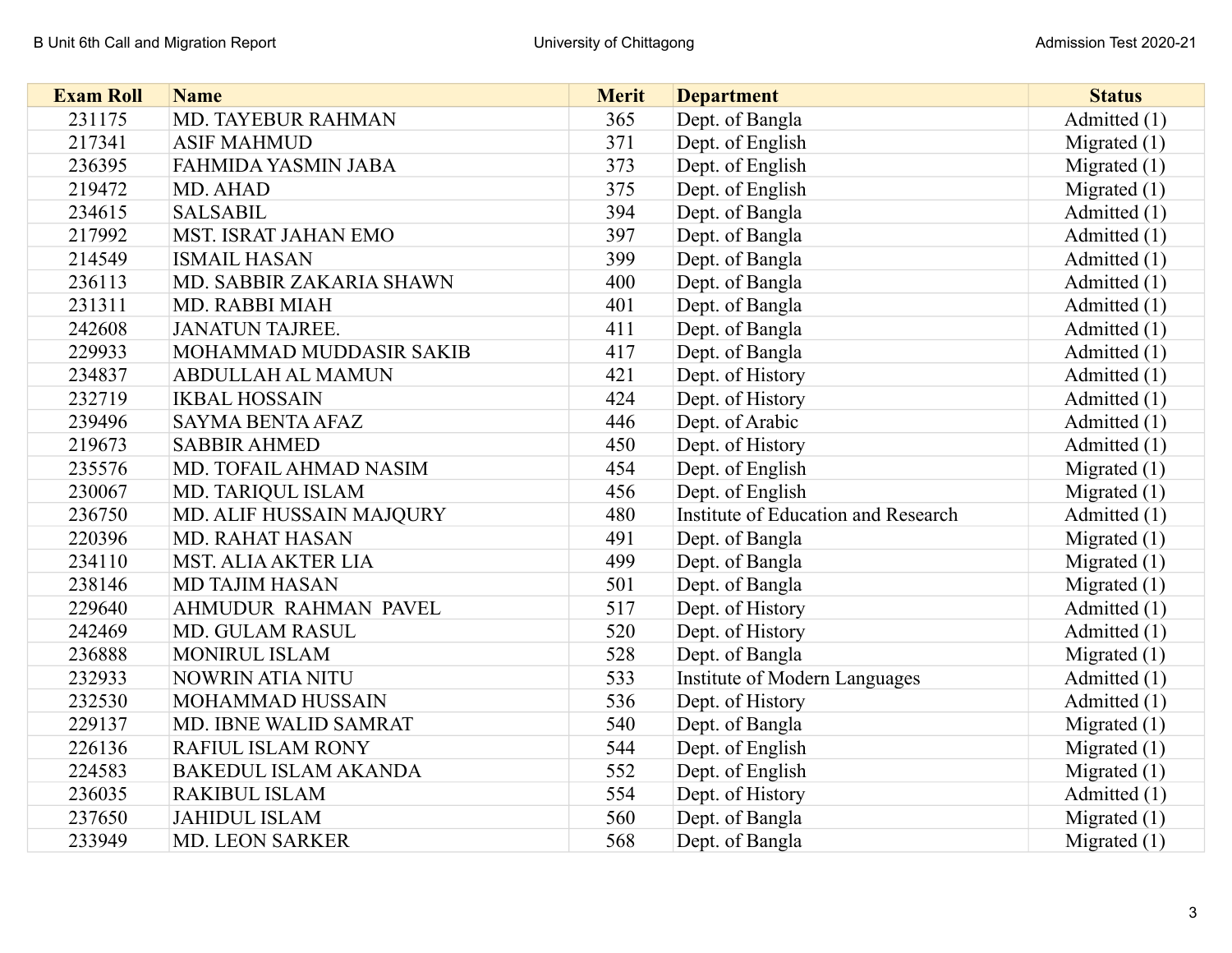| <b>Exam Roll</b> | <b>Name</b>                | <b>Merit</b> | <b>Department</b>                    | <b>Status</b>  |
|------------------|----------------------------|--------------|--------------------------------------|----------------|
| 240903           | MD.SAIMUN ISLAM TUHIN      | 569          | Dept. of History                     | Admitted (1)   |
| 230735           | MD. SHAZZADUL ISLAM        | 576          | Dept. of History                     | Admitted (1)   |
| 228832           | <b>MD. NASIR UDDIN</b>     | 578          | Dept. of Bangla                      | Migrated $(1)$ |
| 235386           | <b>HRIDOY MIA</b>          | 579          | Dept. of Bangla                      | Migrated $(1)$ |
| 234256           | MD. KOBIR UDDIN            | 583          | Dept. of Bangla                      | Migrated $(1)$ |
| 229974           | <b>UMME MAHFUJA MUKTA</b>  | 584          | Dept. of Bangla                      | Migrated $(1)$ |
| 214765           | <b>NUR MOHAMMOD SHAON</b>  | 586          | Dept. of English                     | Migrated $(1)$ |
| 218474           | <b>ABDUR RAHAMAN</b>       | 588          | Dept. of English                     | Migrated $(1)$ |
| 241540           | <b>S.M.NAHID</b>           | 590          | Dept. of History                     | Migrated $(1)$ |
| 237900           | <b>MIM AFROSE</b>          | 592          | Dept. of Bangla                      | Migrated $(1)$ |
| 241184           | <b>SAHRIAR SHEJAN</b>      | 597          | Dept. of English                     | Migrated $(1)$ |
| 234890           | <b>JAGONNATH ROY</b>       | 598          | Dept. of Bangla                      | Migrated $(1)$ |
| 214548           | <b>SAIFUL ISLAM ASHRAF</b> | 599          | Dept. of English                     | Migrated $(1)$ |
| 224023           | <b>NARMIN SULTANA</b>      | 603          | Dept. of Philosophy                  | Admitted (1)   |
| 219663           | MST. REJWANA KARIM         | 606          | Dept. of Bangla                      | Migrated $(1)$ |
| 231498           | NOUSHIN TARANNUM ANANNA    | 612          | Dept. of Bangla                      | Migrated $(1)$ |
| 227319           | RABEYA SULTANA             | 614          | Dept. of History                     | Migrated $(1)$ |
| 235086           | <b>OPAMA AHMED</b>         | 619          | Dept. of History                     | Migrated $(1)$ |
| 234939           | MD. HASIBUL HOSSAIN SANTO  | 620          | Dept. of English                     | Migrated $(1)$ |
| 234830           | <b>ROKY AHMAD</b>          | 623          | Dept. of English                     | Migrated $(1)$ |
| 231516           | MD. RABBIUL HASAN SHANTO   | 624          | Dept. of Bangla                      | Migrated $(1)$ |
| 233185           | <b>MST.BILKIS KHATUN</b>   | 633          | Institute of Education and Research  | Admitted (1)   |
| 242221           | <b>SAMIA AFROSE DINA</b>   | 641          | Dept. of English                     | Migrated $(1)$ |
| 236013           | SHAHRIAR KADER KAJAL       | 644          | Dept. of Islamic History and Culture | Admitted (1)   |
| 239246           | YESIR ARAFAT               | 645          | Dept. of Bangla                      | Migrated $(1)$ |
| 229428           | MD. ANAMUL HASAN           | 648          | Dept. of English                     | Migrated $(1)$ |
| 234249           | <b>BHUKIL BASHNAB</b>      | 651          | Dept. of Bangla                      | Migrated $(1)$ |
| 241742           | MD. RASEL SHEIKH           | 659          | Dept. of English                     | Migrated $(1)$ |
| 231897           | MD. KHAIRUL ISLAM          | 662          | Dept. of History                     | Migrated $(1)$ |
| 240621           | <b>MOFASSIL</b>            | 663          | Dept. of Bangla                      | Migrated $(1)$ |
| 238004           | MD. SHAHIDUL ISLAM         | 666          | Dept. of History                     | Migrated $(1)$ |
| 201089           | <b>SURIYA RAISA</b>        | 670          | Dept. of English                     | Migrated $(1)$ |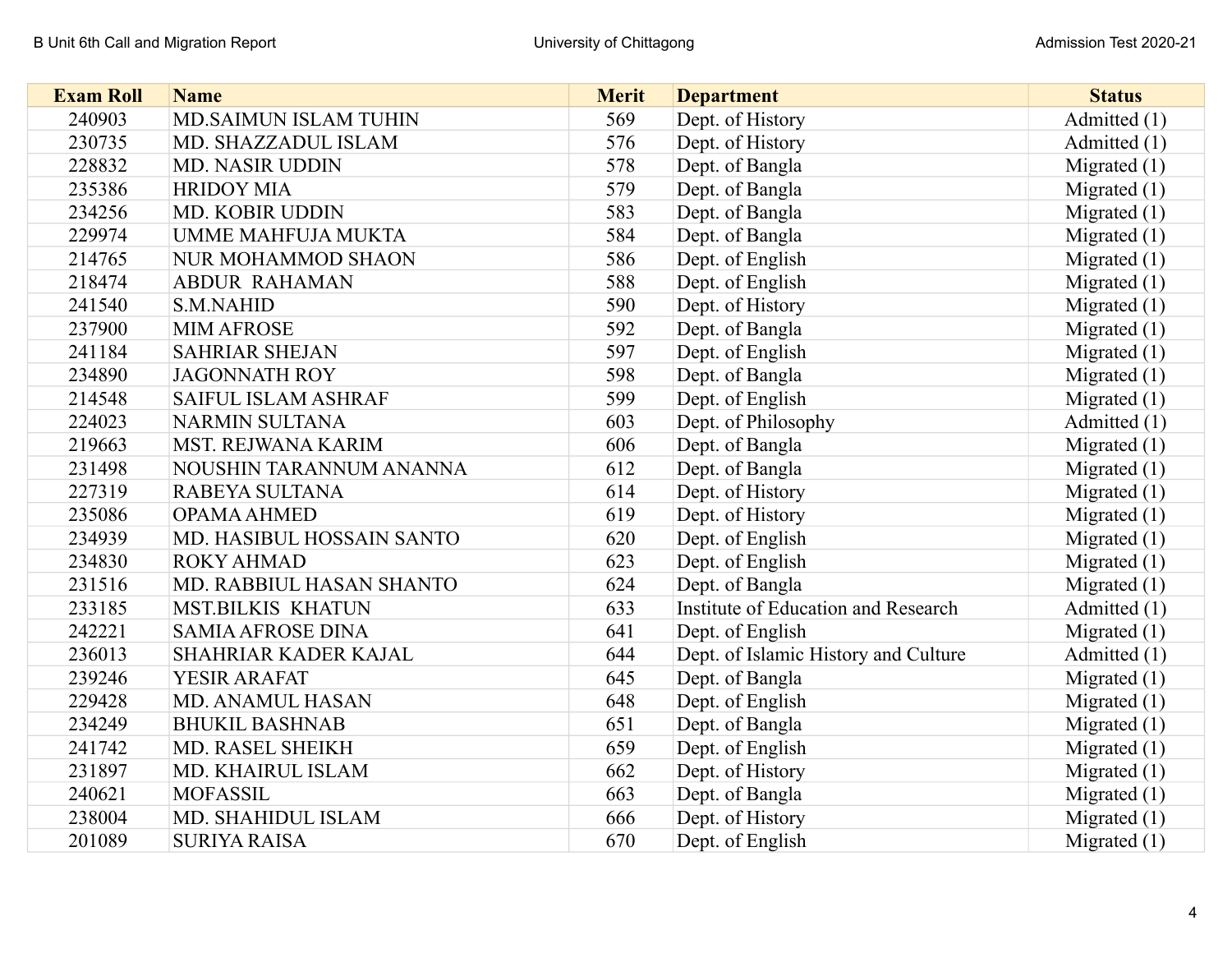| <b>Exam Roll</b> | <b>Name</b>                  | <b>Merit</b> | <b>Department</b>                    | <b>Status</b>  |
|------------------|------------------------------|--------------|--------------------------------------|----------------|
| 235303           | <b>UMME SALMA HIME</b>       | 678          | Dept. of History                     | Migrated $(1)$ |
| 233580           | MD. NURUZZAMAN               | 679          | Dept. of Bangla                      | Migrated $(1)$ |
| 230824           | <b>ARNAB BAIRAGI</b>         | 681          | Dept. of Bangla                      | Migrated $(1)$ |
| 231761           | <b>UMMAY SABAH TABASSOOM</b> | 695          | Dept. of English                     | Migrated $(1)$ |
| 236731           | <b>MD. ABIR HOSSAIN</b>      | 703          | Dept. of Islamic History and Culture | Admitted (1)   |
| 241719           | MD SAMIUL ALAM ARMAN         | 705          | Dept. of Bangladesh Studies          | Admitted (1)   |
| 239594           | <b>MSOT. SARMIN AKTER</b>    | 712          | Dept. of Bangla                      | Migrated $(1)$ |
| 238072           | <b>JANNATUL FERDOUS</b>      | 713          | Dept. of English                     | Migrated $(1)$ |
| 235607           | <b>UPAMA MAZUMDER</b>        | 717          | Dept. of English                     | Migrated $(1)$ |
| 229262           | MD. MIJANUR RAHMAN RONI      | 722          | Dept. of Bangla                      | Migrated $(1)$ |
| 235497           | <b>MD.SAKIB</b>              | 724          | Dept. of Bangla                      | Migrated $(1)$ |
| 236987           | MUNSI MAHAR ALAHI            | 728          | Dept. of Bangla                      | Migrated $(1)$ |
| 219568           | MD. IMRAN HOSSAIN            | 730          | Dept. of Bangla                      | Migrated $(1)$ |
| 240973           | <b>SHAKIB MIA</b>            | 732          | Dept. of Bangla                      | Migrated $(1)$ |
| 217961           | <b>JANNATUL KAWSER</b>       | 735          | Dept. of English                     | Migrated $(1)$ |
| 241248           | MOHAMMAD MUAZZAM HOSSEN      | 737          | Dept. of Islamic History and Culture | Admitted (1)   |
| 223287           | <b>ABDULLAH HOSSAIN</b>      | 739          | Dept. of English                     | Migrated $(1)$ |
| 230486           | <b>AFIUN JANNAT ENNI</b>     | 741          | Dept. of Bangladesh Studies          | Admitted (1)   |
| 242169           | PARAG MONDAL                 | 743          | Dept. of Bangla                      | Migrated $(1)$ |
| 230041           | <b>TASNIM AKTER MEEM</b>     | 746          | Dept. of Bangla                      | Migrated $(1)$ |
| 242436           | <b>FORHAD HOSSAIN</b>        | 747          | Dept. of Bangla                      | Migrated $(1)$ |
| 218200           | <b>MONISHA SHIL</b>          | 749          | Dept. of Philosophy                  | Admitted (1)   |
| 241596           | <b>UMME SALMA JARIN</b>      | 757          | Dept. of English                     | Migrated $(1)$ |
| 218647           | <b>MD.SABBIR HOSSEN</b>      | 758          | Dept. of English                     | Migrated $(1)$ |
| 233319           | <b>SHARIKA TABASSUM</b>      | 760          | Dept. of Bangla                      | Migrated $(1)$ |
| 230560           | MD. RAKIBUL HASAN PIASH      | 761          | Dept. of Bangla                      | Migrated $(1)$ |
| 240097           | <b>MD. RAKIB DEWAN</b>       | 762          | Dept. of Bangla                      | Migrated $(1)$ |
| 231400           | DHRUBAJYOTI DEBNATH          | 764          | Institute of Education and Research  | Admitted (1)   |
| 218851           | <b>IQBAL HOSSAIN</b>         | 765          | Dept. of Bangla                      | Migrated $(1)$ |
| 240285           | <b>AKASH MIA</b>             | 774          | Dept. of Bangla                      | Migrated $(1)$ |
| 226975           | <b>AFNAN ABRAR</b>           | 778          | Dept. of English                     | Migrated $(1)$ |
| 240858           | <b>MD. JONAED UDDIN</b>      | 780          | Dept. of History                     | Migrated $(1)$ |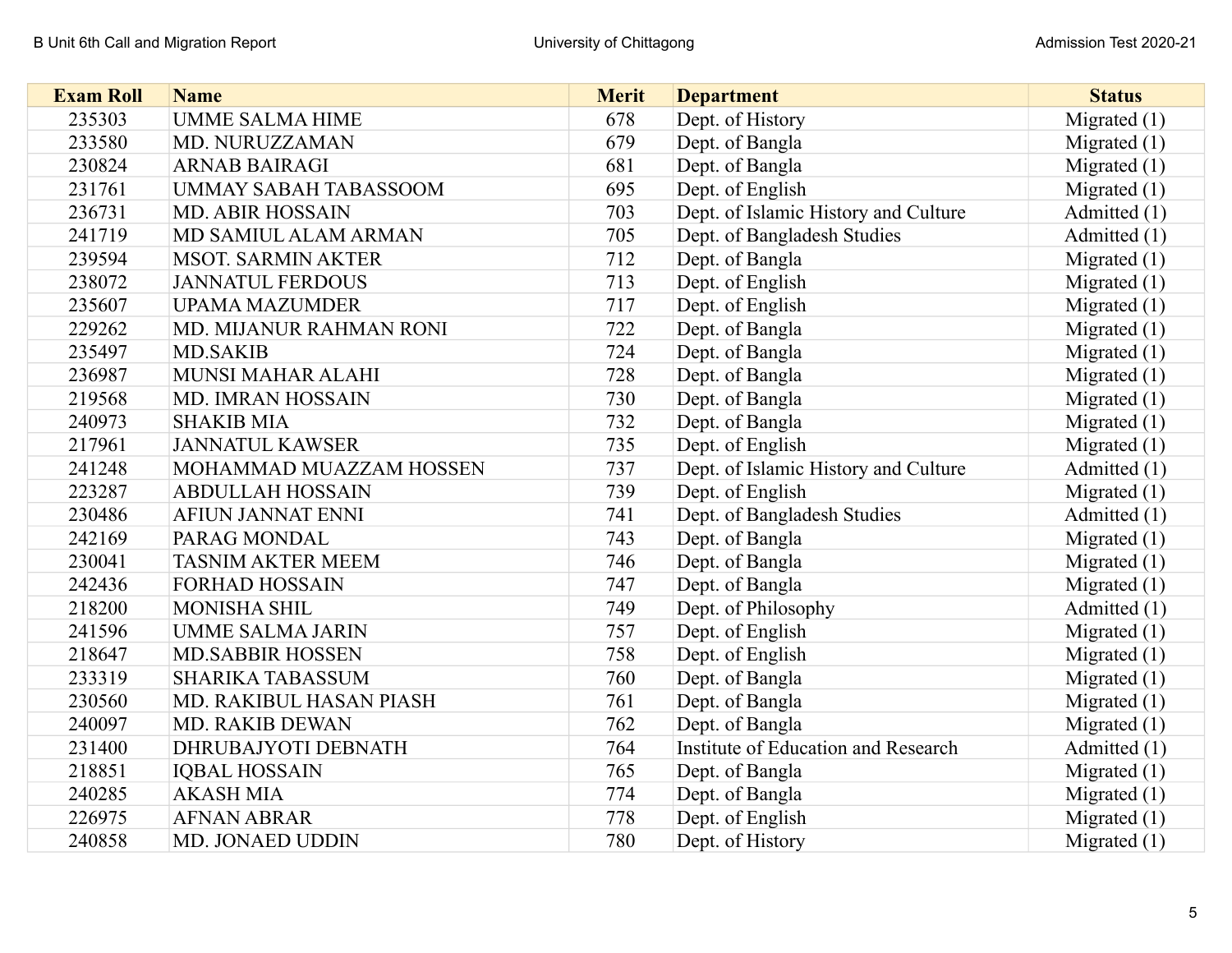| <b>Exam Roll</b> | <b>Name</b>                 | <b>Merit</b> | <b>Department</b>                    | <b>Status</b>  |
|------------------|-----------------------------|--------------|--------------------------------------|----------------|
| 227986           | MD. SALMAN ABEDIN           | 782          | Dept. of Islamic History and Culture | Admitted (1)   |
| 219002           | <b>TANIA AKTER</b>          | 786          | Dept. of English                     | Migrated $(1)$ |
| 236404           | MD. AHAD MIA                | 799          | Dept. of Bangla                      | Migrated $(1)$ |
| 225869           | <b>AJMAIN JANNAT</b>        | 802          | Dept. of Philosophy                  | Admitted (1)   |
| 218742           | <b>ANANNA RAHMAN</b>        | 804          | Dept. of Bangla                      | Migrated $(1)$ |
| 235395           | <b>ANIK SARKER</b>          | 805          | Dept. of Bangla                      | Migrated $(1)$ |
| 220135           | <b>TAHMINA KHANAM</b>       | 807          | Dept. of Bangla                      | Migrated $(1)$ |
| 216760           | MD. ZIAUL HOQUE             | 812          | Dept. of Islamic History and Culture | Admitted (1)   |
| 238547           | MD. SHAMIM                  | 814          | Dept. of Islamic History and Culture | Admitted (1)   |
| 240006           | MD: FERDAUS.                | 822          | Dept. of Bangla                      | Migrated $(1)$ |
| 242631           | MD. RASHIDUL ISLAM          | 825          | Dept. of Bangla                      | Migrated $(1)$ |
| 242368           | <b>SANZIDA SULTANA</b>      | 827          | Dept. of English                     | Migrated $(1)$ |
| 227090           | MD. RASHEDUL HAQ SUMON      | 835          | Dept. of English                     | Migrated $(1)$ |
| 235979           | <b>UTSHAROY</b>             | 844          | Dept. of English                     | Migrated $(1)$ |
| 236599           | <b>SHOVA AKTER</b>          | 851          | Dept. of Bangla                      | Migrated $(1)$ |
| 218288           | MD. MAHBUBUL HAQUE          | 853          | Dept. of History                     | Migrated $(1)$ |
| 234578           | NAJNIN NAHAR SHATHY         | 856          | Dept. of English                     | Migrated $(1)$ |
| 239164           | NUR MOHAMMAD SAGOR BADSHA   | 857          | Dept. of Bangla                      | Migrated $(1)$ |
| 238353           | <b>TABASSUM BILKIS</b>      | 858          | Dept. of Bangla                      | Migrated $(1)$ |
| 239439           | <b>MD.AJMUN</b>             | 859          | Dept. of Islamic History and Culture | Admitted (1)   |
| 235890           | <b>SOHEL UDDIN</b>          | 860          | Dept. of History                     | Migrated $(1)$ |
| 216878           | <b>SAIDA HASAN</b>          | 867          | Dept. of Bangla                      | Migrated $(1)$ |
| 230767           | MST. JANNATUL FERDOUSI      | 869          | Dept. of Bangla                      | Migrated $(1)$ |
| 236555           | MD. HASAN ALI               | 870          | Dept. of History                     | Migrated $(1)$ |
| 241213           | <b>RUPALI AKTER</b>         | 871          | Dept. of History                     | Migrated $(1)$ |
| 230244           | <b>MD. JUBAIR HOSSAIN</b>   | 872          | Dept. of Islamic Studies             | Admitted (1)   |
| 215431           | <b>MD. MAIN UDDIN RABBY</b> | 875          | Dept. of Bangla                      | Migrated $(1)$ |
| 241599           | MST. NUSRAT JAHAN SUMIYA    | 877          | Dept. of Bangla                      | Migrated $(1)$ |
| 235384           | MOST. ATKIA MUBASSIRA BRITY | 878          | Dept. of Bangla                      | Migrated $(1)$ |
| 237699           | <b>SONIA BEGUM</b>          | 882          | Dept. of Bangla                      | Migrated $(1)$ |
| 233035           | MD. HAKIBUL HASAN           | 884          | Dept. of Bangla                      | Migrated $(1)$ |
| 214863           | MD. HABIBUR RAHMAN          | 886          | Dept. of English                     | Migrated $(1)$ |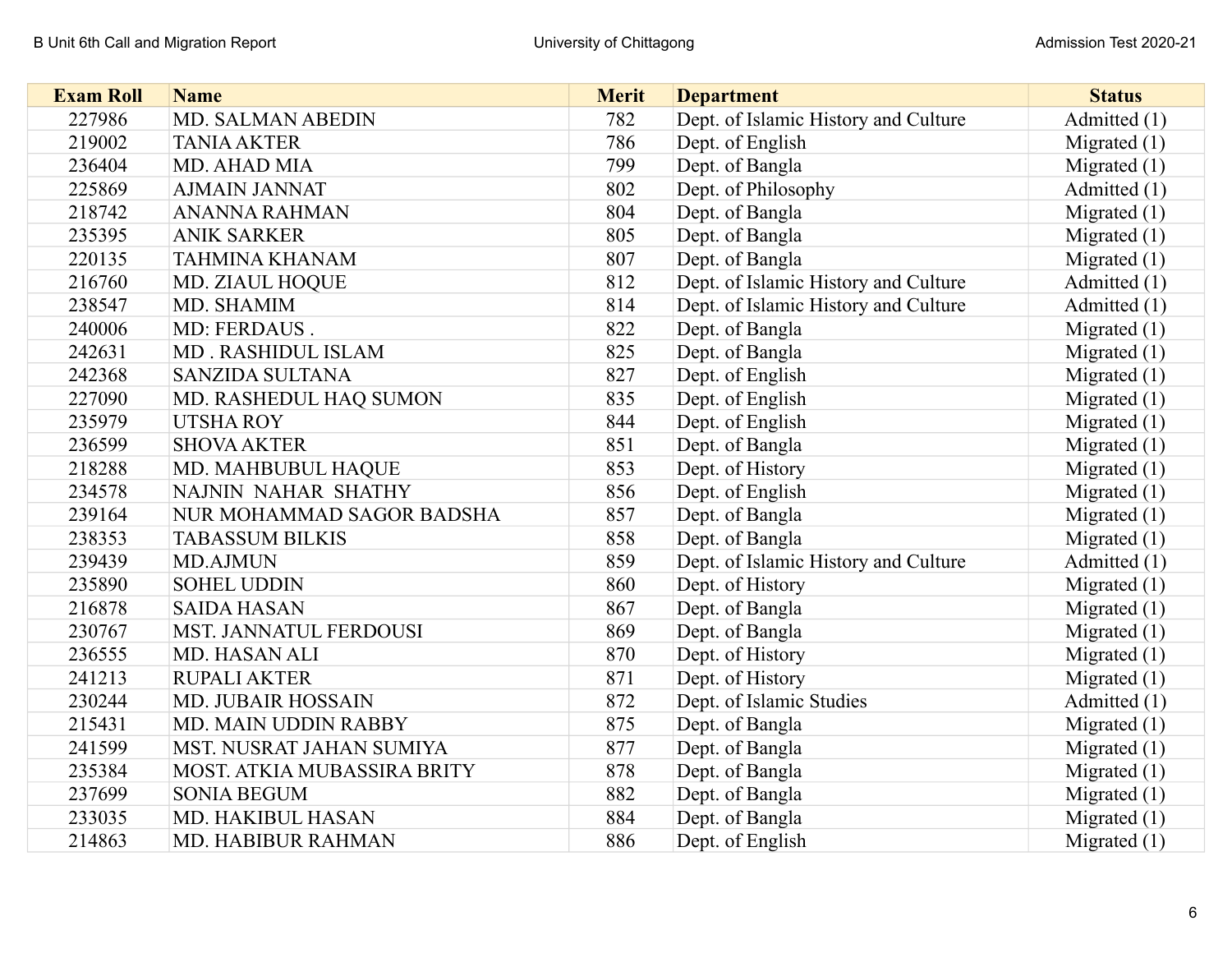| <b>Exam Roll</b> | <b>Name</b>                   | <b>Merit</b> | <b>Department</b>                    | <b>Status</b>  |
|------------------|-------------------------------|--------------|--------------------------------------|----------------|
| 220357           | MOHAMMAD HABIBUR RAHMAN       | 889          | Dept. of English                     | Migrated (1)   |
| 233599           | MORSHEDUL ISLAM               | 890          | Dept. of History                     | Migrated $(1)$ |
| 229476           | MD. RASHADUL HOQUE RAKIB      | 891          | Dept. of Philosophy                  | Admitted (1)   |
| 220676           | TAMANNA JANNAT PRIYA          | 893          | Dept. of History                     | Migrated $(1)$ |
| 214784           | MD. SAIFUL ISLAM              | 900          | Dept. of English                     | Migrated $(1)$ |
| 214383           | MD. SABBIR ALI                | 902          | Dept. of History                     | Migrated $(1)$ |
| 225373           | <b>MAHADI HASAN</b>           | 904          | Dept. of Bangla                      | Migrated $(1)$ |
| 235456           | <b>MARJIYA SARKER</b>         | 906          | Dept. of History                     | Migrated $(1)$ |
| 230360           | MD. BULBUL AHMED              | 909          | Dept. of Islamic History and Culture | Admitted (1)   |
| 216828           | MINHAZUR RAHMAN               | 911          | Dept. of English                     | Migrated $(1)$ |
| 224921           | MOHAMMAD ABDUL KADER          | 913          | Dept. of Arabic                      | Admitted (1)   |
| 215672           | <b>SAMANTA BARUA</b>          | 914          | Dept. of English                     | Migrated $(1)$ |
| 236594           | MD. KABIR MIA                 | 917          | Dept. of History                     | Migrated $(1)$ |
| 232651           | <b>EMON CHANDARA BARMAN</b>   | 920          | Dept. of History                     | Migrated $(1)$ |
| 235659           | MD. SOLAYMAN HOSSEN           | 923          | Dept. of History                     | Migrated $(1)$ |
| 224840           | ROUNAK JAHAN                  | 928          | Dept. of English                     | Migrated $(1)$ |
| 218072           | MD. SHIHAB                    | 934          | Dept. of English                     | Migrated $(1)$ |
| 240577           | <b>TABAYA TABASSUM JOUTHO</b> | 937          | Dept. of Bangla                      | Migrated $(1)$ |
| 239253           | MD. MASHFEQUR RAHMAN          | 941          | Dept. of Bangla                      | Migrated $(1)$ |
| 238098           | <b>MUABBIZ HOSEN</b>          | 947          | Dept. of Bangla                      | Migrated $(1)$ |
| 224414           | MD. JUWEL BABU                | 950          | Dept. of Bangla                      | Migrated $(1)$ |
| 225680           | <b>HASIBUR RAHMAN</b>         | 951          | Dept. of English                     | Migrated $(1)$ |
| 236561           | <b>BITHI DAS</b>              | 954          | Dept. of Bangla                      | Migrated $(1)$ |
| 241648           | <b>JANNATUL FERDOUSI</b>      | 956          | Dept. of Bangla                      | Migrated $(1)$ |
| 241870           | <b>MST.FARJANA AKTER</b>      | 958          | Dept. of History                     | Migrated $(1)$ |
| 226833           | MD. IMRAN ISLAM               | 960          | Dept. of Bangla                      | Migrated $(1)$ |
| 218116           | S. M. MAHMUDUL HASAN          | 961          | Dept. of English                     | Migrated $(1)$ |
| 232800           | <b>SADIA DILSHAD LATA</b>     | 963          | Dept. of English                     | Migrated $(1)$ |
| 216474           | ORPITA SAMMI LOPA             | 964          | Dept. of English                     | Migrated $(1)$ |
| 216411           | <b>AVISHEK SAHA</b>           | 967          | Dept. of English                     | Migrated $(1)$ |
| 219063           | MD. MERAJUL ISLAM             | 973          | Dept. of English                     | Migrated $(1)$ |
| 215954           | MOST. JANNATUL FERDOUSY ETI   | 975          | <b>Institute of Modern Languages</b> | Admitted (1)   |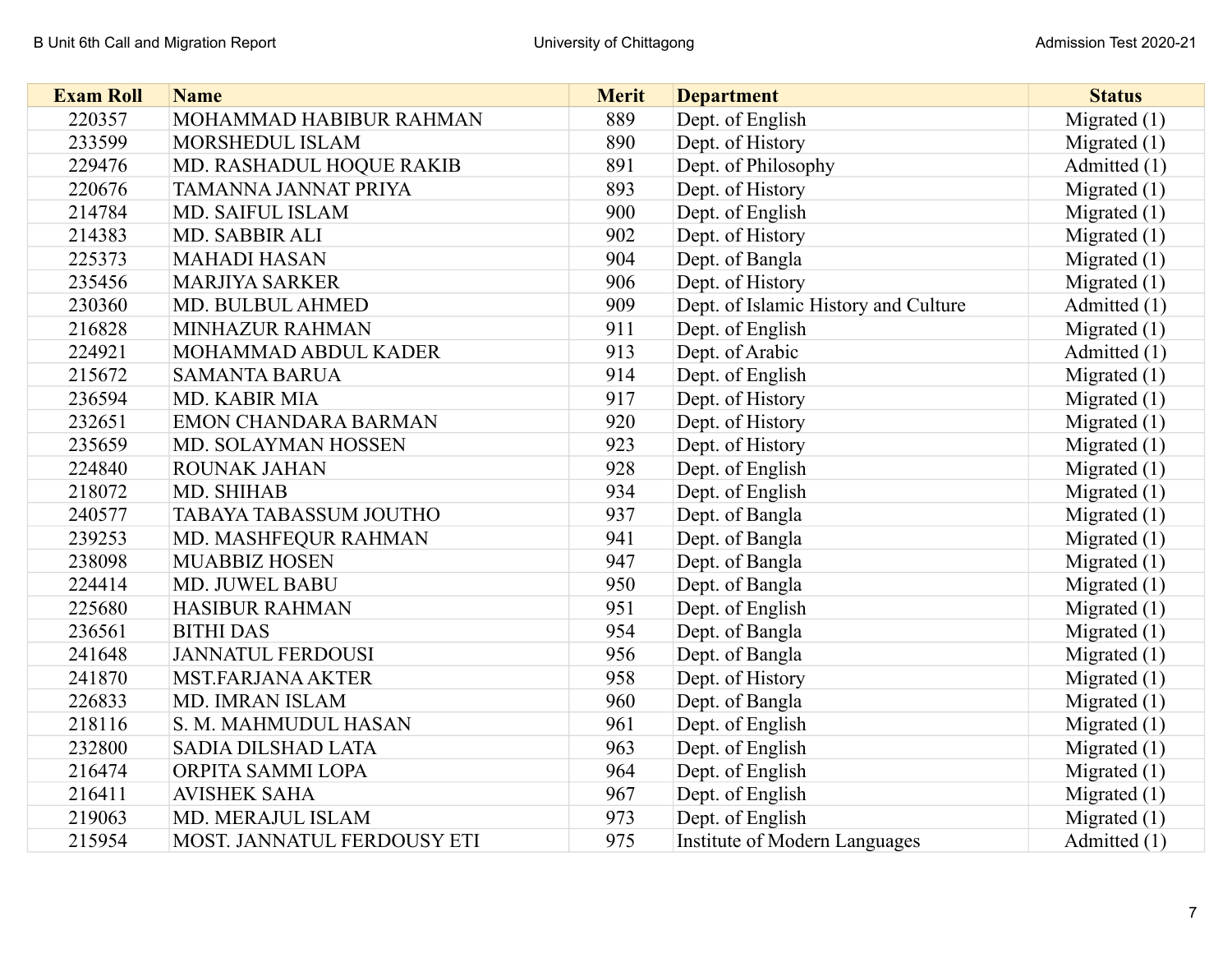| <b>Exam Roll</b> | <b>Name</b>                 | <b>Merit</b> | <b>Department</b>                    | <b>Status</b>  |
|------------------|-----------------------------|--------------|--------------------------------------|----------------|
| 239273           | <b>ANISUR RAHMAN</b>        | 977          | Dept. of Bangla                      | Migrated $(1)$ |
| 239904           | MD. SHABBIR AHMED           | 978          | Dept. of Bangla                      | Migrated $(1)$ |
| 242056           | MD ABDULLA AL MUBIN         | 979          | Dept. of Bangla                      | Migrated $(1)$ |
| 236061           | MD. RIAZ UDDIN SUMON        | 980          | Dept. of Islamic History and Culture | Migrated $(1)$ |
| 238071           | MD. ZISON AHMED             | 981          | Dept. of Bangla                      | Migrated $(1)$ |
| 240845           | <b>SYED FARHAN ISRAK</b>    | 984          | Dept. of History                     | Migrated $(1)$ |
| 214862           | MD. SAKIB MONDAL            | 994          | Dept. of English                     | Migrated $(1)$ |
| 232337           | <b>NAIEM NEWAZ</b>          | 1001         | Dept. of English                     | Migrated $(1)$ |
| 221988           | MD. TALHA BIN RASHID SOUMIK | 1002         | Dept. of History                     | Migrated $(1)$ |
| 218325           | MD. NAIMUR RAHMAN SHAWON    | 1005         | Dept. of History                     | Migrated $(1)$ |
| 219085           | MUHAMMAD ABDUL AZIZ         | 1006         | Dept. of Islamic Studies             | Admitted (1)   |
| 240174           | MD. MAHMUDUL HASAN          | 1007         | Dept. of Bangla                      | Migrated $(1)$ |
| 238000           | <b>MST. RAWNAK JAHAN</b>    | 1008         | Dept. of Bangla                      | Migrated $(1)$ |
| 218018           | MD. PORAN MIA               | 1009         | Dept. of Bangla                      | Migrated $(1)$ |
| 216564           | <b>TRISHA MONDAL</b>        | 1010         | Dept. of Bangla                      | Migrated (1)   |
| 233970           | <b>MD. AMINUR ISLAM</b>     | 1014         | Dept. of Bangla                      | Migrated $(1)$ |
| 232504           | MD. SAOKAT HOSEN            | 1016         | Dept. of History                     | Migrated (1)   |
| 225749           | <b>MD. JOBAIR AHMAD</b>     | 1018         | Dept. of English                     | Migrated $(1)$ |
| 234864           | MD. ZIAUL HOQUE KHONDAKAR   | 1019         | Dept. of Islamic History and Culture | Migrated (1)   |
| 232556           | <b>SOHEL MIA</b>            | 1021         | Dept. of Bangla                      | Migrated $(1)$ |
| 219864           | <b>TANVIR AHMED</b>         | 1022         | Dept. of English                     | Migrated $(1)$ |
| 233162           | <b>HABIBA AKTER JUI</b>     | 1026         | Dept. of Bangla                      | Migrated $(1)$ |
| 232632           | MD. EASIN ARAFAT RAFI       | 1028         | Dept. of Bangla                      | Migrated $(1)$ |
| 215317           | <b>MD. MAMUNUR RASID</b>    | 1030         | Dept. of Bangla                      | Migrated $(1)$ |
| 238745           | MD. NOYAN HASAN             | 1033         | Dept. of Bangla                      | Migrated $(2)$ |
| 236017           | <b>SHOHAG</b>               | 1036         | Dept. of Bangla                      | Migrated $(2)$ |
| 211043           | <b>BURHAN UDDIN</b>         | 1037         | Dept. of English                     | Migrated $(1)$ |
| 228518           | MIRAJ AHAMMAD NAYEM         | 1038         | Dept. of Bangla                      | Migrated $(2)$ |
| 228396           | MD. SAKIB SRABAN            | 1044         | Dept. of Bangla                      | Migrated $(2)$ |
| 234921           | <b>UMME HAFSA MIM</b>       | 1047         | Dept. of English                     | Migrated $(1)$ |
| 229064           | <b>TASLIMA AKTER</b>        | 1050         | Dept. of History                     | Migrated $(1)$ |
| 232307           | <b>SHAHADAT HOSEN</b>       | 1052         | Dept. of Bangla                      | Migrated $(2)$ |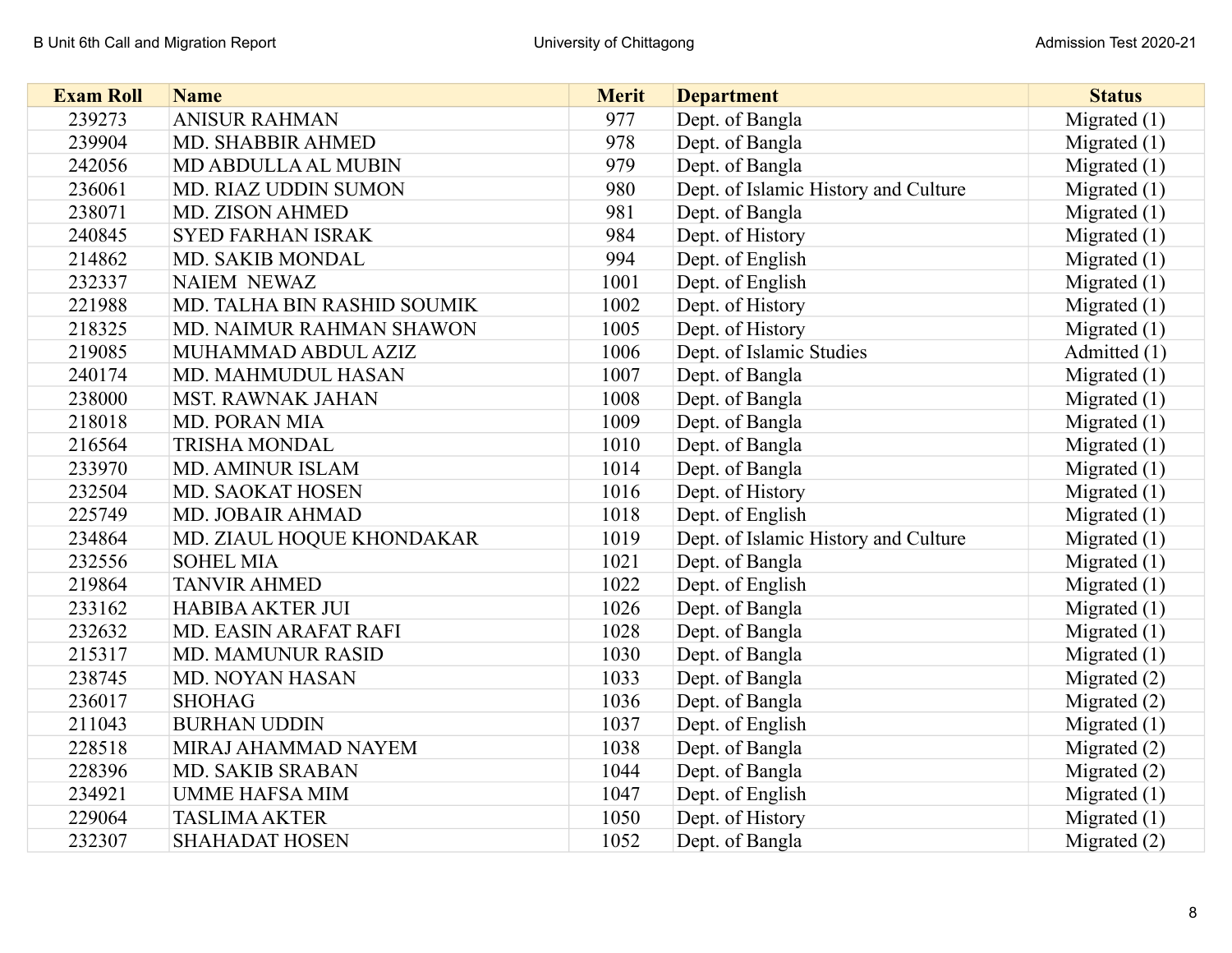| <b>Exam Roll</b> | <b>Name</b>                 | <b>Merit</b> | <b>Department</b>                    | <b>Status</b>  |
|------------------|-----------------------------|--------------|--------------------------------------|----------------|
| 239821           | MD. ABID SHAHRIAR           | 1053         | Dept. of History                     | Migrated (1)   |
| 223435           | MOHAMMAD BELAYET HOSSAIN    | 1054         | Dept. of Pali                        | Migrated $(1)$ |
| 238486           | <b>SYED SHADIA ALIM</b>     | 1056         | Institute of Education and Research  | Migrated $(1)$ |
| 222630           | <b>MD. SAZIB HOSSAIN</b>    | 1057         | Dept. of Bangla                      | Migrated $(2)$ |
| 241628           | <b>RAKIBUL ISLAM</b>        | 1061         | Dept. of English                     | Migrated $(1)$ |
| 237939           | MD. FARIDUL ISLAM HAKIM     | 1065         | Dept. of Bangla                      | Migrated $(2)$ |
| 238009           | <b>HEDAET HOSSAIN</b>       | 1066         | Dept. of Arabic                      | Admitted (1)   |
| 239137           | <b>MOTTAKY</b>              | 1069         | Dept. of Islamic History and Culture | Migrated $(1)$ |
| 230117           | <b>SAGOR CHANDRA SHIL</b>   | 1076         | Dept. of History                     | Migrated $(1)$ |
| 231692           | <b>MD. MASUM BILLAH</b>     | 1085         | Dept. of History                     | Migrated $(1)$ |
| 238336           | <b>ROBIN MIA</b>            | 1092         | Dept. of History                     | Admitted (2)   |
| 203478           | MOHAMMAD ABU MEHERAZ        | 1102         | Dept. of Bangla                      | Migrated $(2)$ |
| 229805           | MD. SHAHINUR RAHMAN ARIF    | 1103         | Dept. of History                     | Admitted (2)   |
| 229210           | YASIR ARAFAT                | 1106         | Dept. of Philosophy                  | Admitted (2)   |
| 224127           | <b>ROMAN HOSEN</b>          | 1109         | Dept. of History                     | Admitted (2)   |
| 239650           | <b>SHAKIL SHAHRIAR KHAN</b> | 1112         | Dept. of Bangla                      | Migrated $(1)$ |
| 239271           | <b>MD. SAMIUL FARDOUS</b>   | 1115         | Dept. of History                     | Admitted (2)   |
| 236174           | MD. IZAZ AHMED              | 1118         | Dept. of History                     | Admitted (2)   |
| 232573           | MD. SOHEL RANA              | 1121         | Dept. of Bangla                      | Migrated $(1)$ |
| 240448           | MOHAMMAD MOSTAFA REZA YASIN | 1122         | Dept. of Islamic History and Culture | Migrated $(1)$ |
| 235251           | <b>SUMAIYA JESMIN KEYA</b>  | 1123         | Dept. of History                     | Admitted (2)   |
| 216326           | <b>SUSMITA AKTER MUNNI</b>  | 1124         | Dept. of History                     | Admitted (2)   |
| 239002           | MD. MESKAT-UL-ABIR          | 1126         | Dept. of Islamic History and Culture | Migrated $(1)$ |
| 234265           | <b>FAZLE HASAN</b>          | 1127         | Dept. of Bangla                      | Migrated $(1)$ |
| 222171           | <b>ANOWAR HOSSAIN</b>       | 1128         | Dept. of English                     | Migrated $(2)$ |
| 229090           | MUHAMMAD MUKLESUR RAHMAN    | 1131         | Dept. of Bangla                      | Migrated (2)   |
| 229041           | <b>HRIDOY KUMAR</b>         | 1133         | Dept. of Bangla                      | Migrated (2)   |
| 240231           | MD. OWAKIL MAHMUD           | 1134         | Dept. of History                     | Admitted (2)   |
| 240953           | MD. ROKIBUL ISLAM           | 1136         | Dept. of History                     | Admitted (2)   |
| 240324           | <b>TAHIMON ARAFAT</b>       | 1137         | Dept. of Bangla                      | Migrated (2)   |
| 240315           | <b>SAIKAT SHIL</b>          | 1138         | Dept. of English                     | Migrated $(2)$ |
| 237462           | <b>MD. RANA HAMID</b>       | 1139         | Dept. of Bangla                      | Migrated $(1)$ |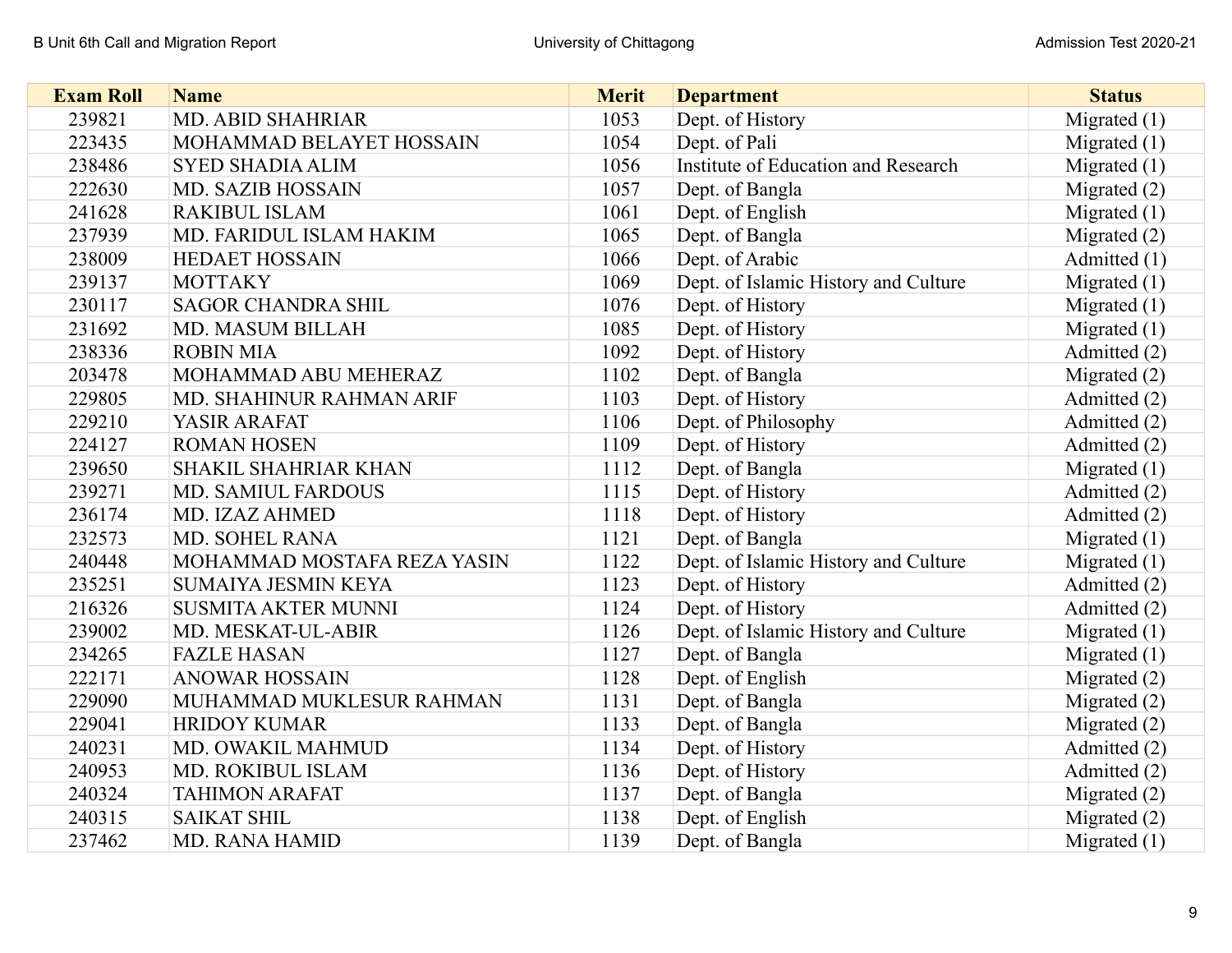| <b>Exam Roll</b> | <b>Name</b>                | <b>Merit</b> | <b>Department</b>                          | <b>Status</b>  |
|------------------|----------------------------|--------------|--------------------------------------------|----------------|
| 219962           | <b>UMMA ABRAR</b>          | 1141         | Dept. of History                           | Admitted (2)   |
| 228705           | <b>TAUFIQUE AHMMED</b>     | 1142         | Dept. of Bangla                            | Migrated $(1)$ |
| 231458           | <b>MST. RUPALI AKTER</b>   | 1149         | Dept. of History                           | Admitted (2)   |
| 237257           | LAZINA RAHMAN NISHU        | 1150         | Dept. of English                           | Migrated $(1)$ |
| 220215           | <b>FARHAN SHAHRIAR</b>     | 1153         | Dept. of English                           | Migrated $(1)$ |
| 217638           | <b>SABBIR HOSSAIN</b>      | 1162         | Dept. of History                           | Admitted (2)   |
| 232400           | NOOR HOSSEN BELAL          | 1164         | Dept. of Bangla                            | Migrated $(1)$ |
| 230109           | <b>PIASH ROY</b>           | 1169         | Dept. of Bangla                            | Migrated $(3)$ |
| 242262           | <b>UMME SAIMA</b>          | 1170         | Dept. of History                           | Migrated $(1)$ |
| 234513           | <b>IMRAN HOSSEN</b>        | 1173         | Dept. of History                           | Migrated $(1)$ |
| 232050           | <b>MD. HARUN OR RASHID</b> | 1176         | Dept. of Islamic Studies                   | Admitted (2)   |
| 235102           | <b>NARGIS FATEMA</b>       | 1178         | Dept. of History                           | Migrated $(1)$ |
| 239356           | <b>NAHIN AHMED</b>         | 1179         | Dept. of Bangla                            | Migrated $(2)$ |
| 232625           | <b>MONIR ISLAM</b>         | 1183         | Dept. of Bangla                            | Migrated $(2)$ |
| 224759           | <b>MONJURUL ISLAM</b>      | 1189         | Dept. of Islamic History and Culture       | Migrated (1)   |
| 230888           | <b>TOWKIR AHAMMED</b>      | 1194         | Dept. of Philosophy                        | Admitted (2)   |
| 241677           | <b>ASHIKUR RAHMAN ASIF</b> | 1195         | Dept. of History                           | Migrated $(1)$ |
| 216523           | <b>TITHI MAZUMDER</b>      | 1199         | Dept. of English                           | Migrated $(2)$ |
| 225231           | <b>ANIKA HASAN</b>         | 1200         | <b>Institute of Education and Research</b> | Admitted (1)   |
| 220322           | <b>MARIA AZIM</b>          | 1204         | Dept. of Islamic History and Culture       | Admitted (2)   |
| 225832           | MD. MAHEDI HASAN           | 1207         | Dept. of History                           | Migrated $(1)$ |
| 226171           | HRIDOY CHANDRA TARUA       | 1211         | Dept. of History                           | Migrated (2)   |
| 240859           | MD. ABUSUFIAN RAJU         | 1212         | Dept. of History                           | Migrated $(1)$ |
| 223239           | DILROBA GOOLSHAN BHUYAN    | 1215         | Dept. of Islamic History and Culture       | Admitted (2)   |
| 230702           | MD. ROKONUJJAMAN TUHIN     | 1216         | Dept. of History                           | Migrated $(1)$ |
| 236598           | <b>JANNATUL NAYEM</b>      | 1219         | Institute of Education and Research        | Admitted (2)   |
| 218726           | MD. SUMAN ALI              | 1221         | Dept. of History                           | Migrated $(1)$ |
| 225746           | MD. MONIRUZZAMAN           | 1222         | Dept. of Bangladesh Studies                | Admitted (2)   |
| 240447           | <b>NAIMA JANNAT</b>        | 1224         | Dept. of History                           | Migrated $(2)$ |
| 231109           | MD. SAFIAN                 | 1226         | Dept. of History                           | Migrated $(1)$ |
| 217808           | <b>ANAMUL HOQUE</b>        | 1228         | Dept. of History                           | Migrated $(2)$ |
| 229910           | MD. SAMIUL ISLAM           | 1229         | Dept. of Islamic History and Culture       | Admitted (2)   |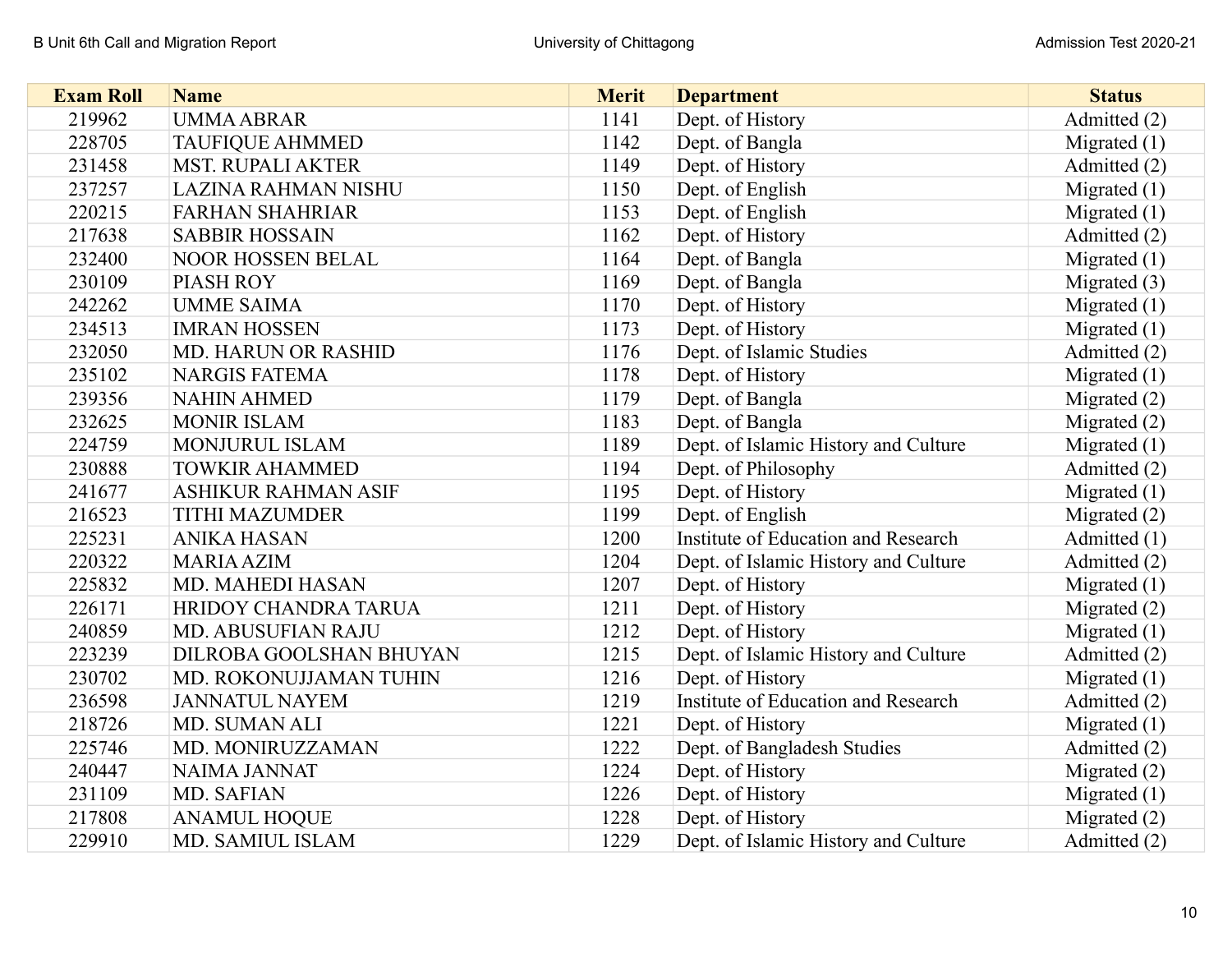| <b>Exam Roll</b> | <b>Name</b>                 | <b>Merit</b> | <b>Department</b>                    | <b>Status</b>  |
|------------------|-----------------------------|--------------|--------------------------------------|----------------|
| 238973           | <b>SHARIA AKTER</b>         | 1235         | Dept. of English                     | Migrated $(1)$ |
| 239695           | <b>MARIA AKTER</b>          | 1236         | Dept. of History                     | Migrated $(1)$ |
| 210342           | <b>MARUF AHAMMED MUKHOR</b> | 1244         | Dept. of English                     | Migrated $(2)$ |
| 214430           | <b>MORIAM BEGUM</b>         | 1247         | Dept. of English                     | Migrated (3)   |
| 221401           | <b>SAYEDA UMME HADISA</b>   | 1248         | Dept. of History                     | Migrated $(2)$ |
| 236768           | MD. NAZMUL HASAN            | 1253         | Dept. of Islamic History and Culture | Admitted (2)   |
| 229030           | MD. RAMJAN ALI              | 1256         | Dept. of History                     | Migrated $(1)$ |
| 237180           | <b>NOURIN HOQUE</b>         | 1263         | Dept. of English                     | Migrated $(2)$ |
| 239306           | MD. SHAKIL AHMED            | 1264         | Dept. of History                     | Migrated $(1)$ |
| 227632           | MD. MAMUN HAQUE             | 1265         | Dept. of History                     | Migrated $(1)$ |
| 233396           | <b>SAIMA AKTER</b>          | 1268         | Dept. of History                     | Migrated $(1)$ |
| 219570           | ANANDO KUMAR PAUL           | 1269         | Dept. of History                     | Migrated (2)   |
| 235942           | MD. TAHMID HASAN            | 1271         | Dept. of History                     | Migrated $(1)$ |
| 232663           | MD. MEHEDI HASAN BADHON     | 1275         | Dept. of History                     | Migrated $(1)$ |
| 230376           | MD. MINARUL ISLAM           | 1277         | Dept. of History                     | Migrated $(2)$ |
| 217732           | <b>RIPON MISTRY</b>         | 1278         | Dept. of History                     | Migrated (2)   |
| 233623           | <b>JUHANA JANNAT</b>        | 1279         | Dept. of Philosophy                  | Admitted (2)   |
| 224490           | <b>MD. SAMIN YASIR</b>      | 1283         | Dept. of English                     | Migrated $(3)$ |
| 235239           | MOSRAFUL HAQUE RAKIB        | 1284         | Dept. of English                     | Migrated (1)   |
| 234281           | NAZIA NOURIN PROKRITY       | 1285         | Dept. of English                     | Migrated $(2)$ |
| 235126           | MD. MOSTUCK HASHANAT        | 1292         | Dept. of History                     | Migrated $(1)$ |
| 232346           | <b>ARIFUL ISLAM ARIF</b>    | 1293         | Dept. of History                     | Migrated $(1)$ |
| 240999           | <b>SAMIRA ABEDIN SWARNA</b> | 1294         | Dept. of History                     | Migrated $(1)$ |
| 237139           | MD. HARUN-OR-RASHID         | 1295         | Dept. of History                     | Migrated $(1)$ |
| 219239           | MD. KHALED SIFFULLAH BADHON | 1296         | Dept. of English                     | Migrated $(2)$ |
| 216448           | <b>KEFAYET ULLAH</b>        | 1298         | Institute of Education and Research  | Admitted (2)   |
| 238040           | MD. MOJIBUR RAHMAN          | 1299         | Dept. of History                     | Migrated $(1)$ |
| 237448           | <b>HAFIZUR RAHMAN</b>       | 1302         | Dept. of History                     | Migrated $(1)$ |
| 238699           | <b>MD ABIR HASAN</b>        | 1303         | Dept. of History                     | Migrated $(1)$ |
| 241077           | <b>TANIA SULTANA ETY</b>    | 1308         | Dept. of History                     | Migrated $(1)$ |
| 223756           | <b>ASHRAFUL ISLAM</b>       | 1310         | Dept. of History                     | Migrated $(2)$ |
| 239141           | MD. SAKIB HASAN NILOY       | 1311         | Dept. of History                     | Migrated $(1)$ |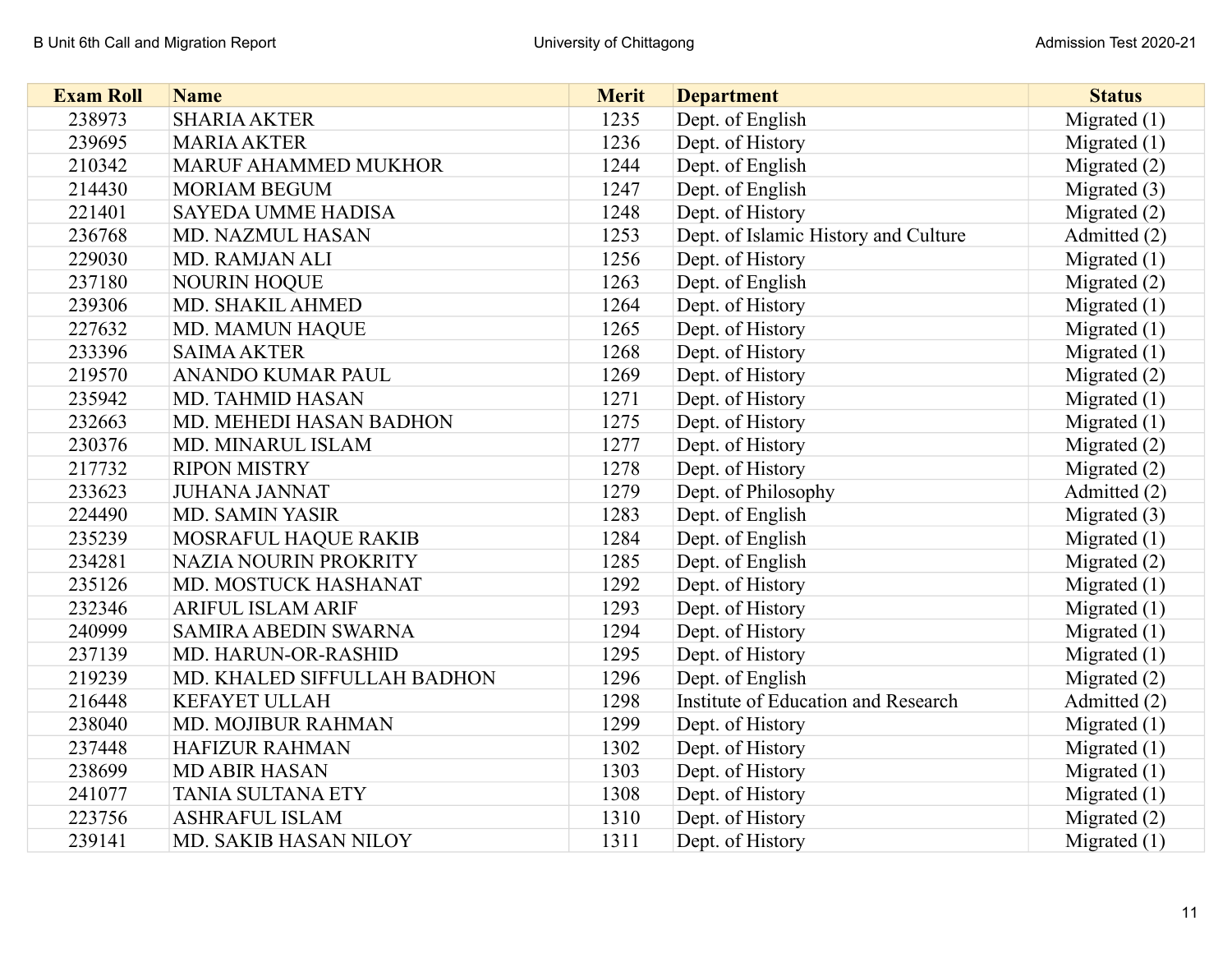| <b>Exam Roll</b> | <b>Name</b>                   | <b>Merit</b> | <b>Department</b>                    | <b>Status</b>  |
|------------------|-------------------------------|--------------|--------------------------------------|----------------|
| 230874           | MD. RAFIUL ISLAM HASIB        | 1313         | Dept. of English                     | Migrated (3)   |
| 232168           | <b>MST. AFNAN AKTER</b>       | 1314         | Dept. of History                     | Migrated $(1)$ |
| 241055           | <b>MD. SHAHABUL</b>           | 1318         | Dept. of History                     | Migrated $(1)$ |
| 222401           | <b>SUMAIYA JAHAN JARIN</b>    | 1321         | Dept. of English                     | Migrated $(1)$ |
| 237912           | MD. MEHEDI HASAN              | 1323         | Dept. of History                     | Migrated $(1)$ |
| 224087           | <b>AHMAD AL FARABI</b>        | 1327         | Dept. of English                     | Migrated $(1)$ |
| 237224           | <b>AREFIN SAIF KONA</b>       | 1328         | Dept. of History                     | Migrated $(1)$ |
| 229600           | <b>ZARIN NUDAR</b>            | 1332         | Dept. of Philosophy                  | Admitted (2)   |
| 225429           | <b>ABDULLAH AL NOMAN</b>      | 1333         | Dept. of History                     | Migrated (2)   |
| 231249           | MOHAMMAD HASIBUL ISLAM        | 1339         | Dept. of Islamic History and Culture | Admitted (2)   |
| 234909           | <b>MST. HABIBA KHATUN</b>     | 1340         | Dept. of History                     | Migrated $(1)$ |
| 216309           | <b>RASEL AHMAD</b>            | 1343         | Dept. of History                     | Migrated $(1)$ |
| 222066           | <b>IQBAL HOSSAIN</b>          | 1345         | Dept. of Philosophy                  | Migrated $(1)$ |
| 240515           | MD. LABIB MIA                 | 1346         | Dept. of History                     | Migrated $(1)$ |
| 226518           | <b>RUMA AKTER</b>             | 1348         | Dept. of History                     | Migrated (1)   |
| 235821           | <b>ALI AHSAN SOBUS</b>        | 1350         | Dept. of History                     | Migrated $(1)$ |
| 228601           | <b>JAKA TASNIM</b>            | 1352         | Dept. of History                     | Migrated $(1)$ |
| 241522           | MD. BAYAZID MIAH              | 1353         | Dept. of History                     | Migrated $(1)$ |
| 235804           | <b>SAYEED ANWAR SAYEED</b>    | 1354         | Dept. of History                     | Migrated $(1)$ |
| 218744           | <b>ISMAYL HOSSAIN</b>         | 1355         | Dept. of History                     | Migrated (2)   |
| 221974           | <b>SAYADA SORAIA AFRIN</b>    | 1356         | Dept. of History                     | Migrated $(1)$ |
| 236268           | <b>MD. NADIM HOSSAIN</b>      | 1357         | Dept. of History                     | Migrated $(1)$ |
| 235257           | <b>JANNATUL FERDOES PRIYA</b> | 1364         | Dept. of History                     | Migrated $(1)$ |
| 231258           | <b>NADIA SULTANA</b>          | 1367         | Dept. of English                     | Migrated (2)   |
| 219717           | <b>SRABON BARUA</b>           | 1369         | Dept. of Bangladesh Studies          | Migrated $(1)$ |
| 236246           | <b>TASNUBA SHARIF</b>         | 1374         | Institute of Education and Research  | Admitted (1)   |
| 242649           | PRETOM ROY                    | 1380         | Dept. of History                     | Migrated $(2)$ |
| 230792           | <b>JAMIL HOSSAIN</b>          | 1382         | Dept. of History                     | Migrated $(1)$ |
| 231289           | <b>RAZIA SULTANA</b>          | 1383         | Dept. of History                     | Migrated $(1)$ |
| 235690           | MD. SAZZADUL ISLAM            | 1388         | Dept. of History                     | Migrated $(2)$ |
| 237551           | YEASMIN AKTER                 | 1390         | Dept. of Islamic History and Culture | Migrated $(1)$ |
| 230091           | SIDRATUL MONTAHA ISRA         | 1391         | Dept. of Islamic History and Culture | Migrated $(1)$ |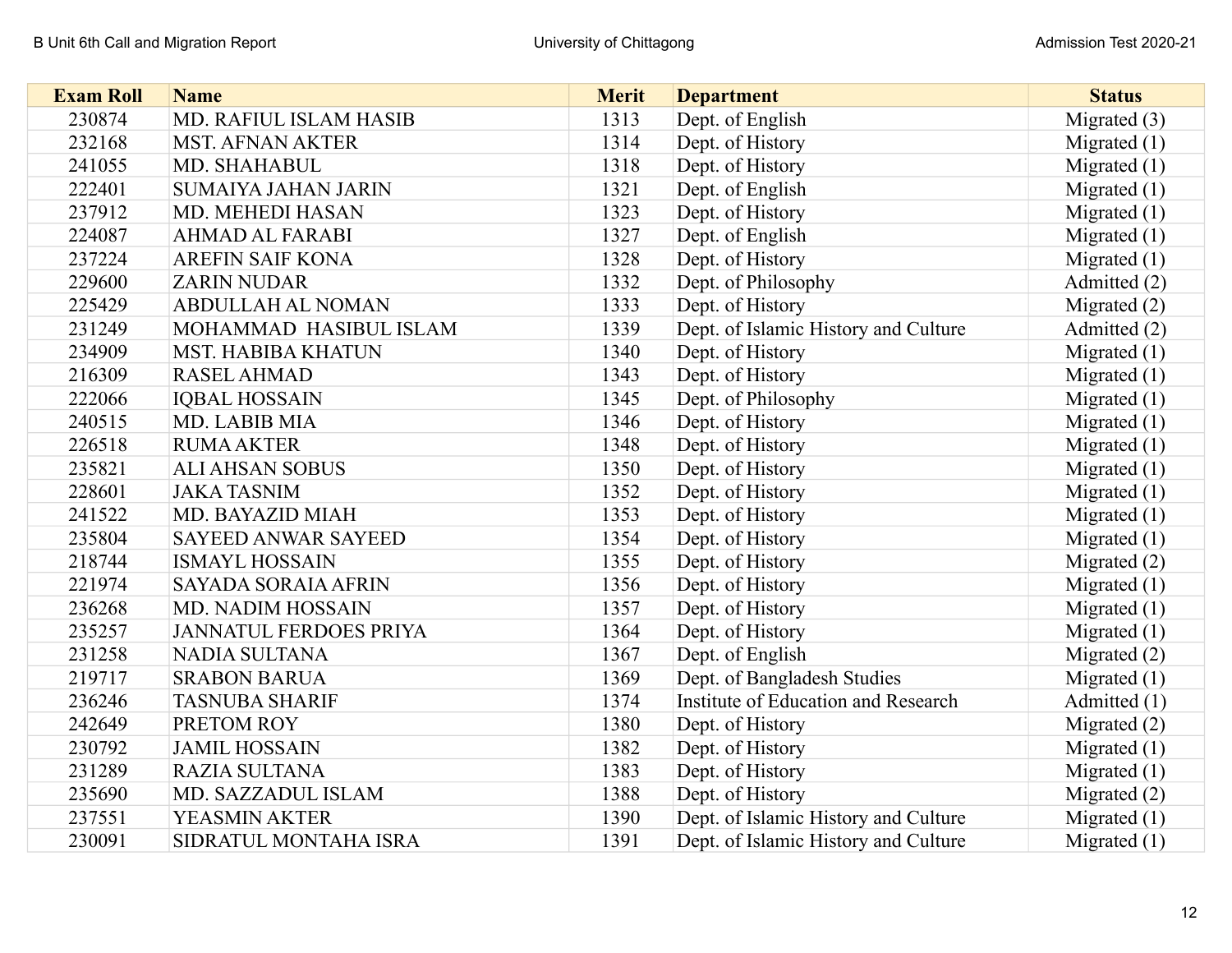| <b>Exam Roll</b> | <b>Name</b>                   | <b>Merit</b> | <b>Department</b>                    | <b>Status</b>  |
|------------------|-------------------------------|--------------|--------------------------------------|----------------|
| 234198           | ABIDUR RAHMAN MAHIM           | 1394         | Dept. of History                     | Migrated $(1)$ |
| 218651           | MD. MONIRUGGAMAN SARKER       | 1395         | Dept. of History                     | Migrated $(1)$ |
| 222199           | MD. MEHEDI HASAN              | 1402         | Dept. of Philosophy                  | Admitted (2)   |
| 239905           | <b>ABU SAYEM</b>              | 1405         | Institute of Education and Research  | Admitted (2)   |
| 242571           | <b>RIZIA PARVIN</b>           | 1408         | Dept. of History                     | Migrated $(1)$ |
| 235773           | <b>SAGAR SUTRADHAR</b>        | 1409         | Dept. of History                     | Migrated $(2)$ |
| 230539           | MOSADDEKA SULTANA             | 1411         | Dept. of History                     | Migrated $(1)$ |
| 240600           | <b>MAHMUD HASAN ROMAN</b>     | 1415         | Institute of Education and Research  | Admitted (2)   |
| 241468           | MD. ZUWEL RANA                | 1419         | Dept. of Islamic History and Culture | Migrated $(1)$ |
| 234940           | MD. NAYEM                     | 1420         | Dept. of History                     | Migrated $(1)$ |
| 232490           | YUTHIKA DEY                   | 1426         | Dept. of History                     | Migrated $(2)$ |
| 234997           | <b>SADIA MUBASSIRA</b>        | 1433         | Institute of Education and Research  | Admitted (2)   |
| 219975           | MD. TOUFIQ ALAHI PATOARY MOON | 1436         | Dept. of History                     | Migrated $(1)$ |
| 231777           | <b>RASHED BIN ALAMGIR</b>     | 1438         | Dept. of Islamic History and Culture | Admitted (2)   |
| 235872           | MD. MEHEDI HASAN              | 1439         | Dept. of Islamic History and Culture | Admitted (2)   |
| 217099           | MD. TOUHID IQBAL RIYAD        | 1440         | Dept. of History                     | Migrated $(1)$ |
| 238599           | <b>FARUK MIA</b>              | 1442         | Dept. of History                     | Migrated $(2)$ |
| 236340           | MD. OALIULLAH                 | 1444         | Dept. of Islamic History and Culture | Migrated $(1)$ |
| 236891           | <b>RISHA PARVIN RIDY</b>      | 1446         | Dept. of Islamic History and Culture | Admitted (2)   |
| 223597           | MD. LIMAN MIA                 | 1449         | Dept. of Islamic History and Culture | Admitted (2)   |
| 200654           | NAZMIN SARKER SAIMA           | 1450         | Dept. of History                     | Migrated $(1)$ |
| 225613           | <b>SUMITRA ROY PUSPITA</b>    | 1453         | Dept. of Philosophy                  | Migrated $(1)$ |
| 232314           | MD. SHAKIBUL HASAN            | 1457         | Institute of Education and Research  | Admitted (2)   |
| 231637           | MD. SAIDUL ISLAM              | 1461         | Dept. of History                     | Migrated $(1)$ |
| 235068           | RUKHSANA KHATUN               | 1470         | Dept. of History                     | Migrated $(2)$ |
| 221523           | LIYENNA M KAUKAB              | 1473         | Dept. of Bangladesh Studies          | Migrated $(1)$ |
| 227040           | <b>SHOVA KHATUN</b>           | 1474         | Dept. of Islamic History and Culture | Admitted (2)   |
| 231310           | MD. SHAKIL MONDAL             | 1475         | Dept. of Islamic History and Culture | Admitted (2)   |
| 220574           | MD. KHAYRUL ISLAM             | 1480         | Dept. of Bangladesh Studies          | Migrated $(1)$ |
| 236022           | <b>MD. ATAUR RAHMAN</b>       | 1483         | Dept. of Islamic History and Culture | Migrated $(1)$ |
| 236856           | KASFIA BINTE MIRON.           | 1485         | Dept. of Philosophy                  | Admitted (2)   |
| 232351           | MD. ABU HISAM                 | 1486         | Institute of Education and Research  | Migrated $(1)$ |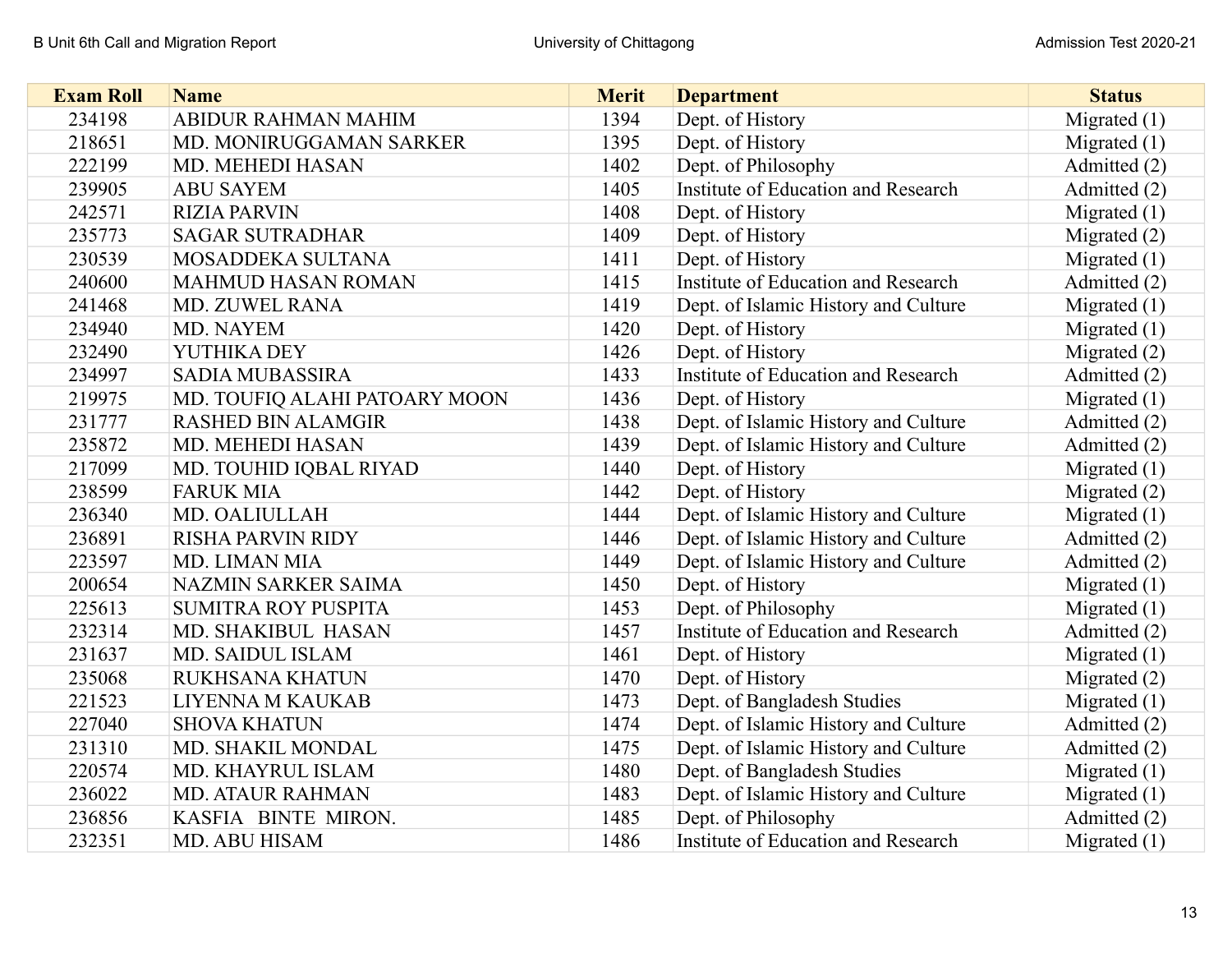| <b>Exam Roll</b> | <b>Name</b>                  | <b>Merit</b> | <b>Department</b>                    | <b>Status</b>  |
|------------------|------------------------------|--------------|--------------------------------------|----------------|
| 235820           | <b>SARAH SADIA MARIA</b>     | 1487         | Dept. of Philosophy                  | Admitted (2)   |
| 232792           | NILIMA BINTA SHAFIQUE        | 1488         | Dept. of Islamic History and Culture | Admitted (2)   |
| 229939           | <b>MD. AYNAL HAQUE</b>       | 1489         | Dept. of Bangladesh Studies          | Migrated $(1)$ |
| 233470           | <b>TASFIA TARANNUM RAISA</b> | 1493         | Dept. of Islamic History and Culture | Admitted (2)   |
| 229581           | <b>ANISUR KARIM</b>          | 1494         | Dept. of Philosophy                  | Admitted (2)   |
| 232047           | MD. ABDULLAH-AL-MAMUN SAJIB  | 1497         | Dept. of Bangladesh Studies          | Migrated $(1)$ |
| 227526           | MUHAMMAD SHAKIL MAHMUD       | 1500         | Dept. of Philosophy                  | Admitted (2)   |
| 240384           | <b>MEHEDI HASAN</b>          | 1504         | Dept. of Islamic History and Culture | Admitted (2)   |
| 242006           | <b>ROMAN MIA</b>             | 1506         | Dept. of Islamic History and Culture | Admitted (2)   |
| 200375           | MD. SHAMIM AHMED             | 1510         | Dept. of Philosophy                  | Admitted (2)   |
| 233767           | <b>MD. ROBIN SHEAK</b>       | 1511         | Dept. of Philosophy                  | Admitted (2)   |
| 204274           | SAYED MUHAMMAD ALA UDDIN     | 1514         | Dept. of Islamic Studies             | Admitted (1)   |
| 236841           | SOMAYA KHANAM MONA           | 1515         | Dept. of Islamic History and Culture | Migrated $(1)$ |
| 225114           | MUNSI SANYAT ALAM            | 1516         | Dept. of Islamic History and Culture | Admitted (2)   |
| 228322           | <b>MD SAKIB HASAN</b>        | 1518         | Dept. of Bangladesh Studies          | Migrated $(1)$ |
| 241050           | <b>TASNIM FARZANA KHAN</b>   | 1520         | Dept. of Islamic History and Culture | Admitted (2)   |
| 241524           | <b>MAMUNOR RASHID</b>        | 1521         | Dept. of Islamic History and Culture | Admitted (2)   |
| 228720           | <b>JOMA AKHTER</b>           | 1522         | Dept. of Islamic History and Culture | Migrated $(1)$ |
| 225809           | MD. SOLAIMAN HAQUE           | 1524         | Dept. of Islamic History and Culture | Migrated $(1)$ |
| 220546           | <b>ZARIN TASNIM RAISA</b>    | 1525         | Institute of Modern Languages        | Migrated $(1)$ |
| 229871           | SUMAITA ANJUM TONIKA         | 1528         | Institute of Modern Languages        | Admitted (2)   |
| 228173           | <b>SYEB AHMED SIYAM</b>      | 1540         | Dept. of Islamic History and Culture | Migrated $(1)$ |
| 232027           | <b>MD. NASIR UDDIN</b>       | 1541         | Dept. of Bangladesh Studies          | Migrated $(2)$ |
| 234773           | <b>ABIR HOWLADER</b>         | 1544         | Dept. of Philosophy                  | Migrated $(1)$ |
| 229092           | <b>LOVELY NATH</b>           | 1545         | Dept. of Bangladesh Studies          | Migrated (2)   |
| 236285           | <b>MD. SAGOR MIA</b>         | 1547         | Dept. of Bangladesh Studies          | Migrated $(1)$ |
| 230846           | <b>MASRUR SHAKIL SHIHAB</b>  | 1548         | Dept. of Bangladesh Studies          | Migrated $(1)$ |
| 230733           | MD. SHOHANUR RAHMAN          | 1549         | Dept. of Bangladesh Studies          | Migrated $(1)$ |
| 228847           | <b>MAHMUDUL HASAN</b>        | 1550         | Dept. of Philosophy                  | Admitted (2)   |
| 240102           | KAZI SHAKAWAT HOSSEN SIAM    | 1551         | Dept. of Philosophy                  | Admitted (2)   |
| 237550           | <b>SADIA AFRIN PRANTI</b>    | 1555         | Dept. of Philosophy                  | Admitted (2)   |
| 231134           | <b>MST. AMINA BEGUM</b>      | 1557         | Dept. of Bangladesh Studies          | Migrated $(1)$ |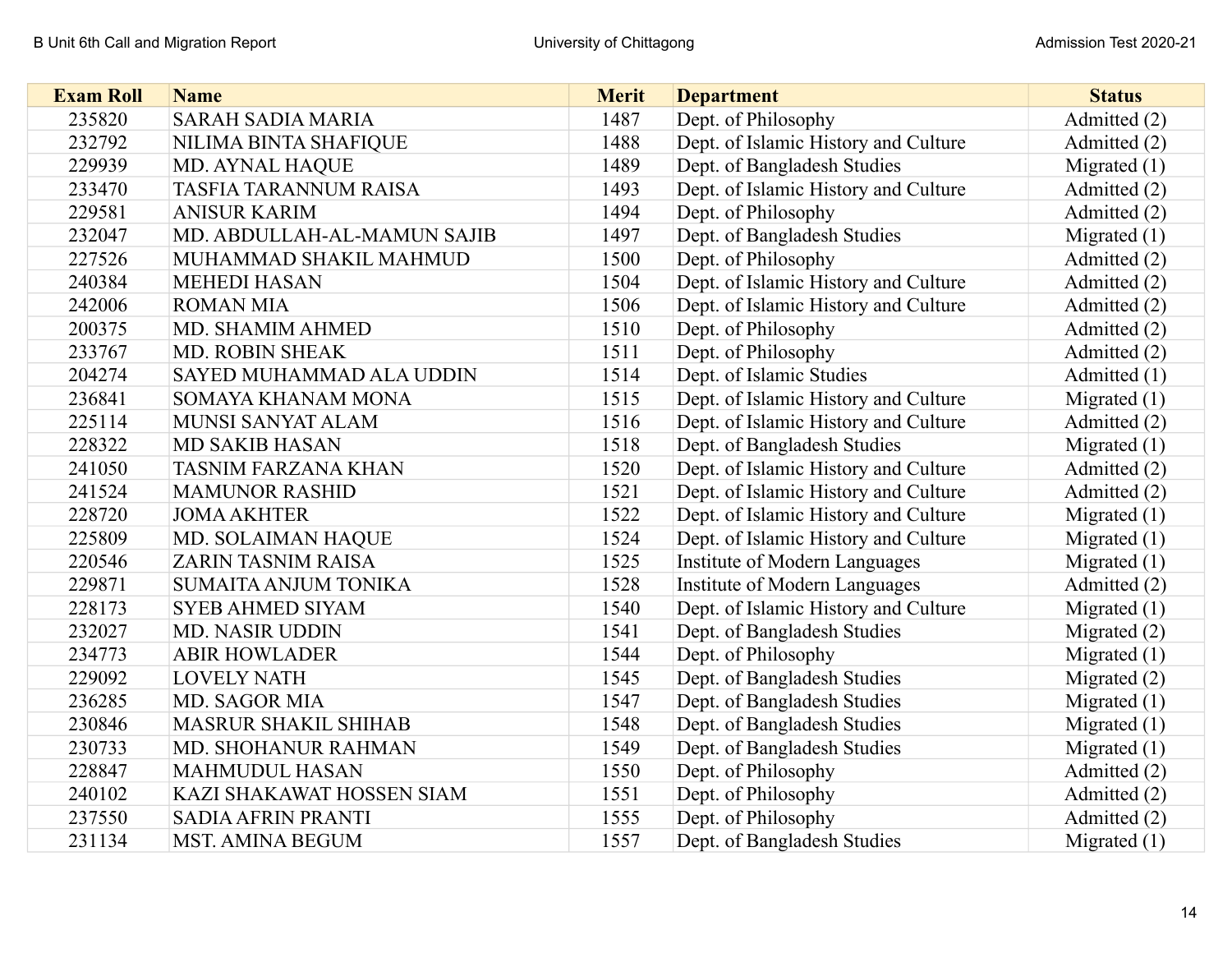| <b>Exam Roll</b> | <b>Name</b>                   | <b>Merit</b> | <b>Department</b>                    | <b>Status</b>  |
|------------------|-------------------------------|--------------|--------------------------------------|----------------|
| 230179           | <b>TINNI RAY</b>              | 1560         | Dept. of Philosophy                  | Migrated $(1)$ |
| 215310           | MD. AJIJUL ISLAM              | 1562         | Dept. of Islamic History and Culture | Migrated $(1)$ |
| 237373           | <b>MD. ABDUL MOTALEB</b>      | 1567         | Dept. of Philosophy                  | Migrated $(1)$ |
| 209516           | MOHAMMAD SHAWAL HOSSEN        | 1570         | Dept. of Islamic Studies             | Admitted (1)   |
| 234614           | FATEMA TOJ JOHORA             | 1574         | Dept. of Islamic History and Culture | Migrated $(1)$ |
| 234162           | <b>SUZANA AFROZA JUI</b>      | 1575         | Institute of Education and Research  | Migrated $(1)$ |
| 221383           | MOHAMMED RASHEDUL ISLAM       | 1581         | Dept. of Philosophy                  | Admitted (2)   |
| 223031           | <b>ATIYA ANIKA</b>            | 1586         | Institute of Education and Research  | Migrated $(1)$ |
| 240959           | <b>HASIBUR RAHAMAN</b>        | 1598         | Institute of Education and Research  | Migrated $(1)$ |
| 235171           | <b>BISSHAJIT DHAR</b>         | 1601         | Dept. of Philosophy                  | Migrated $(1)$ |
| 220595           | <b>SUJON MIAH</b>             | 1604         | Dept. of Islamic History and Culture | Migrated $(1)$ |
| 234616           | <b>SADRUL AMIN</b>            | 1605         | Dept. of Islamic History and Culture | Migrated $(1)$ |
| 239254           | MD. ATIQUR RAHMAN TUSHAR      | 1609         | Institute of Education and Research  | Admitted (2)   |
| 226011           | <b>ROBIUL ISLAM</b>           | 1610         | Dept. of Islamic History and Culture | Migrated $(1)$ |
| 234798           | <b>ANTAR SHAFIULLA</b>        | 1611         | Dept. of Islamic History and Culture | Migrated $(1)$ |
| 228456           | NAJNIL HAKIM TAHMINA          | 1613         | Dept. of Islamic History and Culture | Migrated $(1)$ |
| 229883           | MD. MOTAHAR HOSSEN            | 1614         | Dept. of Islamic History and Culture | Migrated $(1)$ |
| 217562           | <b>MD. ASRAF UDDIN</b>        | 1615         | Dept. of Bangladesh Studies          | Migrated $(1)$ |
| 241296           | <b>TAGORE AZAM IFFAT KHAN</b> | 1617         | Dept. of Philosophy                  | Migrated $(1)$ |
| 229828           | MD. JAHANGIR ALAM             | 1621         | Dept. of Islamic History and Culture | Migrated $(1)$ |
| 218503           | <b>MAJ BIN NASIR</b>          | 1624         | Dept. of Islamic History and Culture | Migrated $(1)$ |
| 232499           | <b>MD. SAKIB HAQUE</b>        | 1625         | Dept. of Islamic History and Culture | Migrated $(1)$ |
| 238124           | MD. ABDULLAH AL NOMAN         | 1626         | Dept. of Philosophy                  | Migrated $(1)$ |
| 214989           | <b>FARHANA SURAIYA EMU</b>    | 1631         | Dept. of Bangladesh Studies          | Migrated $(1)$ |
| 223888           | <b>MD.RAIHAN UDDIN</b>        | 1632         | Dept. of Philosophy                  | Migrated $(1)$ |
| 232378           | <b>SAMANJA TAJIM</b>          | 1635         | <b>Institute of Modern Languages</b> | Admitted (2)   |
| 237639           | <b>JANNATUL MAWA ESHA</b>     | 1637         | Dept. of Islamic History and Culture | Migrated $(1)$ |
| 241790           | <b>MIM YEASMIN</b>            | 1640         | Dept. of Islamic History and Culture | Migrated $(1)$ |
| 235996           | <b>NAIMA AKTER SONIA</b>      | 1641         | Dept. of Islamic History and Culture | Migrated $(1)$ |
| 241492           | MAHAMUD HOSSAN BHUIYAN        | 1642         | Dept. of Bangladesh Studies          | Migrated $(1)$ |
| 235003           | <b>SUNZIDA AKTHER MIM</b>     | 1644         | Dept. of Islamic Studies             | Migrated $(1)$ |
| 228037           | <b>ANIK MAHAMUD</b>           | 1645         | Dept. of Philosophy                  | Migrated $(1)$ |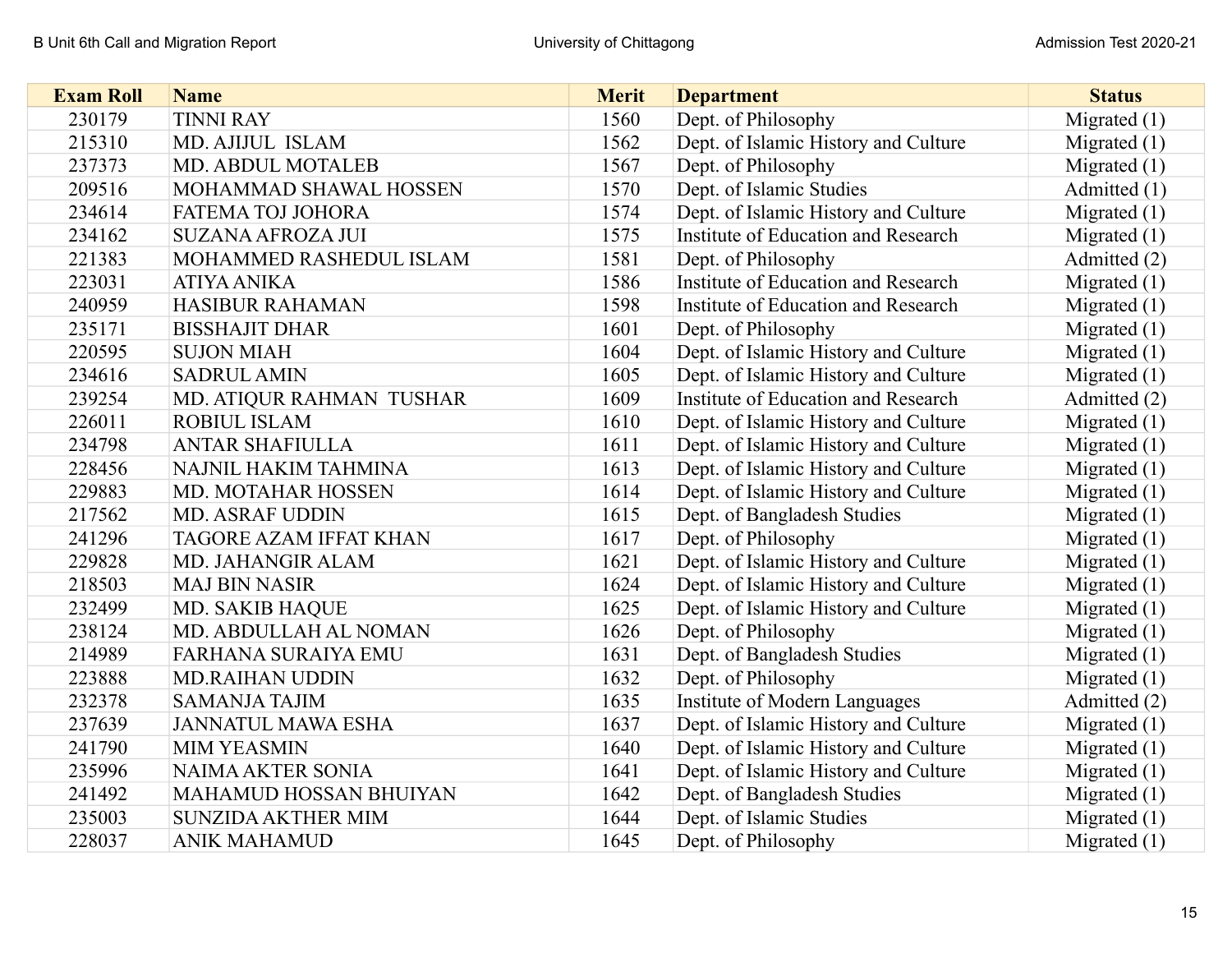| <b>Exam Roll</b> | <b>Name</b>                    | <b>Merit</b> | <b>Department</b>                    | <b>Status</b>  |
|------------------|--------------------------------|--------------|--------------------------------------|----------------|
| 226625           | MD. SOHAG                      | 1647         | Dept. of Bangladesh Studies          | Migrated $(1)$ |
| 234576           | <b>FAUZIA RITU</b>             | 1648         | Dept. of Bangladesh Studies          | Migrated $(1)$ |
| 239061           | MD MURSHIDUL BARI              | 1649         | Dept. of Islamic History and Culture | Migrated $(1)$ |
| 219426           | SIRAJUL ISLAM NIJHUM           | 1650         | Dept. of Philosophy                  | Migrated $(1)$ |
| 230455           | <b>AKILA AYUB</b>              | 1651         | Institute of Modern Languages        | Admitted (2)   |
| 233104           | <b>JANNATUL MAWA MEEM</b>      | 1662         | Dept. of Philosophy                  | Migrated $(1)$ |
| 237076           | <b>ANKUR BISWAS</b>            | 1667         | Dept. of Philosophy                  | Migrated $(1)$ |
| 237625           | <b>MONIR HOSSAIN</b>           | 1668         | Dept. of Islamic History and Culture | Migrated $(1)$ |
| 234418           | YEASIN TAREQ                   | 1669         | Dept. of Islamic History and Culture | Migrated $(1)$ |
| 227104           | <b>ISRAT JAHAN SEEMA</b>       | 1675         | Dept. of Islamic History and Culture | Migrated $(1)$ |
| 242331           | MD. RAFIKUL ISLAM              | 1677         | Dept. of Philosophy                  | Migrated $(1)$ |
| 221449           | <b>MD. NAHIDUL ISLAM NAHID</b> | 1678         | Dept. of Islamic History and Culture | Migrated $(1)$ |
| 233256           | <b>BAHAR MIA</b>               | 1679         | Dept. of Bangladesh Studies          | Migrated $(1)$ |
| 227896           | ANAMIKA AKTER MITU             | 1680         | Dept. of Bangladesh Studies          | Migrated $(1)$ |
| 219951           | MUHAMMAD IMAM HOSSAIN          | 1683         | Dept. of Islamic Studies             | Admitted (1)   |
| 240498           | <b>MD. ABU TALHA SIAM</b>      | 1685         | Dept. of Islamic History and Culture | Migrated $(1)$ |
| 223554           | <b>FYAD RAZIN</b>              | 1692         | Institute of Education and Research  | Migrated $(1)$ |
| 228657           | <b>SADDAM HOSSAIN</b>          | 1694         | Dept. of Islamic History and Culture | Migrated $(1)$ |
| 208493           | MOHAMMAD KAISAR HAMID          | 1699         | Dept. of Islamic History and Culture | Migrated $(1)$ |
| 233311           | MD. SHAKAWAT HOSSAIN           | 1714         | Dept. of Islamic History and Culture | Migrated $(1)$ |
| 225296           | <b>JOYA DHAR</b>               | 1715         | Dept. of Bangladesh Studies          | Migrated $(1)$ |
| 235020           | <b>MD. AFIF HASAN</b>          | 1717         | Dept. of Islamic History and Culture | Migrated $(1)$ |
| 240932           | <b>ASFAQUR RAHMAN</b>          | 1719         | Dept. of Islamic History and Culture | Migrated $(1)$ |
| 230949           | SREE CHOUON KUMAR SAHA         | 1722         | Dept. of Bangladesh Studies          | Migrated $(2)$ |
| 241117           | <b>SOMON MIA</b>               | 1724         | Dept. of Islamic History and Culture | Migrated $(1)$ |
| 221878           | MD. MOJAHID HASAN              | 1726         | Dept. of Islamic History and Culture | Migrated $(1)$ |
| 226596           | <b>FAISAL MAHMUD SHRABON</b>   | 1728         | Dept. of Philosophy                  | Migrated $(1)$ |
| 226655           | MOHAMMAD SIFAT ULLAH           | 1730         | Dept. of Islamic History and Culture | Migrated $(1)$ |
| 242353           | MOHAMMAD KORSHED               | 1731         | Dept. of Islamic History and Culture | Migrated $(1)$ |
| 220422           | <b>HAMIM ABDULLAH NUR</b>      | 1732         | Dept. of Philosophy                  | Migrated $(1)$ |
| 242200           | MD. SALMAN HOSSAIN RATIN       | 1735         | Dept. of Bangladesh Studies          | Migrated $(1)$ |
| 235839           | <b>DEVDAS KUMAR</b>            | 1737         | Dept. of Bangladesh Studies          | Migrated $(1)$ |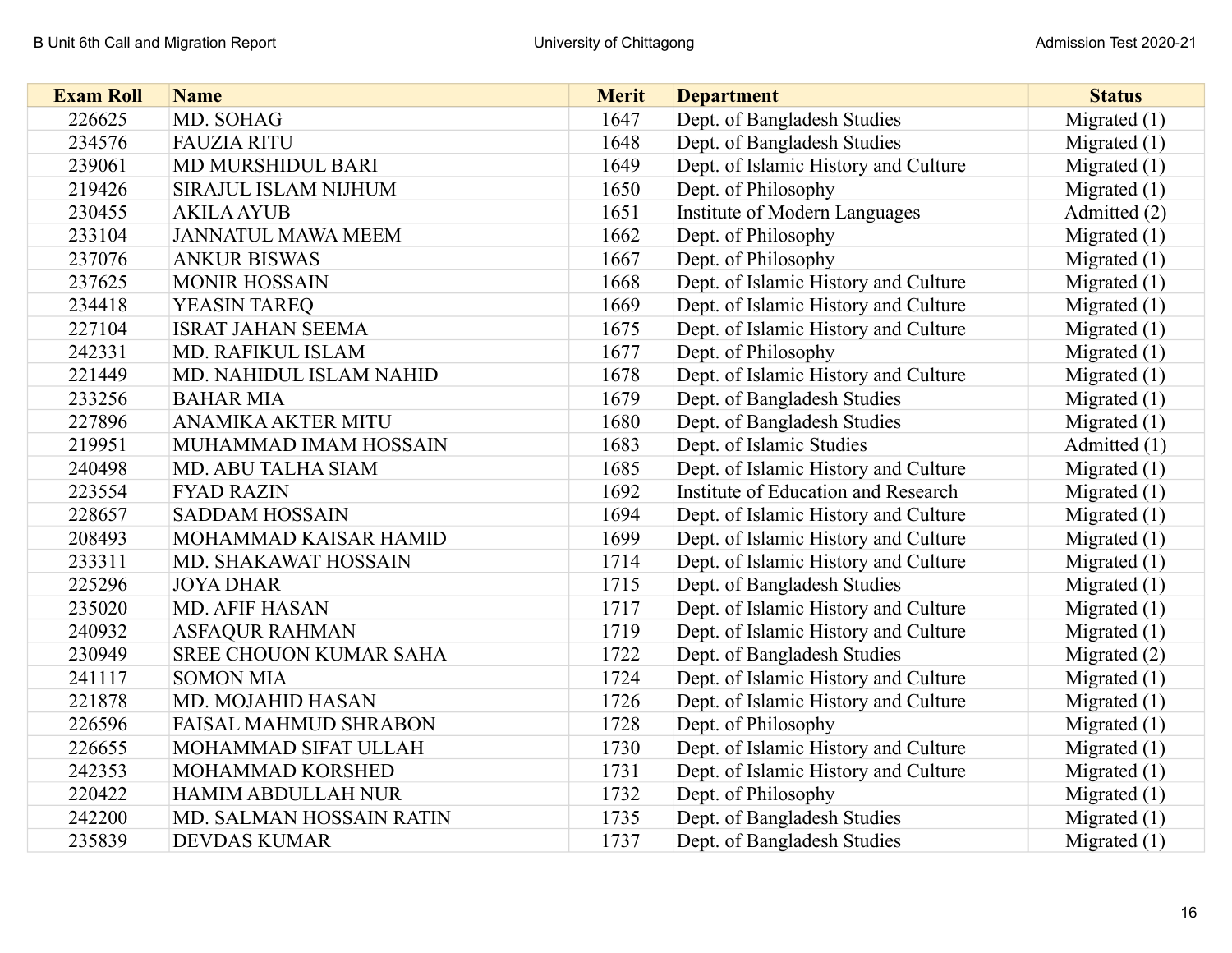| <b>Exam Roll</b> | <b>Name</b>                      | <b>Merit</b> | <b>Department</b>                    | <b>Status</b>  |
|------------------|----------------------------------|--------------|--------------------------------------|----------------|
| 236501           | <b>WAHID HASAN</b>               | 1739         | Dept. of Philosophy                  | Migrated $(1)$ |
| 219108           | <b>MONOWAR HOSSAIN</b>           | 1743         | Dept. of Islamic History and Culture | Migrated $(1)$ |
| 239941           | MD. JUBAED HOWLADER JITU         | 1744         | Dept. of Bangladesh Studies          | Migrated $(1)$ |
| 240166           | MD. RAKIBUL ISLAM NAHID          | 1745         | Dept. of Philosophy                  | Migrated $(1)$ |
| 235750           | <b>SUMAYA AKTER</b>              | 1746         | Institute of Education and Research  | Admitted (2)   |
| 212966           | <b>SANJIDA AFROSE ZARIN</b>      | 1749         | Institute of Education and Research  | Migrated $(1)$ |
| 206635           | <b>ALPONA AKTER SUMA</b>         | 1750         | Dept. of Islamic History and Culture | Migrated $(1)$ |
| 220431           | <b>AKRAM HOSEN ARMAN</b>         | 1753         | Dept. of Philosophy                  | Admitted (3)   |
| 225130           | <b>ZANNATUL MAWA</b>             | 1754         | Dept. of Islamic Studies             | Admitted (1)   |
| 228948           | MD. RADUAN ISLAM KHAN            | 1755         | Dept. of Islamic History and Culture | Migrated $(1)$ |
| 240504           | <b>TAHMID ALAM TAMIM</b>         | 1757         | <b>Institute of Modern Languages</b> | Admitted (3)   |
| 238861           | SAYEDA ANILA TALUKDER TITHI      | 1759         | Dept. of Philosophy                  | Admitted (3)   |
| 215854           | <b>SHAHANARA BEGUM</b>           | 1763         | Dept. of Islamic History and Culture | Admitted (3)   |
| 239147           | <b>MD AZHARUDDIN EVAN</b>        | 1764         | Institute of Modern Languages        | Admitted (3)   |
| 216710           | MD. AL-SAHARIA                   | 1767         | Institute of Modern Languages        | Admitted (3)   |
| 217344           | <b>FAIZA AKTER</b>               | 1772         | Dept. of Islamic History and Culture | Admitted (3)   |
| 223942           | <b>JOBAYER CHOWDHURY PIYASH</b>  | 1773         | Dept. of Bangladesh Studies          | Admitted (3)   |
| 231231           | MOSTAFIZUR RAHMAN                | 1780         | Dept. of Bangladesh Studies          | Migrated $(1)$ |
| 219327           | <b>SAKHINA AKTER</b>             | 1783         | Dept. of Islamic History and Culture | Admitted (3)   |
| 217987           | <b>JANNATUL FERDOUS LUTFA</b>    | 1784         | Dept. of Philosophy                  | Admitted (3)   |
| 231984           | <b>SUMAIYEA TASNIM CHOWDHURY</b> | 1786         | Dept. of Bangladesh Studies          | Migrated $(1)$ |
| 242396           | <b>RIA KHANOM AMI</b>            | 1792         | Dept. of Islamic History and Culture | Admitted (3)   |
| 235495           | MAHABUBUL MOKADDESH AKASH        | 1795         | Dept. of Bangladesh Studies          | Admitted (3)   |
| 218526           | MD. MAHBUB ALAM SAGOR            | 1796         | Dept. of Philosophy                  | Admitted (3)   |
| 232585           | MST. MAHAMUDA KHATUN             | 1798         | Dept. of Bangladesh Studies          | Admitted (3)   |
| 216323           | <b>NUSRAT JAHAN</b>              | 1799         | Dept. of Islamic History and Culture | Admitted (3)   |
| 223398           | <b>AZIZUL HAQUE</b>              | 1800         | Dept. of Islamic History and Culture | Migrated $(1)$ |
| 225975           | <b>MEHEDI HASAN</b>              | 1801         | Dept. of Bangladesh Studies          | Migrated $(1)$ |
| 233455           | <b>BINOY SUTRADHAR</b>           | 1802         | Dept. of Philosophy                  | Migrated $(1)$ |
| 237476           | MD. JARIFUL HASSAN               | 1806         | Dept. of Islamic History and Culture | Admitted (3)   |
| 230283           | <b>TAIZUL ISLAM</b>              | 1807         | Dept. of Bangladesh Studies          | Migrated $(2)$ |
| 236239           | <b>DIBA CHAKRABORTY</b>          | 1808         | Dept. of Bangladesh Studies          | Migrated $(2)$ |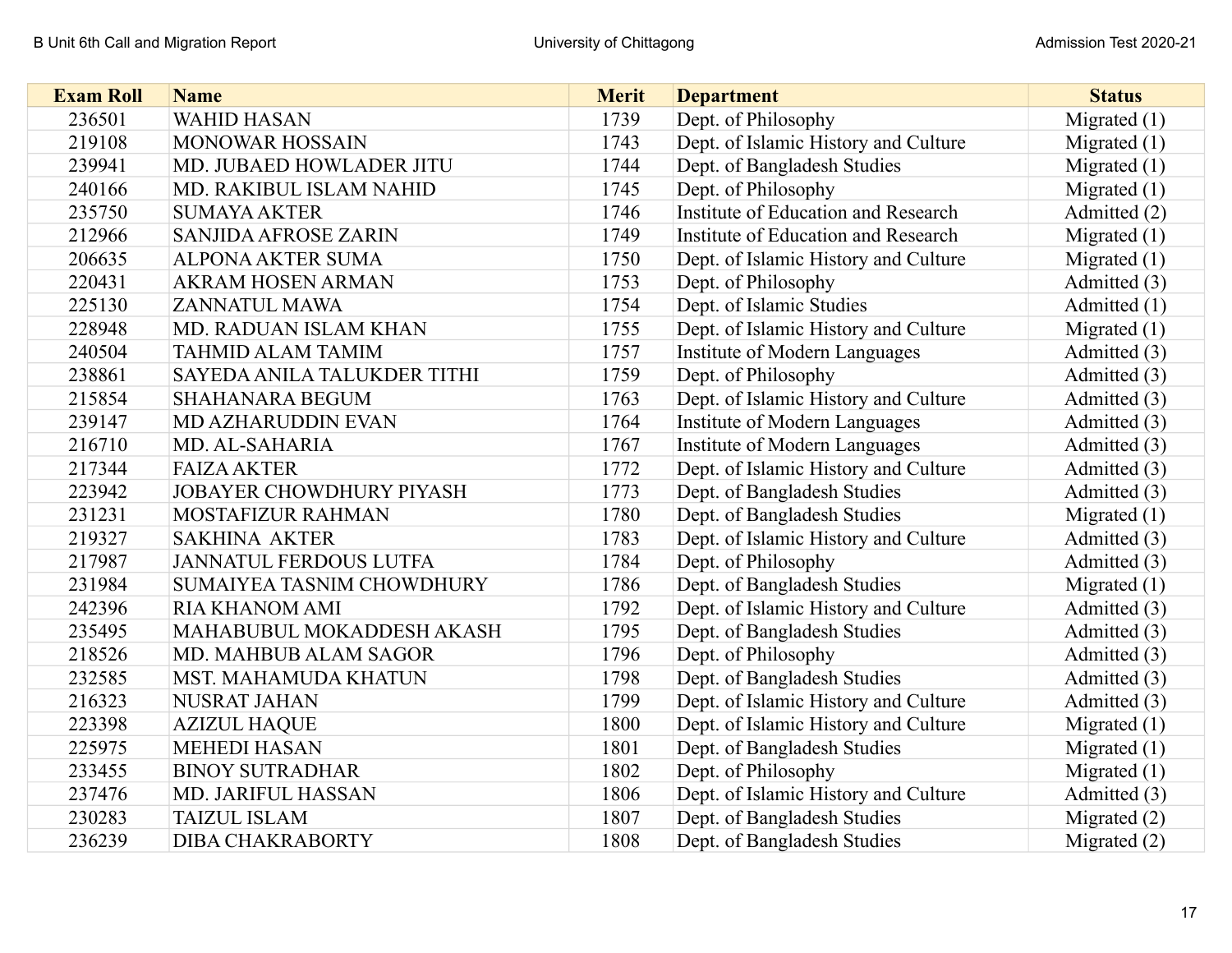| <b>Exam Roll</b> | <b>Name</b>                  | <b>Merit</b> | <b>Department</b>                    | <b>Status</b>  |
|------------------|------------------------------|--------------|--------------------------------------|----------------|
| 220829           | <b>MOHAMMAD IRFAN</b>        | 1809         | Dept. of Islamic History and Culture | Admitted (3)   |
| 224472           | <b>BADHAN CHANDRA SARKER</b> | 1811         | Dept. of Philosophy                  | Migrated $(1)$ |
| 241256           | <b>AYOBUR RAHMAN</b>         | 1813         | Dept. of Islamic History and Culture | Admitted (3)   |
| 235771           | EATI RANI RAJBONGSHI         | 1814         | Dept. of Philosophy                  | Migrated $(1)$ |
| 235070           | MD. MAZHARUL ISLAM           | 1815         | Dept. of Islamic History and Culture | Admitted (3)   |
| 233882           | MD. ASADULLA BIN KALAM       | 1827         | Institute of Education and Research  | Admitted (3)   |
| 215901           | MUHAMMAD SYEDUL ISLAM        | 1830         | Dept. of Bangladesh Studies          | Migrated $(3)$ |
| 228784           | MD. ABU NAYEEM TUSHAR        | 1831         | Institute of Education and Research  | Admitted (3)   |
| 241847           | <b>MD. ROMAN RAHMAN</b>      | 1832         | Dept. of Bangladesh Studies          | Migrated $(1)$ |
| 231455           | <b>GULAM SABBIR</b>          | 1837         | Dept. of Philosophy                  | Admitted (3)   |
| 216865           | <b>MD. NAZRUL ISLAM</b>      | 1838         | Dept. of Islamic History and Culture | Admitted (3)   |
| 215052           | <b>ANTOR UDDIN HRIDOY</b>    | 1839         | Dept. of Philosophy                  | Admitted (3)   |
| 219299           | <b>BIKROM KUMER MONDAL</b>   | 1841         | Dept. of Bangladesh Studies          | Migrated $(2)$ |
| 242446           | MD. SHAHADAT HOSSEN          | 1843         | Dept. of Bangladesh Studies          | Migrated $(2)$ |
| 216953           | <b>ABU OBIDA</b>             | 1845         | Dept. of Arabic                      | Admitted (1)   |
| 235931           | <b>MD. NAEEM HOSSAIN</b>     | 1846         | Dept. of Philosophy                  | Admitted (3)   |
| 208147           | <b>LUTFOR RAHMAN</b>         | 1847         | Dept. of Islamic History and Culture | Migrated $(2)$ |
| 237449           | <b>ASAD ULLAH</b>            | 1848         | Dept. of Islamic Studies             | Migrated $(1)$ |
| 226059           | <b>ANUPAM MONDAL</b>         | 1853         | Dept. of Sanskrit                    | Admitted (1)   |
| 228958           | MD. MAHMUDUL HASAN           | 1854         | Dept. of Bangladesh Studies          | Migrated $(3)$ |
| 228678           | MD. DULAL MIA                | 1862         | Dept. of Islamic History and Culture | Admitted (3)   |
| 237582           | MD. MAZHARUL ISLAM           | 1863         | Dept. of Islamic History and Culture | Admitted (3)   |
| 241913           | <b>SAIYEBA AKTER MIM</b>     | 1864         | Dept. of Islamic History and Culture | Admitted (3)   |
| 202097           | MD. MIRAZUL HASAN APON       | 1868         | Dept. of Islamic History and Culture | Migrated $(1)$ |
| 242310           | <b>ANTOR PAUL</b>            | 1869         | Dept. of Philosophy                  | Migrated $(1)$ |
| 202565           | <b>KHADIJA AKTER</b>         | 1872         | Dept. of Islamic Studies             | Migrated $(1)$ |
| 222436           | <b>TOWFIQA</b>               | 1876         | Dept. of Islamic History and Culture | Migrated $(3)$ |
| 222075           | <b>MIR SADI ISLAM</b>        | 1878         | Dept. of Philosophy                  | Admitted (3)   |
| 241185           | <b>NABILA ISLAM MIM</b>      | 1885         | Dept. of Bangladesh Studies          | Migrated $(2)$ |
| 217711           | MD. MAHMUDUR RAHMAN MUZAHID  | 1886         | Dept. of Philosophy                  | Admitted (3)   |
| 223951           | S. M. SWEET AHMED            | 1891         | Dept. of Philosophy                  | Admitted (3)   |
| 216489           | <b>MD. APPLE MIA</b>         | 1893         | Dept. of Islamic History and Culture | Migrated $(1)$ |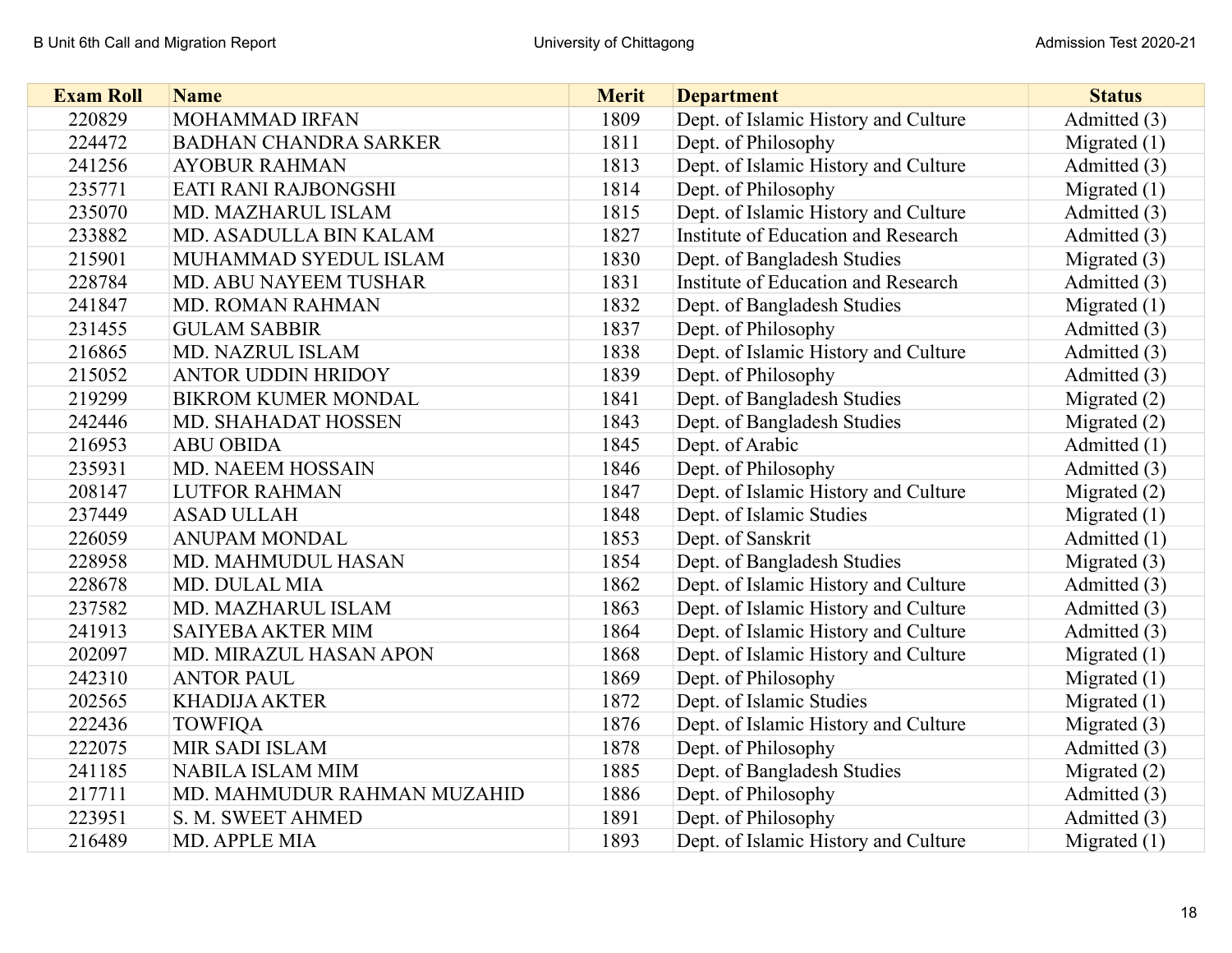| <b>Exam Roll</b> | <b>Name</b>                 | <b>Merit</b> | <b>Department</b>                    | <b>Status</b>  |
|------------------|-----------------------------|--------------|--------------------------------------|----------------|
| 229623           | <b>MEHEDI HASAN</b>         | 1894         | Dept. of Bangladesh Studies          | Migrated $(1)$ |
| 205570           | MD. NIZAM UDDEN             | 1896         | Dept. of Philosophy                  | Migrated $(2)$ |
| 220640           | <b>ARIF HOSSAIN</b>         | 1898         | Dept. of Islamic History and Culture | Migrated $(1)$ |
| 219353           | <b>ARIFUL ISLAM</b>         | 1900         | <b>Institute of Modern Languages</b> | Admitted (3)   |
| 217943           | MOHAMMAD SALMAN ZAFOR       | 1903         | Dept. of Bangladesh Studies          | Migrated $(1)$ |
| 226715           | <b>MORIUM AKTER</b>         | 1905         | Dept. of Philosophy                  | Admitted (3)   |
| 222288           | <b>DELOWAR HOSEN</b>        | 1906         | Dept. of Islamic History and Culture | Migrated $(3)$ |
| 217915           | <b>SAEED HASSAN</b>         | 1907         | Dept. of Islamic History and Culture | Migrated $(3)$ |
| 232225           | MD. AHOSAN HABIB            | 1912         | Dept. of Philosophy                  | Admitted (3)   |
| 232665           | <b>JANNATUL NUSRAT NIRA</b> | 1919         | Dept. of Islamic History and Culture | Migrated $(1)$ |
| 228962           | <b>MD. RAYHAN KABIR</b>     | 1920         | Dept. of Islamic History and Culture | Migrated $(3)$ |
| 232973           | <b>JOBAIR HOSSAIN</b>       | 1921         | Dept. of Islamic History and Culture | Migrated $(3)$ |
| 236064           | <b>RATON ROY</b>            | 1922         | Dept. of Philosophy                  | Migrated $(1)$ |
| 224270           | <b>JANNATUL FAHIMA RIYA</b> | 1925         | Dept. of Islamic History and Culture | Migrated $(2)$ |
| 236835           | <b>ANIK CHANDRA RAY</b>     | 1931         | Institute of Modern Languages        | Migrated $(1)$ |
| 235554           | <b>MD. SHARAN SARKER</b>    | 1933         | Dept. of Philosophy                  | Admitted (3)   |
| 237644           | <b>ATIUR RAHMAN</b>         | 1936         | Dept. of Islamic History and Culture | Migrated $(1)$ |
| 215035           | <b>TASNUVA KARIM SARA</b>   | 1944         | Dept. of Islamic History and Culture | Migrated $(1)$ |
| 229206           | <b>NAZMUL HASAN</b>         | 1951         | Dept. of Philosophy                  | Migrated (1)   |
| 211207           | MD. TARAK MANWER            | 1956         | Dept. of Islamic History and Culture | Migrated $(3)$ |
| 228769           | <b>MOSTAKIM</b>             | 1957         | Dept. of Islamic History and Culture | Migrated $(1)$ |
| 211316           | HRIDI MALLICK BARSHA        | 1958         | Dept. of Philosophy                  | Migrated $(2)$ |
| 214474           | <b>MST. SADIA SHARMIN</b>   | 1959         | Dept. of Bangladesh Studies          | Migrated $(2)$ |
| 218646           | MD. SOHEL RANA              | 1961         | <b>Institute of Modern Languages</b> | Admitted (3)   |
| 241190           | MUSHARAF HOSEN FAISAL       | 1962         | Dept. of Philosophy                  | Migrated $(1)$ |
| 230747           | MD. SOHANUR RAHMAN          | 1963         | Dept. of Islamic History and Culture | Migrated $(2)$ |
| 225288           | <b>FOUZIA AKTER</b>         | 1972         | <b>Institute of Modern Languages</b> | Admitted (3)   |
| 236226           | <b>MD. ABUJAR SANTO</b>     | 1973         | Institute of Education and Research  | Admitted (3)   |
| 218924           | MOHAMMED ANAWER ZAHID       | 1974         | Dept. of Islamic History and Culture | Migrated $(1)$ |
| 238931           | <b>MD. SARUAR HOSSEN</b>    | 1976         | Dept. of Islamic History and Culture | Migrated $(1)$ |
| 232861           | <b>SAIMUL HASAN RABBY</b>   | 1978         | Dept. of Bangladesh Studies          | Migrated $(2)$ |
| 230787           | <b>BIPUL CHANDRA PUAL</b>   | 1987         | Dept. of Philosophy                  | Migrated $(1)$ |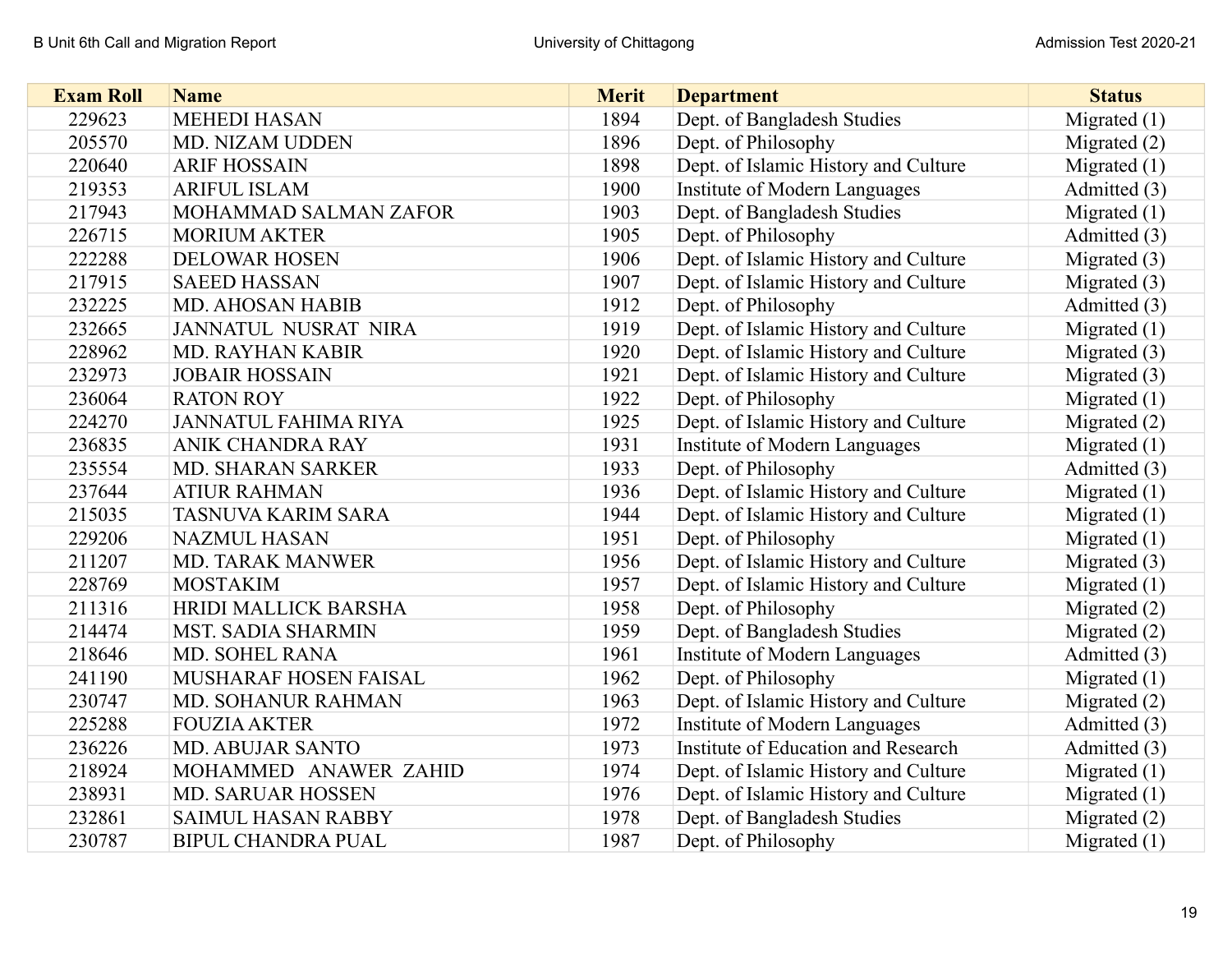| <b>Exam Roll</b> | <b>Name</b>               | <b>Merit</b> | <b>Department</b>                    | <b>Status</b>  |
|------------------|---------------------------|--------------|--------------------------------------|----------------|
| 215836           | <b>MST. SAMIA ALAM</b>    | 1989         | Dept. of Islamic History and Culture | Migrated $(1)$ |
| 214958           | MUHAMMAD MIZANUR RAHMAN   | 2008         | Dept. of Islamic Studies             | Migrated $(1)$ |
| 238673           | <b>JOHIRUL ISLAM</b>      | 2009         | Dept. of Islamic History and Culture | Migrated $(2)$ |
| 235081           | MD. SABBIR HOSSAIN        | 2010         | Dept. of Philosophy                  | Migrated $(1)$ |
| 236109           | <b>MONIR HOSSEN</b>       | 2011         | Dept. of Islamic History and Culture | Migrated $(2)$ |
| 239285           | <b>SHAHIDUL KAISAR</b>    | 2012         | Dept. of Islamic History and Culture | Migrated $(2)$ |
| 217980           | <b>MD.RUBAYAT ADNAN</b>   | 2013         | Institute of Education and Research  | Admitted (2)   |
| 227589           | MD. SHAHORIARE TANVIR     | 2015         | Dept. of Philosophy                  | Migrated $(1)$ |
| 206849           | MD. RABBANI HOSSAIN       | 2016         | Dept. of Philosophy                  | Migrated $(1)$ |
| 220216           | <b>ZAHID</b>              | 2018         | Dept. of Philosophy                  | Migrated $(2)$ |
| 219208           | <b>JERIN AKTER</b>        | 2020         | Dept. of Philosophy                  | Migrated $(1)$ |
| 217913           | <b>AFRIN SULTANA</b>      | 2021         | Dept. of Islamic History and Culture | Migrated $(2)$ |
| 212944           | <b>SUMIT MONDAL</b>       | 2022         | <b>Institute of Modern Languages</b> | Migrated $(1)$ |
| 236986           | <b>MD. BIPLOB HOSSAIN</b> | 2026         | Dept. of Bangladesh Studies          | Migrated $(3)$ |
| 232028           | MD. TASRIP AHMED          | 2027         | Dept. of Islamic History and Culture | Migrated $(2)$ |
| 221706           | NISHAT TASNIM MAIMUNA     | 2032         | Dept. of Philosophy                  | Migrated $(1)$ |
| 217886           | KAYAS ISLAM UZZOL         | 2034         | Dept. of Philosophy                  | Migrated $(1)$ |
| 218967           | <b>NEJAM UDDIN RIPON</b>  | 2036         | Dept. of Bangladesh Studies          | Migrated $(2)$ |
| 215664           | <b>FAHIMA FOYEZ</b>       | 2037         | Dept. of Bangladesh Studies          | Migrated $(2)$ |
| 222119           | <b>MD. HABIBUR RAHMAN</b> | 2038         | Dept. of Philosophy                  | Migrated $(1)$ |
| 229963           | <b>MD. NAYEEM SARDAR</b>  | 2039         | Dept. of Bangladesh Studies          | Migrated $(2)$ |
| 237024           | <b>SHAHIN ISLAM</b>       | 2040         | Institute of Education and Research  | Migrated $(2)$ |
| 230407           | MD. JUNAYD AHAMMED UZZAL  | 2045         | Dept. of Bangladesh Studies          | Migrated $(2)$ |
| 240212           | MUMTAHINA JANNAT MAHIN    | 2047         | Dept. of Islamic History and Culture | Migrated (2)   |
| 229277           | <b>ABRARUL HOQUE</b>      | 2048         | Dept. of Philosophy                  | Migrated $(1)$ |
| 239624           | <b>NURUL ISLAM</b>        | 2050         | Institute of Education and Research  | Migrated $(1)$ |
| 232263           | MD. SAJEDUL ISLAM         | 2051         | Dept. of Philosophy                  | Migrated $(1)$ |
| 207876           | MUHAMMAD BADRUL MOSTAFA   | 2060         | Dept. of Islamic History and Culture | Migrated $(2)$ |
| 230405           | <b>ANWAR ISLAM</b>        | 2067         | Dept. of Islamic Studies             | Migrated $(1)$ |
| 239314           | <b>KULSON KHATUN</b>      | 2074         | Institute of Education and Research  | Migrated $(1)$ |
| 242384           | <b>LUCKY AKTER</b>        | 2075         | Dept. of Philosophy                  | Migrated $(1)$ |
| 221902           | <b>MD. RAIHAN UDDIN</b>   | 2077         | Dept. of Philosophy                  | Migrated $(1)$ |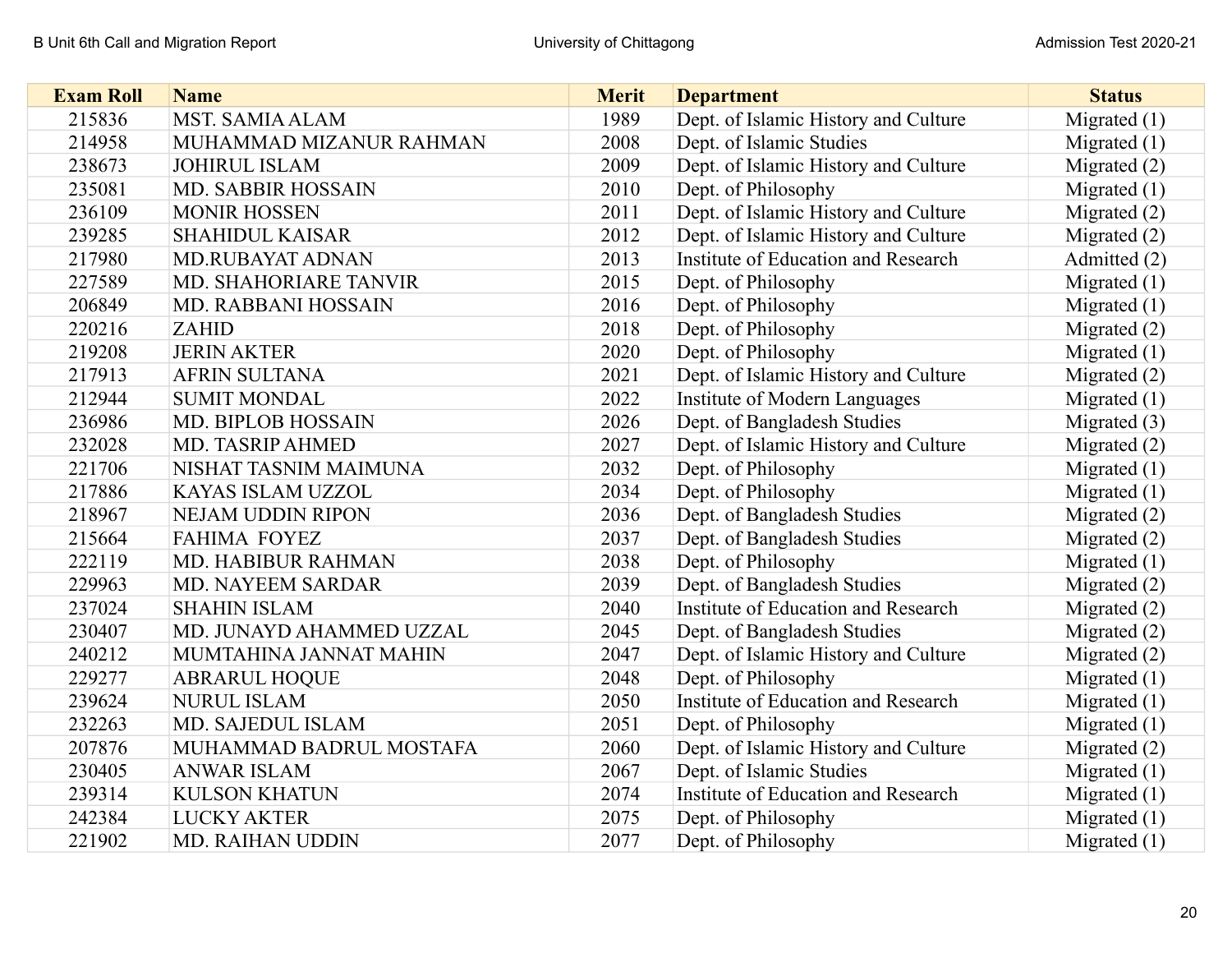| <b>Exam Roll</b> | <b>Name</b>                    | <b>Merit</b> | <b>Department</b>                    | <b>Status</b>  |
|------------------|--------------------------------|--------------|--------------------------------------|----------------|
| 230770           | <b>JANNATUL MAWA</b>           | 2080         | Dept. of Philosophy                  | Migrated $(1)$ |
| 230945           | <b>MUNNA HOQUE</b>             | 2085         | Institute of Education and Research  | Migrated $(1)$ |
| 215520           | <b>MD.TANJIM AHMED</b>         | 2088         | Dept. of Philosophy                  | Migrated $(1)$ |
| 223785           | <b>HABIBUR RAHMAN TUHIN</b>    | 2089         | Dept. of Philosophy                  | Migrated $(1)$ |
| 235378           | <b>SUMI AKTER</b>              | 2090         | Dept. of Philosophy                  | Migrated $(1)$ |
| 219362           | <b>SHAMMEE AKTER SUROVI</b>    | 2091         | Dept. of Philosophy                  | Migrated $(1)$ |
| 201718           | FARHANA MOSTAFA.               | 2095         | <b>Institute of Modern Languages</b> | Migrated $(1)$ |
| 242325           | <b>SAROWAR HOSSAIN RAYIN</b>   | 2096         | Dept. of Philosophy                  | Migrated $(1)$ |
| 226411           | <b>TANZID AHMED REGVI</b>      | 2097         | Dept. of Islamic History and Culture | Migrated $(1)$ |
| 241019           | SK. REHAD                      | 2100         | Dept. of Islamic History and Culture | Migrated $(1)$ |
| 223313           | MOHAMMAD MORSHEDUL ALAM        | 2101         | Dept. of Islamic Studies             | Migrated $(1)$ |
| 228717           | <b>SABINA YEASMIN HASI</b>     | 2102         | Dept. of Philosophy                  | Migrated $(1)$ |
| 226794           | <b>AHMAD SARWAR</b>            | 2103         | Dept. of Philosophy                  | Admitted (4)   |
| 205010           | <b>NAFISA NAZMI</b>            | 2111         | Dept. of Philosophy                  | Admitted (4)   |
| 216079           | <b>RIFATH ALL MOBIN</b>        | 2115         | Dept. of Philosophy                  | Admitted (4)   |
| 224045           | <b>SHAH NOOR SULTANA ANKUR</b> | 2118         | Dept. of Philosophy                  | Admitted (4)   |
| 215130           | <b>LATIFUR KHABIR LAM</b>      | 2120         | Dept. of Philosophy                  | Admitted (4)   |
| 238554           | <b>NAJIFA TASFIYAH</b>         | 2122         | Dept. of Islamic Studies             | Migrated $(1)$ |
| 236886           | <b>AL-AMIN</b>                 | 2123         | Dept. of Islamic History and Culture | Migrated $(1)$ |
| 241049           | MUHAMMAD SARIFUJJAMAN          | 2124         | Dept. of Arabic                      | Admitted (1)   |
| 241786           | <b>TAHSIN AZMAYEEN</b>         | 2125         | Dept. of Philosophy                  | Admitted (4)   |
| 216305           | <b>SEIKH SAMSUL KAWNINE</b>    | 2127         | Dept. of Islamic History and Culture | Migrated $(1)$ |
| 239495           | <b>EIASIN KHAN</b>             | 2128         | Dept. of Islamic History and Culture | Migrated $(1)$ |
| 202747           | MONEM SHAHARIAR SHOWN          | 2131         | Dept. of Philosophy                  | Admitted (4)   |
| 233230           | <b>MD.HRIDOY HASAN</b>         | 2132         | Dept. of Philosophy                  | Admitted (4)   |
| 229094           | MUHAMMAD IRFAN UDDIN           | 2133         | Institute of Education and Research  | Admitted (4)   |
| 230346           | <b>JANNATUL TABASSUM</b>       | 2135         | Institute of Education and Research  | Admitted (4)   |
| 234172           | <b>ISRAT ANJUMI</b>            | 2136         | Dept. of Philosophy                  | Migrated $(1)$ |
| 230022           | MOST. RAMISA RAIMA SHOSI       | 2137         | Dept. of Philosophy                  | Admitted (4)   |
| 239063           | MD. SHAMIM RAHMAN              | 2139         | Dept. of Islamic History and Culture | Migrated $(1)$ |
| 221032           | <b>AYSHA ISLAM</b>             | 2141         | Institute of Education and Research  | Admitted (4)   |
| 233589           | MOST. RUMANA ISLAM RISHA       | 2142         | Dept. of Philosophy                  | Admitted (4)   |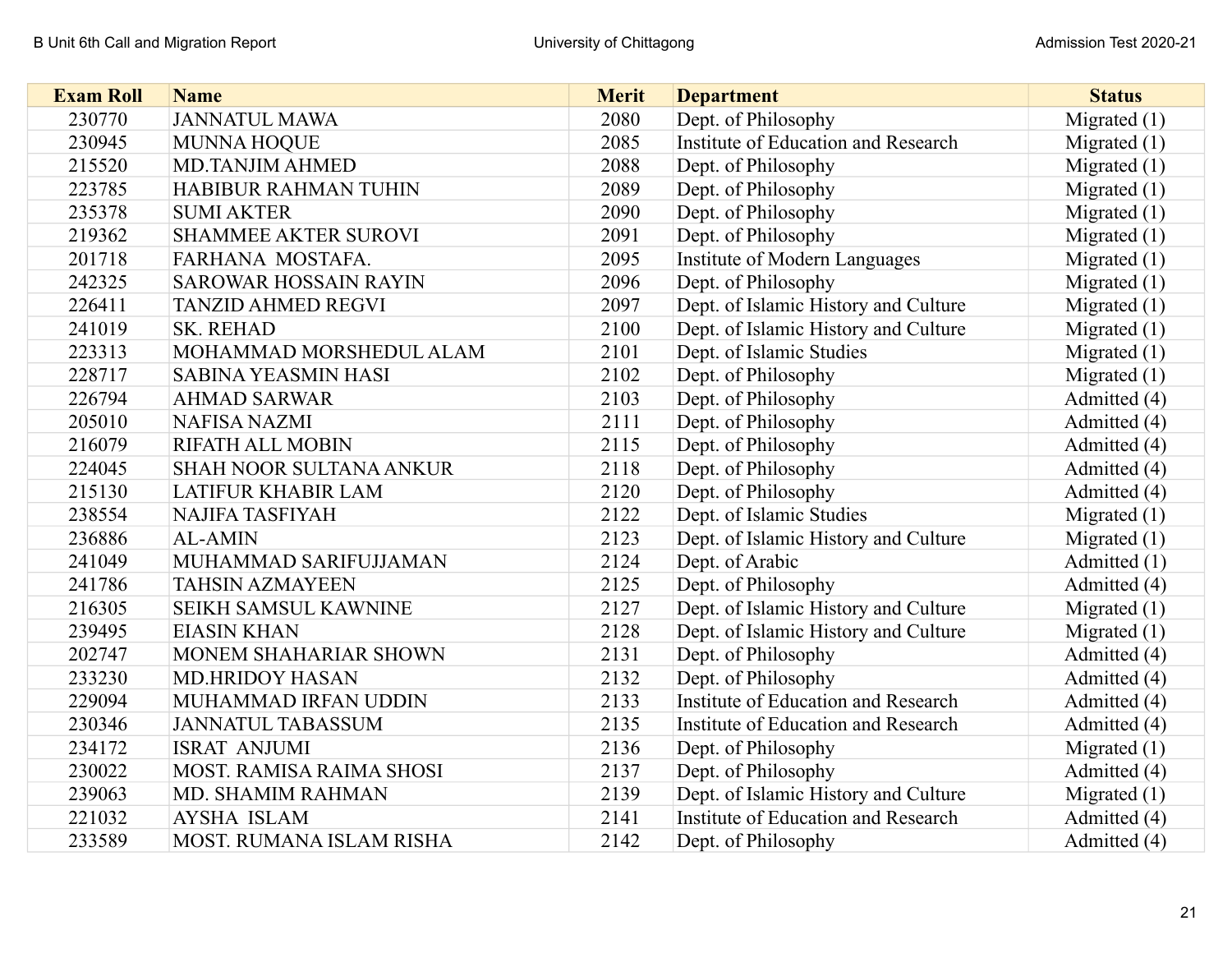| <b>Exam Roll</b> | <b>Name</b>                  | <b>Merit</b> | <b>Department</b>                    | <b>Status</b>  |
|------------------|------------------------------|--------------|--------------------------------------|----------------|
| 219276           | <b>GAZI MD. SAJID ISLAM</b>  | 2146         | Dept. of Philosophy                  | Admitted (4)   |
| 221840           | <b>MOSABBIR HOSSAIN</b>      | 2151         | Dept. of Philosophy                  | Admitted (4)   |
| 236920           | <b>NAZIFA IHSAS IQAR</b>     | 2157         | <b>Institute of Modern Languages</b> | Admitted (4)   |
| 219803           | MOHAMMAD NAZIM UDDIN         | 2160         | Dept. of Islamic Studies             | Migrated $(1)$ |
| 224217           | <b>MD. ABUL KASHEM</b>       | 2162         | Dept. of Islamic Studies             | Migrated $(1)$ |
| 227922           | <b>NAJMUN NAHAR</b>          | 2165         | Dept. of Philosophy                  | Admitted (4)   |
| 218560           | MD. JAKARIYA HOSSAIN JOY     | 2166         | Dept. of Philosophy                  | Admitted (4)   |
| 230649           | <b>SHAFAYAT JAMIL</b>        | 2175         | Dept. of Philosophy                  | Migrated $(1)$ |
| 218724           | MD. YEASIR ARAFAT            | 2178         | Institute of Education and Research  | Admitted (4)   |
| 238194           | <b>HARUN OR RASHID</b>       | 2181         | Dept. of Philosophy                  | Migrated $(1)$ |
| 229929           | <b>BISHAL ROY</b>            | 2183         | Institute of Education and Research  | Migrated $(1)$ |
| 240545           | T. M. JANNATUL NAEEM         | 2186         | Dept. of Philosophy                  | Migrated $(1)$ |
| 242521           | MD. SHAHINUR ISLAM           | 2190         | Dept. of Philosophy                  | Migrated $(1)$ |
| 226608           | <b>ABDULLAH</b>              | 2195         | Dept. of Islamic Studies             | Migrated $(1)$ |
| 238965           | MD. SUMON ISLAM              | 2198         | Dept. of Islamic Studies             | Migrated $(1)$ |
| 242238           | <b>MST. JANNAT AKTER</b>     | 2199         | Institute of Education and Research  | Admitted (4)   |
| 230478           | RIVNI JAHAN DISHA            | 2202         | <b>Institute of Modern Languages</b> | Admitted (4)   |
| 222636           | MIR BAHUL MONOWAR            | 2205         | Dept. of Philosophy                  | Migrated $(1)$ |
| 222186           | <b>KAZI ABU TALHA LABIB</b>  | 2206         | Dept. of Philosophy                  | Migrated $(1)$ |
| 233324           | MOKARAMA AKTER               | 2208         | Dept. of Islamic Studies             | Migrated $(1)$ |
| 238138           | <b>SALMA AKTER</b>           | 2210         | Dept. of Philosophy                  | Migrated $(1)$ |
| 242597           | <b>SHEKHAR BISWAS</b>        | 2212         | Dept. of Philosophy                  | Migrated $(1)$ |
| 236605           | MOHAMMED SHAFI ULLAH         | 2214         | Dept. of Islamic Studies             | Migrated $(1)$ |
| 234299           | MOSAMMAT ARUFA MAHERA NUHA   | 2215         | Dept. of Philosophy                  | Migrated $(1)$ |
| 233676           | <b>OBAIDUL ISLAM</b>         | 2220         | Dept. of Philosophy                  | Migrated $(1)$ |
| 239816           | AKIFAH RAHMAN ARPITA         | 2222         | <b>Institute of Modern Languages</b> | Admitted (4)   |
| 231957           | <b>AMENA KHATUN</b>          | 2223         | Dept. of Islamic Studies             | Migrated $(1)$ |
| 241214           | <b>RAFIQ BIN SAYEIDEE</b>    | 2226         | Dept. of Philosophy                  | Migrated $(1)$ |
| 222263           | MD. FERONNOBY                | 2229         | Dept. of Islamic Studies             | Migrated $(1)$ |
| 224938           | MD.RAZAUL HASAN BHUIYAN ABIR | 2231         | Dept. of Philosophy                  | Migrated $(1)$ |
| 234987           | <b>MD.SOLAIMAN</b>           | 2232         | Dept. of Philosophy                  | Migrated $(1)$ |
| 235625           | <b>NAZMUN NAHER NIPA</b>     | 2234         | <b>Institute of Modern Languages</b> | Admitted (4)   |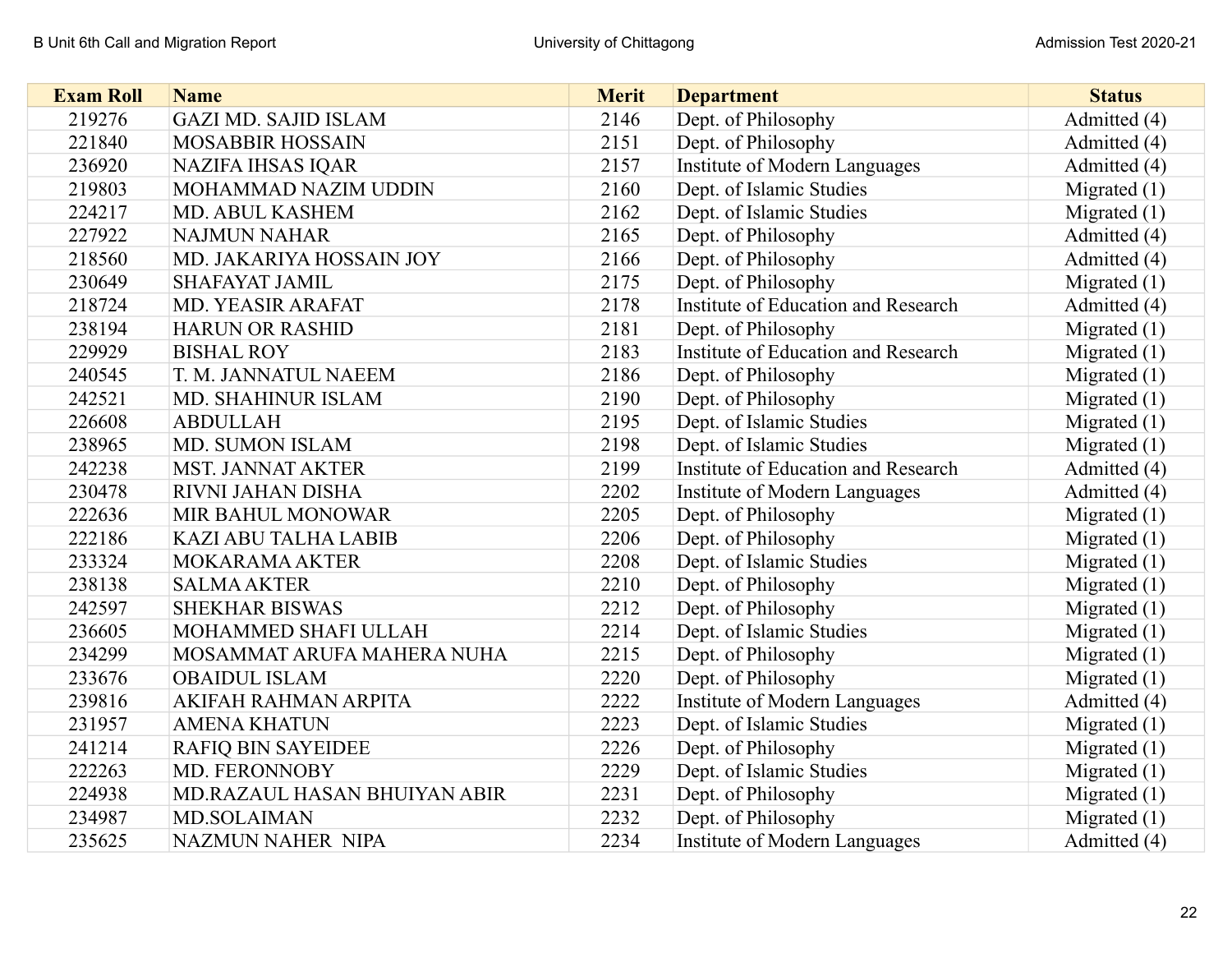| <b>Exam Roll</b> | <b>Name</b>                | <b>Merit</b> | <b>Department</b>                      | <b>Status</b>  |
|------------------|----------------------------|--------------|----------------------------------------|----------------|
| 239348           | <b>FARZANA</b>             | 2235         | Dept. of Philosophy                    | Migrated $(1)$ |
| 223311           | SIDRATUL MONTAHA OBONI     | 2242         | <b>Institute of Modern Languages</b>   | Admitted (4)   |
| 229725           | ABRAR FUAD BHUIYAN TASIN   | 2245         | Dept. of Philosophy                    | Migrated $(1)$ |
| 227359           | <b>IFAT JAHAN MITU</b>     | 2247         | <b>Institute of Modern Languages</b>   | Admitted (4)   |
| 206763           | MD. MOSTAFIJUR RAHMAN      | 2253         | Dept. of Philosophy                    | Migrated $(1)$ |
| 225741           | <b>FALGUNI BISWAS</b>      | 2257         | Dept. of Philosophy                    | Migrated $(1)$ |
| 239320           | <b>SADIA ISLAM NORIN</b>   | 2261         | Dept. of Philosophy                    | Migrated $(1)$ |
| 223057           | <b>MD.MIJANUR RAHOMAN</b>  | 2263         | Dept. of Philosophy                    | Migrated $(1)$ |
| 238752           | <b>JUTHI KHATUN</b>        | 2266         | Dept. of Philosophy                    | Migrated $(1)$ |
| 228760           | <b>AHAMMAD SALEH AZIZ</b>  | 2268         | Dept. of Islamic Studies               | Migrated $(1)$ |
| 236736           | <b>PAPPU DEY</b>           | 2272         | Institute of Education and Research    | Admitted (2)   |
| 233769           | MANSURA HAQUE MUNIA        | 2273         | Dept. of Philosophy                    | Migrated $(1)$ |
| 224731           | MD. ASEM                   | 2280         | Dept. of Philosophy                    | Migrated $(1)$ |
| 231895           | MD. MUNNA HOSSAIN          | 2286         | Dept. of Philosophy                    | Migrated $(1)$ |
| 240503           | <b>MD. KAVIR HOSSAIN</b>   | 2287         | Dept. of Islamic Studies               | Migrated $(1)$ |
| 221672           | MD. ARMAN HOSSAIN RABBI    | 2293         | Dept. of Philosophy                    | Migrated $(1)$ |
| 235878           | KHAIRUZZAMAN APU           | 2294         | Dept. of Arabic                        | Migrated $(1)$ |
| 231426           | SULTANA AL NAHIM PURNIMA   | 2296         | Institute of Education and Research    | Migrated $(1)$ |
| 234979           | <b>TAHRIMA AISHA</b>       | 2301         | Institute of Education and Research    | Migrated $(1)$ |
| 217625           | PURBASHA MRIDHA            | 2303         | Institute of Education and Research    | Migrated $(2)$ |
| 241535           | <b>MAIMANA AKTER TOHFA</b> | 2304         | Institute of Education and Research    | Migrated $(1)$ |
| 241127           | <b>MONIRUL ISLAM</b>       | 2308         | Institute of Education and Research    | Migrated $(1)$ |
| 236714           | <b>TANIA AKTER MAHI</b>    | 2309         | Institute of Education and Research    | Migrated $(1)$ |
| 224683           | <b>DIPA BARUA</b>          | 2313         | <b>Institute of Modern Languages</b>   | Migrated $(1)$ |
| 237126           | <b>SHAHARIA JAHAN</b>      | 2318         | Institute of Modern Languages          | Migrated $(1)$ |
| 226201           | <b>KANIZ FATEMA</b>        | 2319         | Institute of Education and Research    | Admitted (3)   |
| 236839           | MD. FAZLA RABBI            | 2330         | Dept. of Persian Language & Literature | Migrated $(1)$ |
| 220235           | MD.REDOANUL ISLAM IFTE     | 2337         | Dept. of Persian Language & Literature | Migrated $(1)$ |
| 239094           | <b>SUMAYA PARVIN</b>       | 2341         | Dept. of Persian Language & Literature | Migrated $(1)$ |
| 242264           | <b>BRISTY PUROHIT</b>      | 2342         | Institute of Education and Research    | Migrated $(1)$ |
| 219561           | <b>MD. MASUD RANA</b>      | 2352         | <b>Institute of Modern Languages</b>   | Migrated $(1)$ |
| 218848           | <b>ZAKIR HOSSAIN</b>       | 2356         | Institute of Modern Languages          | Migrated $(1)$ |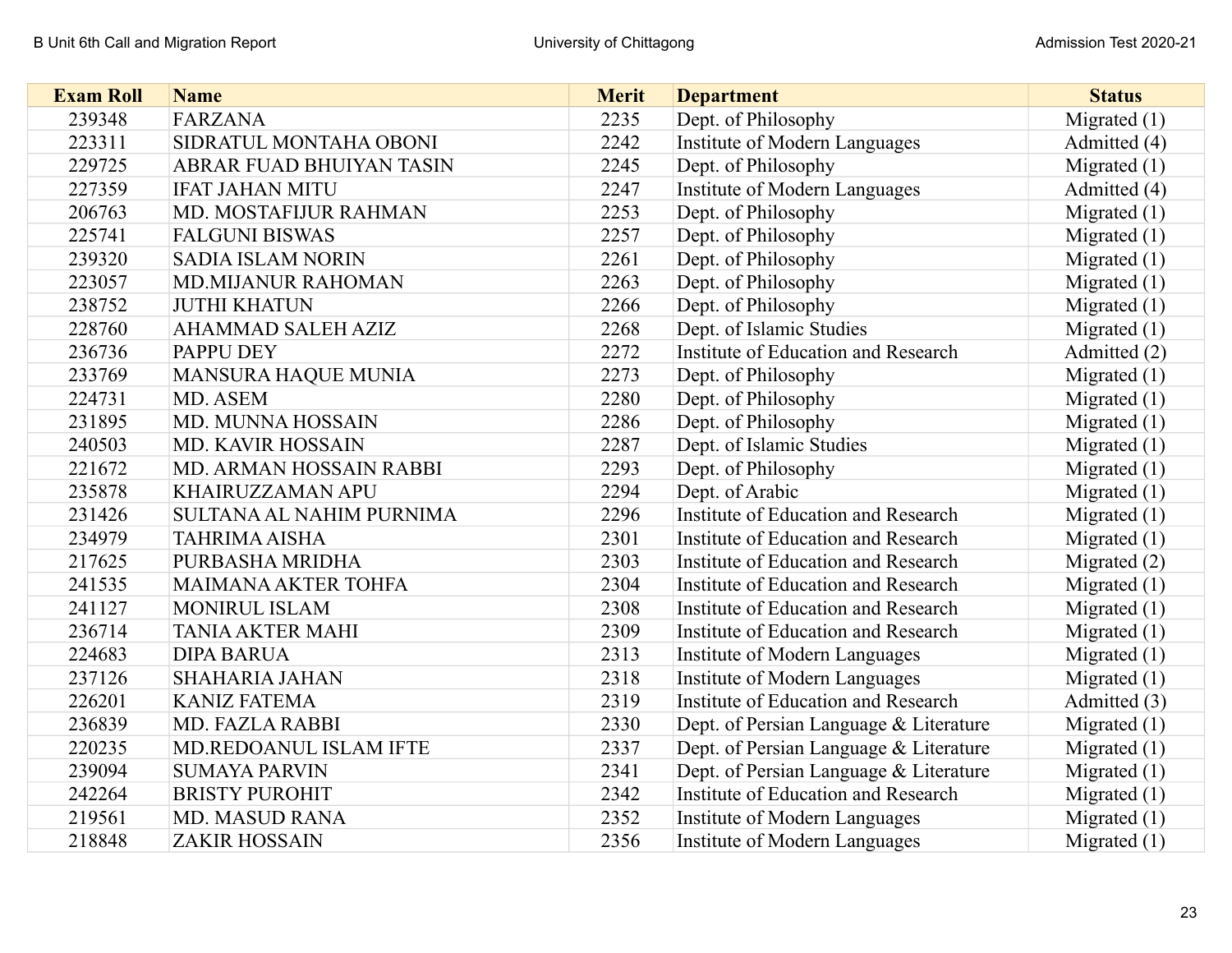| <b>Exam Roll</b> | <b>Name</b>                   | <b>Merit</b> | <b>Department</b>                   | <b>Status</b>  |
|------------------|-------------------------------|--------------|-------------------------------------|----------------|
| 224050           | <b>TANJINA AKTER</b>          | 2358         | Institute of Education and Research | Migrated $(1)$ |
| 225055           | <b>MD. ANAM UDDIN</b>         | 2362         | Dept. of Islamic Studies            | Migrated $(1)$ |
| 233935           | MD. ROKY MONDAL               | 2364         | Institute of Education and Research | Migrated $(1)$ |
| 236730           | MD. ABDUL ALIM PRANG          | 2369         | Institute of Education and Research | Migrated $(1)$ |
| 238551           | <b>ESA</b>                    | 2370         | Dept. of Islamic Studies            | Migrated $(1)$ |
| 221334           | <b>TITON CHANADRA SARKER</b>  | 2372         | Dept. of Sanskrit                   | Admitted (2)   |
| 232878           | <b>MD. NABIL SAAD</b>         | 2381         | Institute of Education and Research | Migrated $(1)$ |
| 240160           | MOHAMMAD TAREQUE              | 2388         | Dept. of Islamic Studies            | Migrated $(1)$ |
| 235885           | MOHAMMAD DELOWAR HOSSAIN      | 2391         | Institute of Education and Research | Migrated $(1)$ |
| 237479           | MD. MAHMUDUL HASAN MAMUN      | 2392         | Institute of Education and Research | Migrated $(1)$ |
| 240692           | <b>MONOUR HOSSEN RIFAT</b>    | 2393         | Institute of Education and Research | Admitted (5)   |
| 232795           | MST. HABIBA SULTANA HAPPY     | 2394         | Institute of Education and Research | Admitted (5)   |
| 224597           | <b>ABU DAUD GAZI</b>          | 2396         | Dept. of Islamic Studies            | Migrated $(1)$ |
| 241437           | KH. MOHABBAT ULLAH            | 2397         | Institute of Education and Research | Admitted (5)   |
| 241898           | MD. CHAON ISLAM               | 2398         | Institute of Education and Research | Admitted (5)   |
| 223422           | <b>TANIA AKTER</b>            | 2404         | Institute of Education and Research | Admitted (5)   |
| 230609           | <b>NAFISA TARIN</b>           | 2406         | Institute of Education and Research | Admitted (5)   |
| 242328           | <b>ROKSANA AKTER</b>          | 2408         | Institute of Education and Research | Admitted (5)   |
| 230762           | <b>SHAMIUL ISLAM</b>          | 2409         | Dept. of Islamic Studies            | Migrated $(1)$ |
| 224205           | <b>SUMON CHOWDHURY</b>        | 2410         | Institute of Education and Research | Migrated $(1)$ |
| 231429           | <b>FARUKUL ISLAM</b>          | 2411         | Institute of Education and Research | Admitted (5)   |
| 208970           | ASH SAKUR BIN AHOMOD ADOR     | 2414         | Institute of Modern Languages       | Admitted (5)   |
| 204413           | <b>AMENA AKTER RITU</b>       | 2416         | Institute of Modern Languages       | Admitted (5)   |
| 232414           | <b>HIRAMON SARKAR</b>         | 2418         | Dept. of Sanskrit                   | Admitted (2)   |
| 211584           | MOHAMMAD SAEED ANWAR ASHEK    | 2420         | Dept. of Islamic Studies            | Migrated $(1)$ |
| 236478           | <b>MST. LACKY AKTER</b>       | 2422         | Institute of Education and Research | Admitted (5)   |
| 220417           | SIDRATUL MUNTAHA SINTHI       | 2425         | Institute of Modern Languages       | Admitted (5)   |
| 221233           | M. U.M. ABDUL KADER           | 2427         | Dept. of Arabic                     | Admitted (1)   |
| 235583           | MD. JUWEL AHAMED              | 2428         | Institute of Education and Research | Admitted (5)   |
| 232660           | MOSTAFIZUR RAHMAN             | 2430         | Dept. of Islamic Studies            | Migrated $(1)$ |
| 236864           | <b>ABDUL MOHIMEN NOOR</b>     | 2431         | Institute of Education and Research | Admitted (3)   |
| 229108           | <b>TAMANNA TABASSUM HRIDI</b> | 2432         | Institute of Education and Research | Admitted (5)   |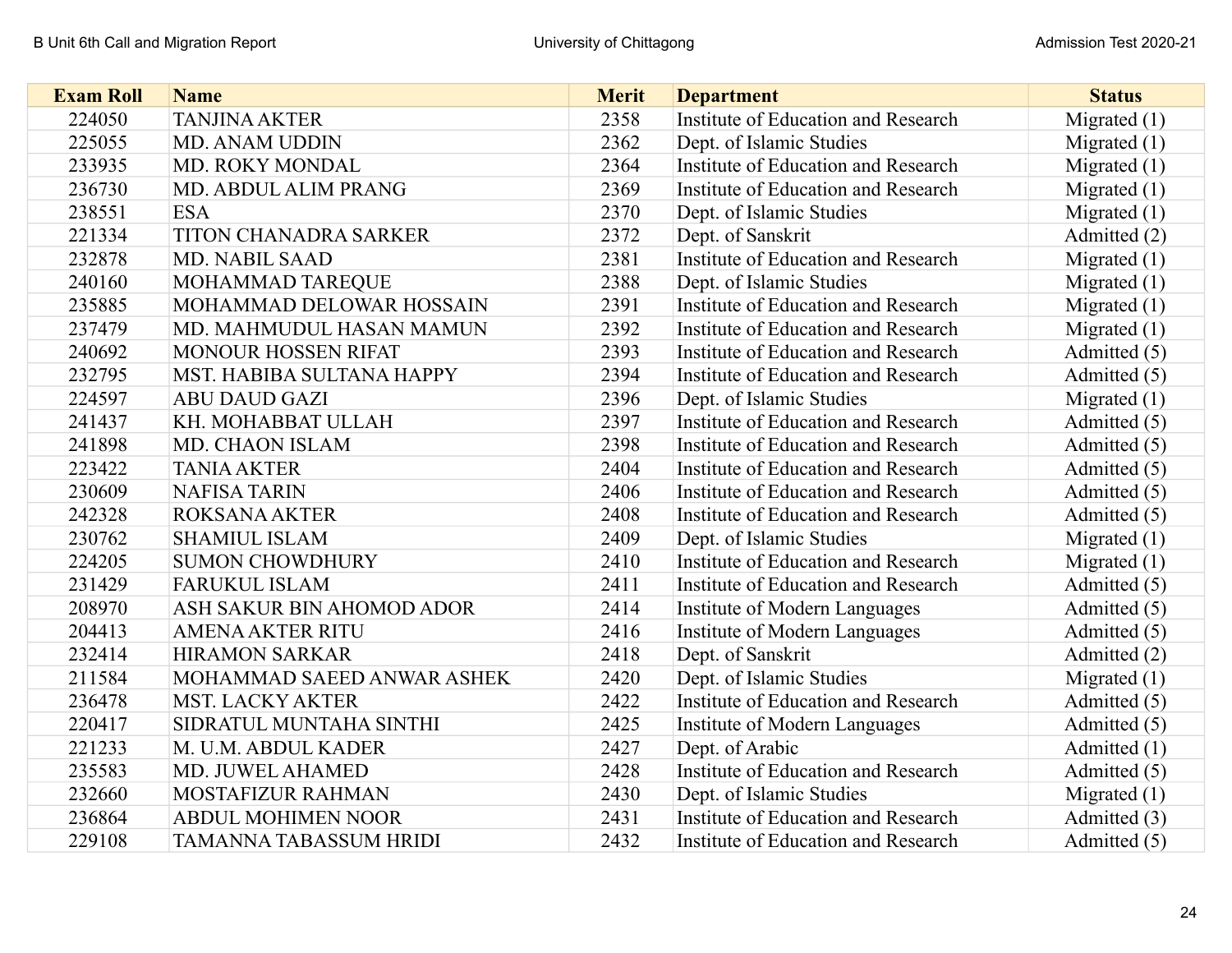| <b>Exam Roll</b> | <b>Name</b>                   | <b>Merit</b> | <b>Department</b>                          | <b>Status</b>  |
|------------------|-------------------------------|--------------|--------------------------------------------|----------------|
| 237702           | <b>KASHEM MIAH</b>            | 2436         | Dept. of Persian Language & Literature     | Admitted (5)   |
| 225692           | <b>AMENA AKTHER</b>           | 2441         | Dept. of Persian Language & Literature     | Admitted (5)   |
| 226409           | <b>MST. RINAT TAHSIN RIAN</b> | 2453         | <b>Institute of Modern Languages</b>       | Admitted (5)   |
| 224242           | RAHANUMA TARANNUM             | 2460         | Institute of Modern Languages              | Admitted (5)   |
| 225405           | <b>BONDHAN KUMAR MONDAL</b>   | 2466         | Dept. of Sanskrit                          | Admitted (2)   |
| 239072           | MOHAMMAD MIZAN UDDIN          | 2467         | Dept. of Islamic Studies                   | Migrated $(1)$ |
| 234995           | <b>MST. NAZMUN NAHAR NITU</b> | 2469         | Dept. of Arabic                            | Migrated $(1)$ |
| 233351           | MST. SINHA SULTANA RUDOSHI    | 2471         | Institute of Modern Languages              | Admitted (5)   |
| 230329           | PURNIMA RANI DAS              | 2472         | Dept. of Sanskrit                          | Admitted (2)   |
| 236774           | ABUL HASNAT MD MOHIUDDIN      | 2474         | Dept. of Islamic Studies                   | Migrated $(1)$ |
| 219661           | ARAFAT RAHMAN SHAIKAT.        | 2478         | <b>Institute of Modern Languages</b>       | Migrated $(1)$ |
| 231349           | <b>BELAL UDDIN</b>            | 2485         | Dept. of Persian Language & Literature     | Admitted (5)   |
| 215550           | PRETOM CHAKRABORTI            | 2487         | Dept. of Sanskrit                          | Admitted (2)   |
| 232750           | RAYHAN AHMED CHOWDHURY        | 2488         | Dept. of Persian Language & Literature     | Admitted (5)   |
| 235591           | MD. SHAHADAT HOSSEN           | 2489         | Institute of Education and Research        | Migrated $(2)$ |
| 215180           | <b>ANTOR KUMAR</b>            | 2490         | Dept. of Sanskrit                          | Admitted (2)   |
| 222652           | <b>AKIB HASAN</b>             | 2492         | Institute of Modern Languages              | Migrated $(1)$ |
| 217417           | <b>TAHMID AHMED</b>           | 2494         | Institute of Modern Languages              | Migrated $(1)$ |
| 236292           | MD. MEHEDI HASAN              | 2496         | Dept. of Islamic Studies                   | Migrated $(1)$ |
| 236511           | <b>MD. IMDADUL HASAN</b>      | 2501         | Dept. of Persian Language & Literature     | Admitted (5)   |
| 241301           | MD. IBRAHIM                   | 2502         | Dept. of Persian Language & Literature     | Admitted (5)   |
| 238806           | <b>SADMAN CHOWDHURY SHUVO</b> | 2514         | Institute of Education and Research        | Migrated $(1)$ |
| 221134           | <b>RASEL AKTER</b>            | 2515         | Institute of Modern Languages              | Migrated $(1)$ |
| 236486           | <b>NOOR HASAN MIM</b>         | 2517         | Dept. of Islamic Studies                   | Migrated $(1)$ |
| 217189           | MD. MAINUDDIN                 | 2520         | Institute of Education and Research        | Migrated $(2)$ |
| 242149           | <b>SUMAN ROY</b>              | 2521         | Dept. of Sanskrit                          | Admitted (2)   |
| 227711           | <b>SADIA UMMA HANY</b>        | 2527         | <b>Institute of Education and Research</b> | Admitted (3)   |
| 228120           | <b>FAISAL ALAM</b>            | 2528         | Institute of Modern Languages              | Migrated $(1)$ |
| 229553           | <b>SALMA JAHAN</b>            | 2530         | Institute of Modern Languages              | Migrated $(1)$ |
| 222418           | MD. MAHBUB ALAM               | 2533         | <b>Institute of Modern Languages</b>       | Migrated $(1)$ |
| 216318           | <b>SHANJIDA AFRIN MONI</b>    | 2534         | Institute of Modern Languages              | Migrated $(1)$ |
| 223207           | MD. TAREKUL ISLAM TAREK       | 2535         | Institute of Modern Languages              | Migrated $(1)$ |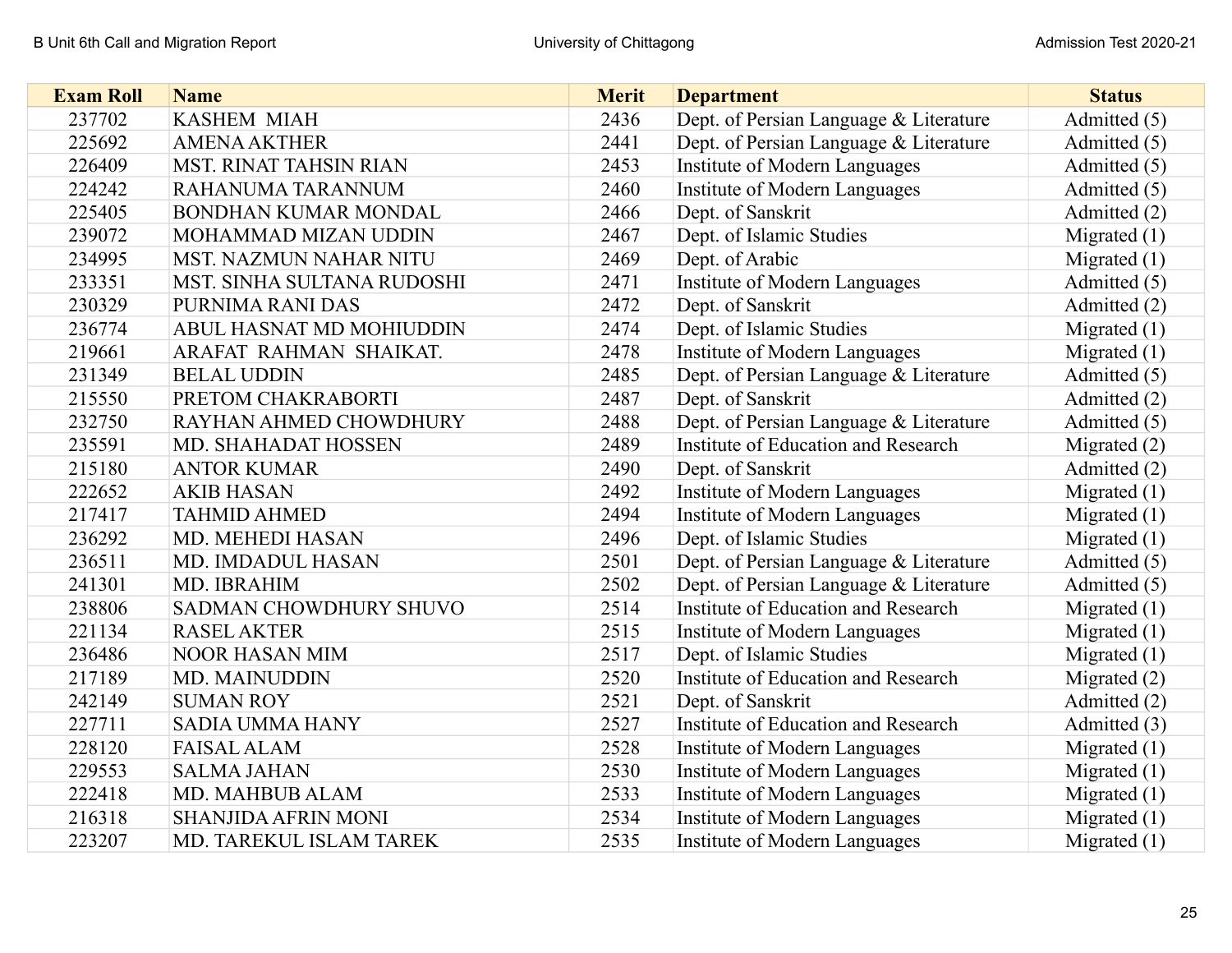| <b>Exam Roll</b> | <b>Name</b>                 | <b>Merit</b> | <b>Department</b>                      | <b>Status</b>  |
|------------------|-----------------------------|--------------|----------------------------------------|----------------|
| 232575           | AFRINA YEASMIN.             | 2536         | Institute of Modern Languages          | Migrated $(1)$ |
| 223529           | MD.AL-HADI                  | 2537         | Dept. of Persian Language & Literature | Admitted (5)   |
| 229837           | <b>JOBYDA KHANAM</b>        | 2540         | Institute of Education and Research    | Migrated $(2)$ |
| 229913           | <b>MANOSHI SAHA</b>         | 2542         | Dept. of Sanskrit                      | Admitted (2)   |
| 227548           | <b>NOUSHIN ANJUM</b>        | 2545         | Institute of Education and Research    | Migrated $(1)$ |
| 224440           | <b>MD. MAHEDI HASSAN</b>    | 2549         | Institute of Education and Research    | Migrated $(1)$ |
| 221540           | <b>MD. ZAKIR HOSSAIN</b>    | 2550         | Institute of Education and Research    | Migrated $(1)$ |
| 241944           | <b>SHAMIMA AKTER SUCHI</b>  | 2554         | Institute of Education and Research    | Migrated $(1)$ |
| 238712           | <b>MAMUN MOLLA</b>          | 2560         | Dept. of Pali                          | Admitted (5)   |
| 217131           | MD. MINHAJUR RAHMAN MINER   | 2564         | Dept. of Islamic Studies               | Migrated $(1)$ |
| 236043           | <b>MIJANUR RAHAMAN</b>      | 2565         | Institute of Education and Research    | Migrated $(1)$ |
| 230717           | <b>MAHMUDUL HASAN</b>       | 2570         | Dept. of Persian Language & Literature | Migrated $(1)$ |
| 230902           | <b>TAMANNA AKTER</b>        | 2572         | Dept. of Islamic Studies               | Migrated $(1)$ |
| 239780           | <b>SYED SHAKIBUR RAHMAN</b> | 2575         | Dept. of Persian Language & Literature | Migrated $(1)$ |
| 223420           | <b>ABU SYEED AKANDA</b>     | 2581         | Dept. of Persian Language & Literature | Migrated $(1)$ |
| 217553           | MUSTAFIZUR RAHMAN           | 2591         | Dept. of Persian Language & Literature | Migrated $(1)$ |
| 202699           | MD. TAREK AZIZ              | 2599         | Dept. of Sanskrit                      | Migrated $(1)$ |
| 228922           | <b>SADIA AKTER RUMPA</b>    | 2603         | Dept. of Persian Language & Literature | Migrated $(1)$ |
| 235689           | <b>NADIA AKTER EVA</b>      | 2607         | Institute of Education and Research    | Admitted (3)   |
| 229241           | MD. MOJAHIDUL ISLAM         | 2610         | Dept. of Persian Language & Literature | Migrated $(1)$ |
| 229326           | <b>RAFIQUL ISLAM</b>        | 2614         | Dept. of Persian Language & Literature | Migrated $(1)$ |
| 232280           | RAIHANA AKTER RUPA          | 2618         | Institute of Education and Research    | Migrated $(1)$ |
| 235128           | AYESHA SIDDIQUEA            | 2619         | Dept. of Persian Language & Literature | Migrated (1)   |
| 230145           | <b>SHIMBIL AHMED</b>        | 2623         | Dept. of Sanskrit                      | Called $(6)$   |
| 220824           | <b>MST. RIMA</b>            | 2624         | Dept. of Persian Language & Literature | Called $(6)$   |
| 226514           | MD. GOLAM RABBANI           | 2625         | Dept. of Persian Language & Literature | Called $(6)$   |
| 215781           | <b>SABIHA SHAMS</b>         | 2627         | Dept. of Persian Language & Literature | Called $(6)$   |
| 214056           | <b>RASEL MAHMUD RIAD</b>    | 2628         | Dept. of Persian Language & Literature | Called $(6)$   |
| 236767           | MOHAMMAD ATIKUL ISLAM       | 2629         | Dept. of Sanskrit                      | Called $(6)$   |
| 216876           | RAKIBUL ISLAM MAMUN         | 2632         | Dept. of Persian Language & Literature | Called $(6)$   |
| 212185           | MOST. SABAKANNA HAR         | 2634         | Dept. of Sanskrit                      | Called (6)     |
| 227442           | <b>MD DELUAR HOSSAIN</b>    | 2635         | Dept. of Persian Language & Literature | Called (6)     |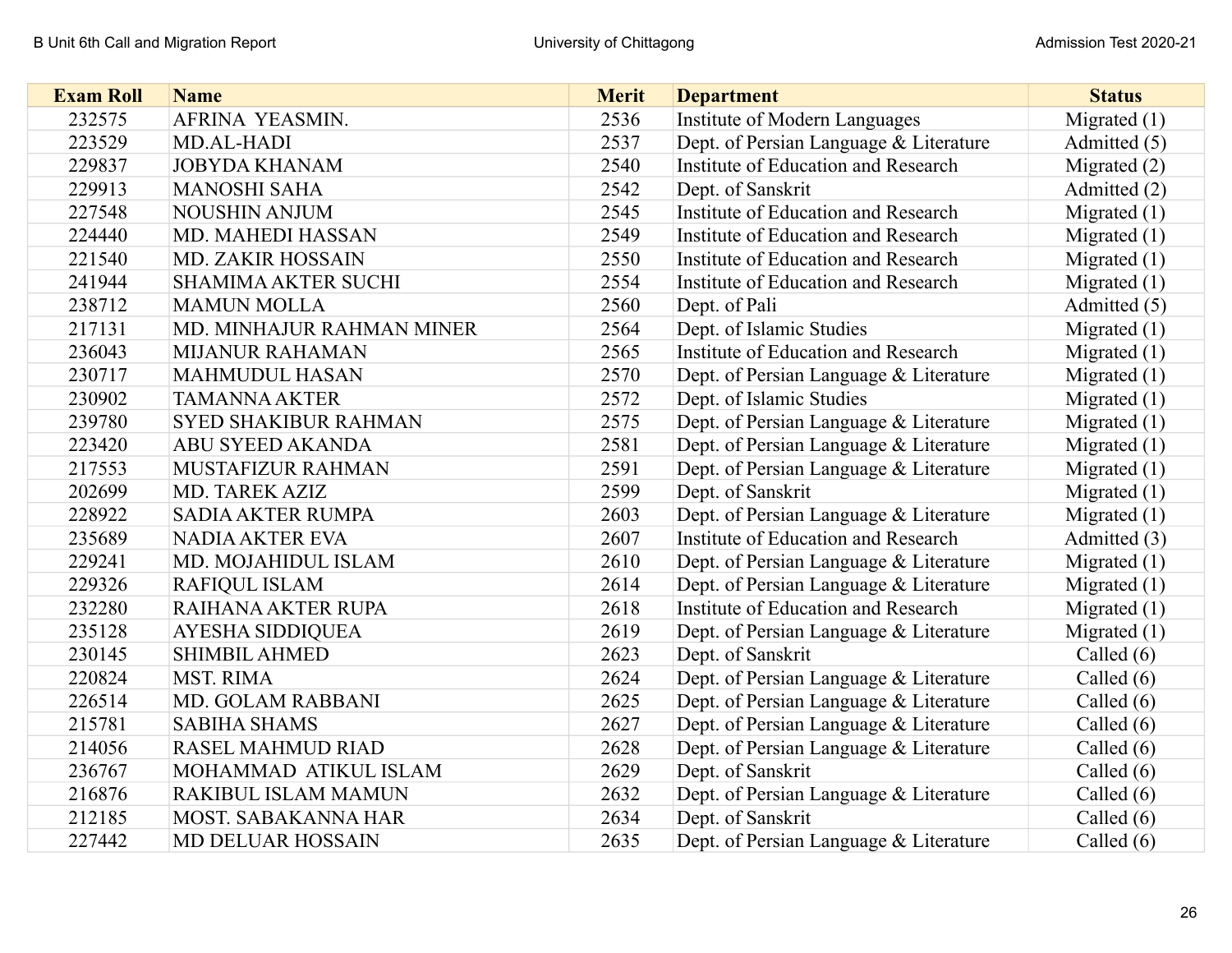| <b>Exam Roll</b> | <b>Name</b>                    | <b>Merit</b> | <b>Department</b>                      | <b>Status</b> |
|------------------|--------------------------------|--------------|----------------------------------------|---------------|
| 241230           | MOST. JANNATUL FERDAUS         | 2636         | Dept. of Pali                          | Called $(6)$  |
| 201698           | <b>ASIF MIA</b>                | 2637         | Dept. of Pali                          | Called $(6)$  |
| 216800           | TOMA KHAN SNIGHDA              | 2638         | Dept. of Sanskrit                      | Called (6)    |
| 230593           | MD. RAFIQUL ISLAM              | 2639         | Dept. of Persian Language & Literature | Called $(6)$  |
| 241183           | <b>ABU TALHA</b>               | 2641         | Dept. of Persian Language & Literature | Called $(6)$  |
| 226062           | MOST. SANJIDA SAODA            | 2643         | Dept. of Persian Language & Literature | Called $(6)$  |
| 219780           | <b>MD AWAL PRAMANIK</b>        | 2644         | Dept. of Persian Language & Literature | Called $(6)$  |
| 232068           | MD. ISMAIL HOSSEN TALUKDER     | 2647         | Dept. of Persian Language & Literature | Called $(6)$  |
| 214850           | RIDOY HOSSAIN BHUIYAN          | 2649         | Dept. of Persian Language & Literature | Called $(6)$  |
| 231918           | <b>ARIFUL ISLAM</b>            | 2651         | Dept. of Persian Language & Literature | Called $(6)$  |
| 226229           | MINTASJ BEGUM                  | 2652         | Dept. of Persian Language & Literature | Called $(6)$  |
| 223380           | <b>MD. MASIDUR ROHMAN</b>      | 2654         | Dept. of Persian Language & Literature | Called $(6)$  |
| 211114           | <b>FATIN ISRAQ</b>             | 2656         | Dept. of Persian Language & Literature | Called $(6)$  |
| 224454           | MD. MANIKUL ISLAM              | 2657         | Dept. of Persian Language & Literature | Called $(6)$  |
| 231160           | <b>MORIUM AKTER</b>            | 2659         | Dept. of Persian Language & Literature | Called $(6)$  |
| 241057           | <b>MD. POLASH MIA</b>          | 2662         | Dept. of Persian Language & Literature | Called $(6)$  |
| 218789           | MD. FOYSAL AHMMED              | 2663         | Dept. of Persian Language & Literature | Called $(6)$  |
| 237128           | <b>MD. FERDOWS WAHID HASIB</b> | 2665         | Dept. of Pali                          | Called $(6)$  |
| 221918           | MD. NAYEEM ISLAM               | 2669         | Dept. of Persian Language & Literature | Called $(6)$  |
| 202642           | <b>MD. RAIHAN HOSEN SARDER</b> | 2670         | Dept. of Persian Language & Literature | Called $(6)$  |
| 230008           | MD. LAKU MIA                   | 2671         | Dept. of Pali                          | Called $(6)$  |
| 223015           | <b>JOBAYED HASAN SANI</b>      | 2672         | Dept. of Persian Language & Literature | Called $(6)$  |
| 239782           | <b>KHINGSAINU MARMA</b>        | 2673         | Dept. of Pali                          | Called $(6)$  |
| 227766           | TANVIR MORSHED TAMIM           | 2674         | Dept. of Persian Language & Literature | Called $(6)$  |
| 212093           | <b>SHARLINA KHANAM ETO</b>     | 2675         | Dept. of Persian Language & Literature | Called $(6)$  |
| 210645           | <b>AYESHA SIDDIQA</b>          | 2676         | Dept. of Persian Language & Literature | Called $(6)$  |
| 234571           | MD. MOMENUL ISLAM              | 2677         | Dept. of Pali                          | Called $(6)$  |
| 230201           | ZARIN TASNIM ZINNIA            | 2678         | Dept. of Persian Language & Literature | Called $(6)$  |
| 228675           | <b>TANVIR ABDULLAH</b>         | 2679         | Dept. of Persian Language & Literature | Called $(6)$  |
| 208439           | SAKHAWAT HOSSEN SANTA          | 2681         | Dept. of Persian Language & Literature | Called $(6)$  |
| 216440           | FAHIM FAYSAL ANKON             | 2682         | Dept. of Pali                          | Called $(6)$  |
| 235405           | <b>SADIA SULTANA</b>           | 2683         | Dept. of Persian Language & Literature | Called (6)    |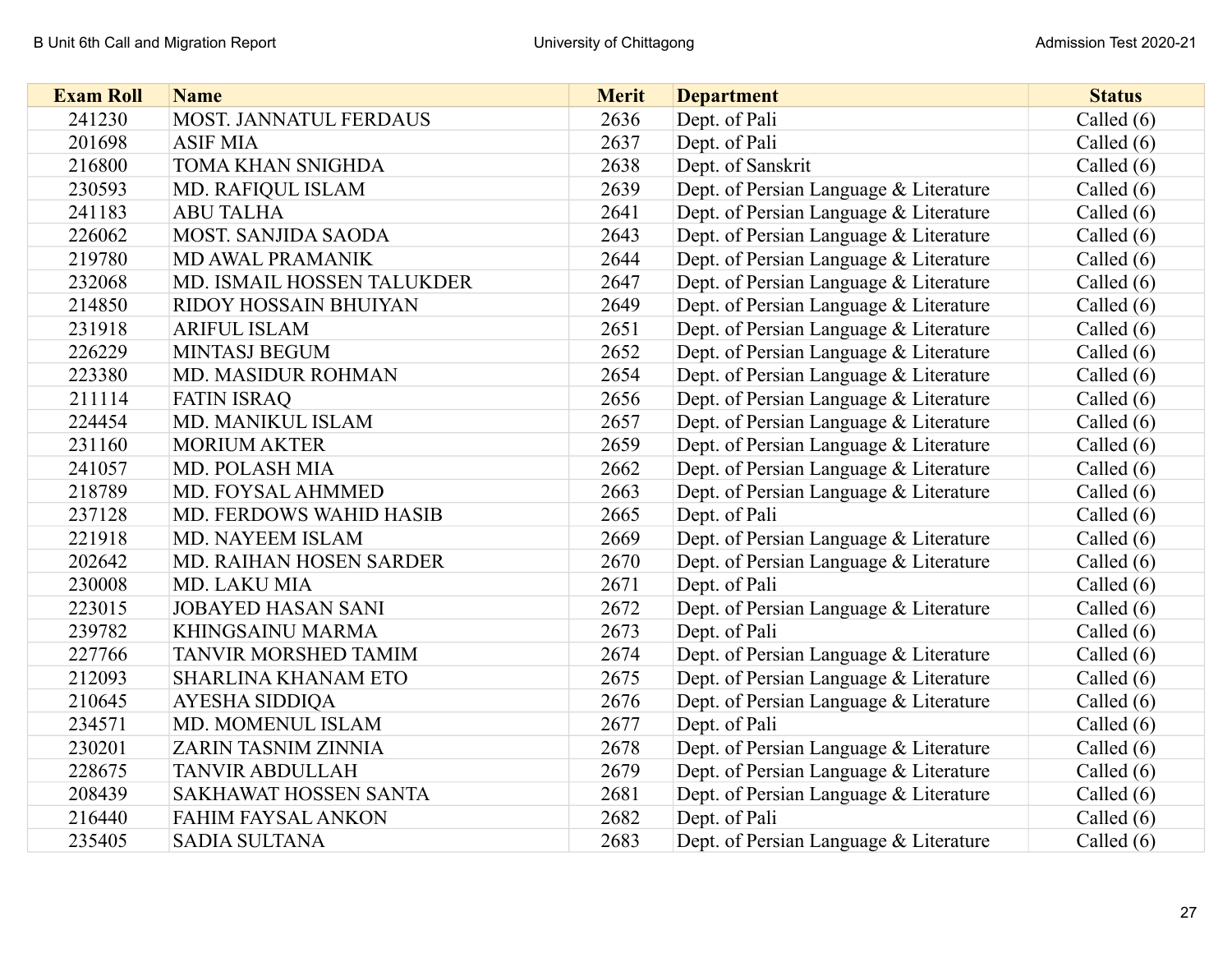| <b>Exam Roll</b> | <b>Name</b>                | <b>Merit</b> | <b>Department</b>                      | <b>Status</b>  |
|------------------|----------------------------|--------------|----------------------------------------|----------------|
| 229074           | <b>MIR SAADIAH</b>         | 2685         | Dept. of Persian Language & Literature | Called (6)     |
| 237089           | <b>MD. HASIN RAIHAN</b>    | 2686         | Dept. of Persian Language & Literature | Called $(6)$   |
| 242098           | <b>MD. SABBIR HOSSEN</b>   | 2687         | Dept. of Pali                          | Called $(6)$   |
| 208094           | MD. TARIQUL ISLAM          | 2688         | Dept. of Pali                          | Called $(6)$   |
| 221694           | <b>TAZINA WAIZ ORNE</b>    | 2690         | Dept. of Pali                          | Called $(6)$   |
| 225575           | <b>MST. AFIATUN NAZIRA</b> | 2691         | Dept. of Pali                          | Called $(6)$   |
| 238855           | <b>JIAUL HOQUE NAIM</b>    | 2692         | Dept. of Islamic Studies               | Migrated $(1)$ |
| 222742           | MD. AMIR HAMZA             | 2693         | Dept. of Pali                          | Called $(6)$   |
| 222638           | AMIT KUMAR DEBNATH         | 2694         | Dept. of Sanskrit                      | Admitted (2)   |
| 242541           | <b>JANNATUL FERDOUS</b>    | 2695         | Dept. of Pali                          | Called $(6)$   |
| 235859           | <b>MD. AZIM UDDIN</b>      | 2696         | Dept. of Pali                          | Called (6)     |
| 228112           | MD. RIFAT                  | 2697         | Dept. of Pali                          | Called $(6)$   |
| 218433           | <b>ABDUL BAYES KHAN</b>    | 2699         | Dept. of Pali                          | Called $(6)$   |
| 220715           | <b>ISMAIL MIA</b>          | 2701         | Dept. of Pali                          | Called (6)     |
| 238307           | MD. NAZMUL HAQUE           | 2702         | Dept. of Pali                          | Called $(6)$   |
| 200501           | <b>AFSANA MARIAM</b>       | 2704         | Dept. of Pali                          | Called $(6)$   |
| 239907           | MD. VASANI ALI             | 2705         | Dept. of Pali                          | Called $(6)$   |
| 238604           | MD. HABIB MIA              | 2707         | Dept. of Pali                          | Called (6)     |
| 241652           | <b>MOSTOFA HASAN. RONY</b> | 2708         | Dept. of Pali                          | Called $(6)$   |
| 235959           | MD. MEHEDI HASAN           | 2709         | Dept. of Pali                          | Called $(6)$   |
| 221601           | <b>AMID HASAN</b>          | 2710         | Dept. of Pali                          | Called $(6)$   |
| 237147           | <b>MIR SAIFUL ISLAM</b>    | 2711         | Dept. of Pali                          | Called $(6)$   |
| 241095           | <b>AL-AMIN MIA</b>         | 2712         | Dept. of Pali                          | Called $(6)$   |
| 225966           | <b>MST. ANANYA</b>         | 2714         | Dept. of Pali                          | Called (6)     |
| 215263           | MST. ISRAT ZAHAN ELA       | 2715         | Dept. of Pali                          | Called $(6)$   |
| 236613           | <b>MOSA. RIMA KHATUN</b>   | 2716         | Dept. of Pali                          | Called (6)     |
| 236829           | <b>SYED MAHJABIN ZAMAN</b> | 2717         | Dept. of Pali                          | Called $(6)$   |
| 202636           | <b>SHAMSUL AREFIN</b>      | 2718         | Dept. of Pali                          | Called $(6)$   |
| 237814           | HABIBA HOQUE NIJHUM        | 2719         | Dept. of Pali                          | Called $(6)$   |
| 223810           | MD. SHOPON ALI             | 2721         | Dept. of Pali                          | Called $(6)$   |
| 226787           | MD. MAHIN HOSSEN           | 2723         | Dept. of Pali                          | Called $(6)$   |
| 217093           | <b>TOFAYEL AHMED</b>       | 2724         | Dept. of Pali                          | Called (6)     |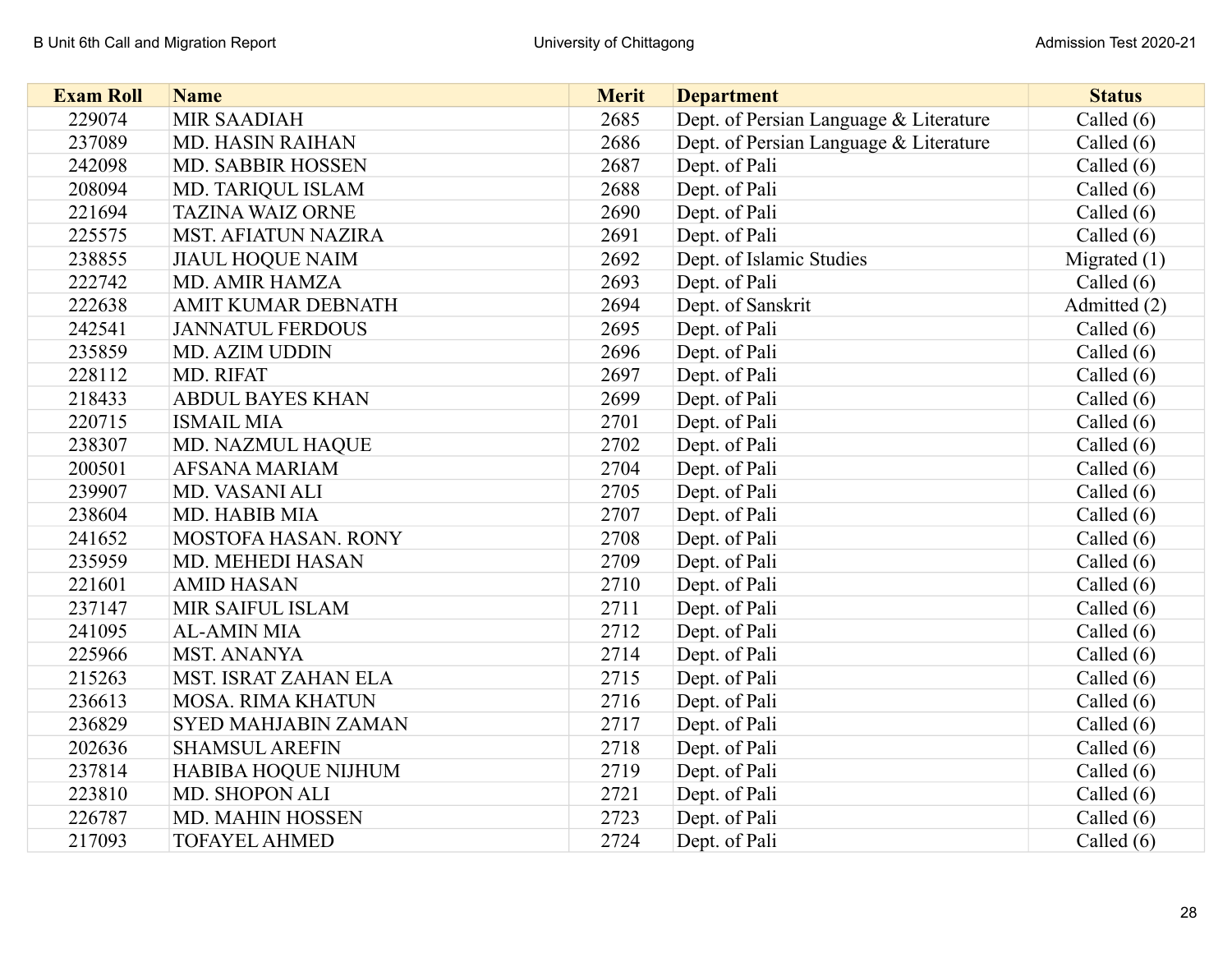| <b>Exam Roll</b> | <b>Name</b>                       | <b>Merit</b> | <b>Department</b>        | <b>Status</b>  |
|------------------|-----------------------------------|--------------|--------------------------|----------------|
| 228122           | MD. ABU TALEB                     | 2725         | Dept. of Pali            | Called (6)     |
| 237157           | <b>SABIHA ABSAR</b>               | 2726         | Dept. of Pali            | Called $(6)$   |
| 232710           | MD. KHURSHED ALAM                 | 2727         | Dept. of Pali            | Called (6)     |
| 222494           | MD. JAHIDUL HASAN                 | 2728         | Dept. of Pali            | Called $(6)$   |
| 230532           | <b>NAHIDA SULTANA</b>             | 2729         | Dept. of Pali            | Called $(6)$   |
| 219533           | MD. ABU MUSA                      | 2732         | Dept. of Pali            | Called $(6)$   |
| 223544           | <b>JAMIL HASAN SHAWON</b>         | 2733         | Dept. of Pali            | Called $(6)$   |
| 200532           | <b>B. M. FAYSAL AHMED HIMEL</b>   | 2734         | Dept. of Pali            | Called $(6)$   |
| 206784           | <b>SHOHEL RANA</b>                | 2735         | Dept. of Pali            | Called $(6)$   |
| 215670           | MD. RABBI ISLAM                   | 2736         | Dept. of Islamic Studies | Migrated $(1)$ |
| 215469           | MOHAMMAD ARIFUR RAHMAN            | 2737         | Dept. of Pali            | Called $(6)$   |
| 228153           | <b>MD. AZIZUR RAHMAN</b>          | 2738         | Dept. of Islamic Studies | Migrated $(1)$ |
| 203907           | MD. SABBIR ISLAM                  | 2739         | Dept. of Pali            | Called $(6)$   |
| 228872           | KHURRATUL AYN MOSTAFA RESNA       | 2740         | Dept. of Pali            | Called $(6)$   |
| 238455           | <b>SHAHARIYA EMON</b>             | 2741         | Dept. of Pali            | Called $(6)$   |
| 233560           | MD. ATIKUR RAHMAN                 | 2742         | Dept. of Pali            | Called $(6)$   |
| 234865           | <b>NUR JAHAN</b>                  | 2743         | Dept. of Islamic Studies | Migrated $(1)$ |
| 240377           | <b>MD. SIAMUR RAHMAN</b>          | 2744         | Dept. of Pali            | Called $(6)$   |
| 219010           | <b>ISMAT ARA</b>                  | 2745         | Dept. of Pali            | Called $(6)$   |
| 229925           | <b>NAEEM SIDDIQUE</b>             | 2746         | Dept. of Pali            | Called (6)     |
| 229505           | SHEIKH SHOHELI DILL AFROJ         | 2747         | Dept. of Pali            | Called $(6)$   |
| 233506           | MD. RAKIB                         | 2748         | Dept. of Pali            | Called $(6)$   |
| 202090           | MD. FEROJ HASAN                   | 2750         | Dept. of Pali            | Called $(6)$   |
| 240195           | <b>SHAHANARA HOQUE PRETE</b>      | 2751         | Dept. of Pali            | Called $(6)$   |
| 233787           | MD. MAHFUJOR RAHMAN               | 2752         | Dept. of Pali            | Called $(6)$   |
| 220618           | MD. MAHBUBUR RAHMAN               | 2753         | Dept. of Pali            | Called $(6)$   |
| 241036           | UMMA HABIBA RASNA                 | 2754         | Dept. of Pali            | Called $(6)$   |
| 237675           | <b>BIPLOB SARKAR</b>              | 2761         | Dept. of Sanskrit        | Admitted (2)   |
| 220348           | <b>SIRAZUM MONIRA</b>             | 2774         | Dept. of Islamic Studies | Admitted (2)   |
| 239339           | <b>MD. ABUL KHAYER</b>            | 2784         | Dept. of Islamic Studies | Admitted (2)   |
| 217499           | KAZI MOHAMMAD SIRAJUM MUNIR ESHRA | 2803         | Dept. of Islamic Studies | Admitted (2)   |
| 205940           | <b>MANIK CHANDRO SHILL</b>        | 2805         | Dept. of Sanskrit        | Admitted (2)   |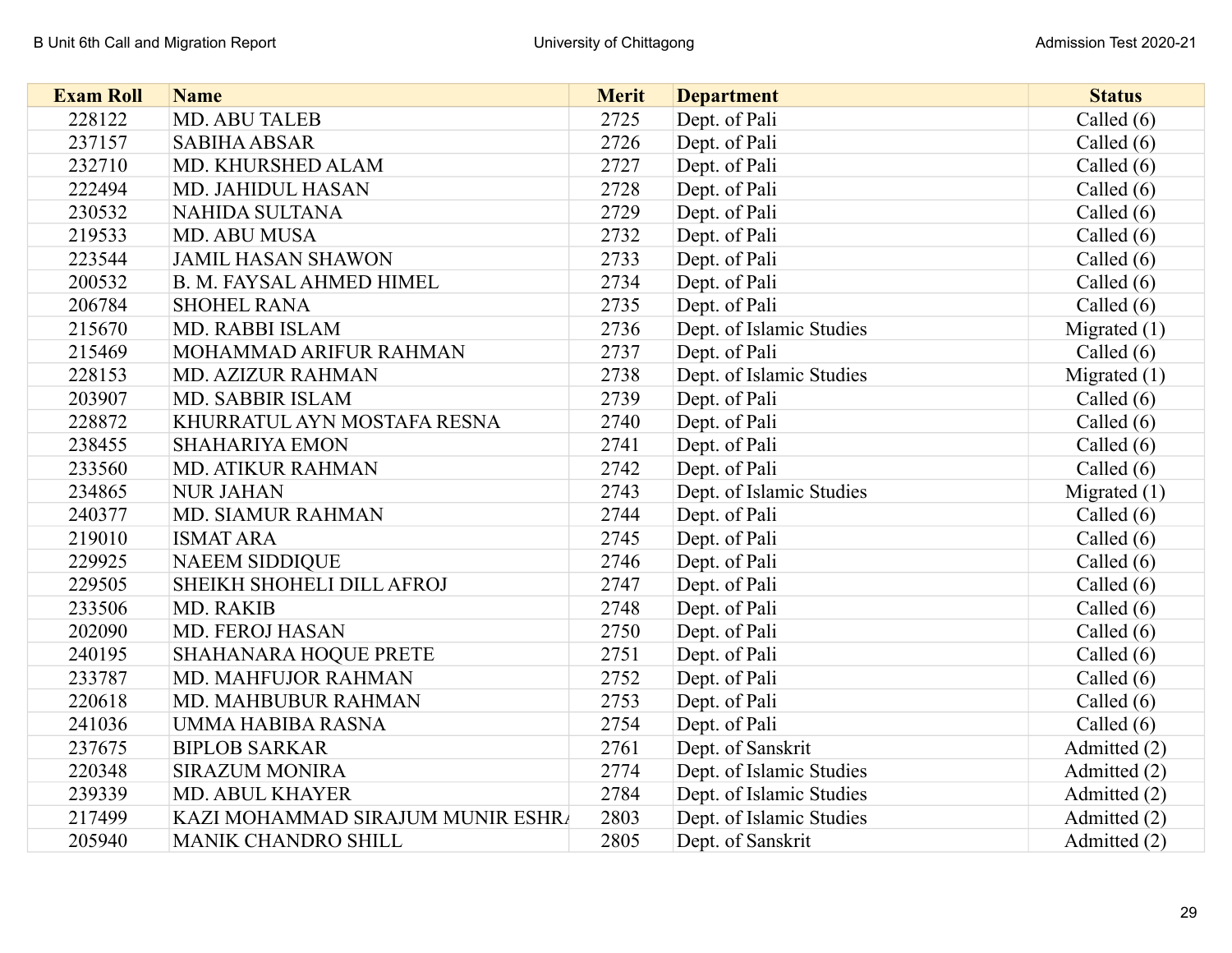| <b>Exam Roll</b> | <b>Name</b>                   | <b>Merit</b> | <b>Department</b>                   | <b>Status</b>  |
|------------------|-------------------------------|--------------|-------------------------------------|----------------|
| 234605           | <b>BITU DAS</b>               | 2809         | Dept. of Sanskrit                   | Admitted (2)   |
| 223949           | <b>MUTASIM BILLAH SAD</b>     | 2814         | Dept. of Islamic Studies            | Admitted (2)   |
| 226397           | MOHAMMAD RIYAD HASAN          | 2817         | Dept. of Islamic Studies            | Admitted (2)   |
| 225881           | MD. TAISIRUL ISLAM            | 2842         | Dept. of Islamic Studies            | Admitted (2)   |
| 237127           | <b>RIMO DEY</b>               | 2857         | Dept. of Sanskrit                   | Admitted (2)   |
| 218523           | <b>RANJAN KUMER</b>           | 2863         | Dept. of Sanskrit                   | Admitted (2)   |
| 216895           | <b>RUMI RANI DAS</b>          | 2875         | Institute of Education and Research | Migrated $(1)$ |
| 225704           | MD. EMON ALI                  | 2876         | Dept. of Islamic Studies            | Admitted (2)   |
| 218747           | <b>ABU HURAIRA</b>            | 2894         | Dept. of Islamic Studies            | Admitted (2)   |
| 220588           | MD. KOBIR ALI                 | 2920         | Dept. of Islamic Studies            | Admitted (2)   |
| 206553           | <b>SAIKAT BARUA</b>           | 2924         | Dept. of Pali                       | Admitted (1)   |
| 238946           | <b>ABIR AHMED</b>             | 2945         | Dept. of Arabic                     | Admitted (2)   |
| 218079           | <b>ABDULLAH AL NOMAN</b>      | 2952         | Dept. of Islamic Studies            | Admitted (2)   |
| 231121           | <b>PRANOY BAL</b>             | 2960         | Institute of Education and Research | Admitted (3)   |
| 227263           | <b>JOYONTO BARMAN</b>         | 2966         | Dept. of Sanskrit                   | Admitted (3)   |
| 217934           | MORSHEDA KHANAM               | 2971         | Dept. of Islamic Studies            | Admitted (2)   |
| 221975           | MUBASSARA MUNTASIR            | 2981         | Institute of Education and Research | Admitted (3)   |
| 217277           | <b>NAZMUL ISLAM</b>           | 2983         | Dept. of Islamic Studies            | Admitted (2)   |
| 234858           | <b>MD. SAIF UDDIN</b>         | 2997         | Dept. of Islamic Studies            | Admitted (2)   |
| 240188           | <b>URME BARUA</b>             | 3000         | Dept. of Pali                       | Admitted (1)   |
| 226693           | <b>ARPITA RANI PAUL</b>       | 3022         | Dept. of Sanskrit                   | Admitted (3)   |
| 227460           | <b>ASMA AKTER LIPI</b>        | 3043         | Institute of Education and Research | Admitted (4)   |
| 223878           | <b>MD. ALI AKRAM</b>          | 3046         | Dept. of Islamic Studies            | Admitted (2)   |
| 219423           | SHANTA RANI SHREEPONNA        | 3050         | Dept. of Sanskrit                   | Admitted (3)   |
| 228791           | <b>KAKOLY MOHAJAN</b>         | 3071         | Institute of Education and Research | Migrated $(1)$ |
| 228110           | <b>AKHI RANI ROY</b>          | 3084         | Dept. of Sanskrit                   | Admitted (3)   |
| 242503           | MOHAMMAD ABDUL KYUM           | 3089         | Dept. of Islamic Studies            | Admitted (2)   |
| 225076           | <b>MAHMUDUL HASAN ZOBAYER</b> | 3111         | Dept. of Islamic Studies            | Admitted (2)   |
| 242111           | RIPAN CHANDRA SEN TAPU        | 3115         | Dept. of Sanskrit                   | Admitted (3)   |
| 225763           | <b>RAQIBUL ISLAM</b>          | 3119         | Dept. of Islamic Studies            | Migrated $(1)$ |
| 236685           | <b>MD. JABER HOSSEN</b>       | 3121         | Dept. of Arabic                     | Admitted (2)   |
| 217422           | MOHAMMAD KAWSAR MARWAN        | 3126         | Dept. of Islamic Studies            | Migrated $(1)$ |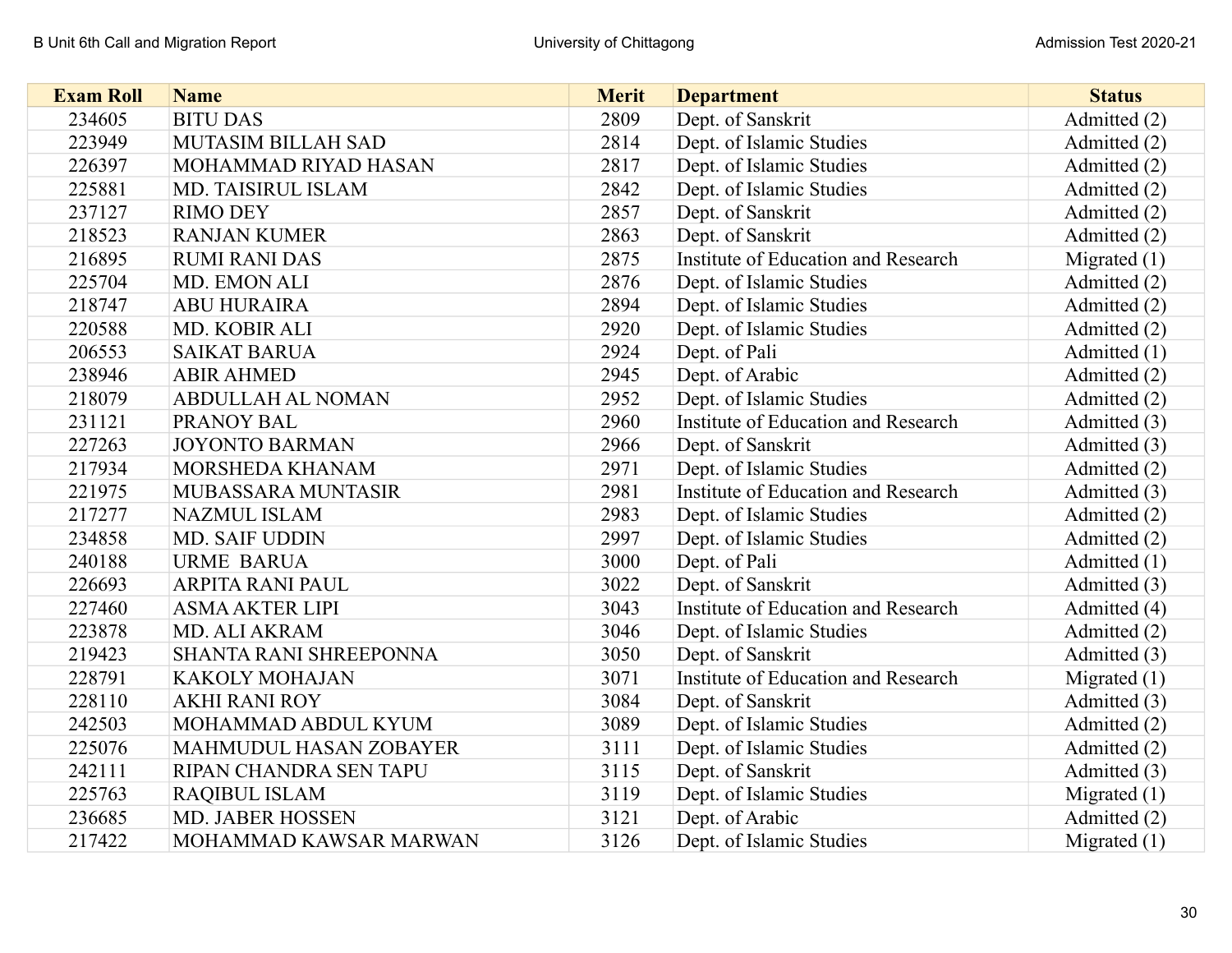| <b>Exam Roll</b> | <b>Name</b>                   | <b>Merit</b> | <b>Department</b>                   | <b>Status</b>  |
|------------------|-------------------------------|--------------|-------------------------------------|----------------|
| 242577           | <b>JOY SARKER</b>             | 3127         | Dept. of Sanskrit                   | Admitted (3)   |
| 225471           | <b>JAKIA KHATUN</b>           | 3133         | Dept. of Islamic Studies            | Migrated $(1)$ |
| 229207           | <b>MAHFUJA AKTAR</b>          | 3134         | Dept. of Islamic Studies            | Migrated $(1)$ |
| 240252           | <b>SATHI RANI</b>             | 3145         | Dept. of Sanskrit                   | Admitted (3)   |
| 221961           | <b>MD. MOFIZUR RAHMAN</b>     | 3163         | Dept. of Arabic                     | Admitted (2)   |
| 218682           | <b>MD. ABDUL HALIM</b>        | 3164         | Dept. of Islamic Studies            | Migrated $(1)$ |
| 221633           | <b>SANJIT GHOSH</b>           | 3171         | Dept. of Sanskrit                   | Admitted (3)   |
| 236380           | <b>KANAK ROY</b>              | 3203         | Dept. of Sanskrit                   | Admitted (3)   |
| 201415           | MOHAIMINUL ANWER              | 3226         | Dept. of Islamic Studies            | Migrated $(1)$ |
| 239570           | <b>KANIKA DAS</b>             | 3231         | Dept. of Sanskrit                   | Admitted (3)   |
| 237366           | HIMEL CHANDRA BARMAN          | 3256         | Dept. of Sanskrit                   | Admitted (3)   |
| 239090           | MOHAMMAD SALAH UDDIN          | 3280         | Dept. of Islamic Studies            | Migrated $(1)$ |
| 213098           | <b>ARMAN HOSSAIN</b>          | 3296         | Dept. of Islamic Studies            | Migrated $(1)$ |
| 238942           | <b>MD. ABU SAYED</b>          | 3299         | Dept. of Islamic Studies            | Migrated $(1)$ |
| 216278           | <b>MD. RAKIB HOSSAIN</b>      | 3307         | Dept. of Islamic Studies            | Migrated $(1)$ |
| 223058           | <b>SAYED ABDULLAH</b>         | 3308         | Dept. of Islamic Studies            | Migrated $(1)$ |
| 234803           | MOHAMMAD ULLAH                | 3315         | Dept. of Islamic Studies            | Migrated $(1)$ |
| 240046           | <b>NOOR MOHAMMAD SHARIF</b>   | 3317         | Dept. of Islamic Studies            | Migrated $(1)$ |
| 220949           | <b>MD. ABDUL GAFFAR</b>       | 3319         | Dept. of Islamic Studies            | Migrated (1)   |
| 240352           | <b>DIPTE RANI RAY</b>         | 3322         | Dept. of Sanskrit                   | Admitted (3)   |
| 239906           | <b>MD. TANJIM HASAN</b>       | 3326         | Dept. of Islamic Studies            | Migrated $(1)$ |
| 217011           | <b>JANNATUL FERDOUS PROMI</b> | 3327         | Institute of Education and Research | Admitted (4)   |
| 242163           | <b>MD. ABU BAKAR SIDDIK</b>   | 3338         | Dept. of Islamic Studies            | Migrated $(1)$ |
| 230839           | ABDULLAH AL ASHRAFUL ISLAM    | 3345         | Dept. of Islamic Studies            | Migrated $(1)$ |
| 226753           | MOHAMMAD REDUANUL HOQUE       | 3383         | Dept. of Islamic Studies            | Migrated $(1)$ |
| 214339           | <b>MD. SABUJ SARDER</b>       | 3398         | Dept. of Sanskrit                   | Admitted (3)   |
| 219969           | <b>TAHSINA RAHMAN</b>         | 3409         | Institute of Education and Research | Admitted (4)   |
| 222823           | <b>TASFIA SULTANA</b>         | 3454         | Institute of Education and Research | Admitted (4)   |
| 223646           | <b>ISRAT SULTANA RIPA</b>     | 3457         | Dept. of Islamic Studies            | Migrated $(1)$ |
| 221388           | ANKITA BHATTACHARJEE          | 3465         | Dept. of Sanskrit                   | Admitted (3)   |
| 225940           | <b>CASPEYA YEASMIN</b>        | 3495         | Institute of Education and Research | Admitted (4)   |
| 230647           | MD. NURAY ALAM SIDDIK         | 3499         | Dept. of Islamic Studies            | Migrated $(1)$ |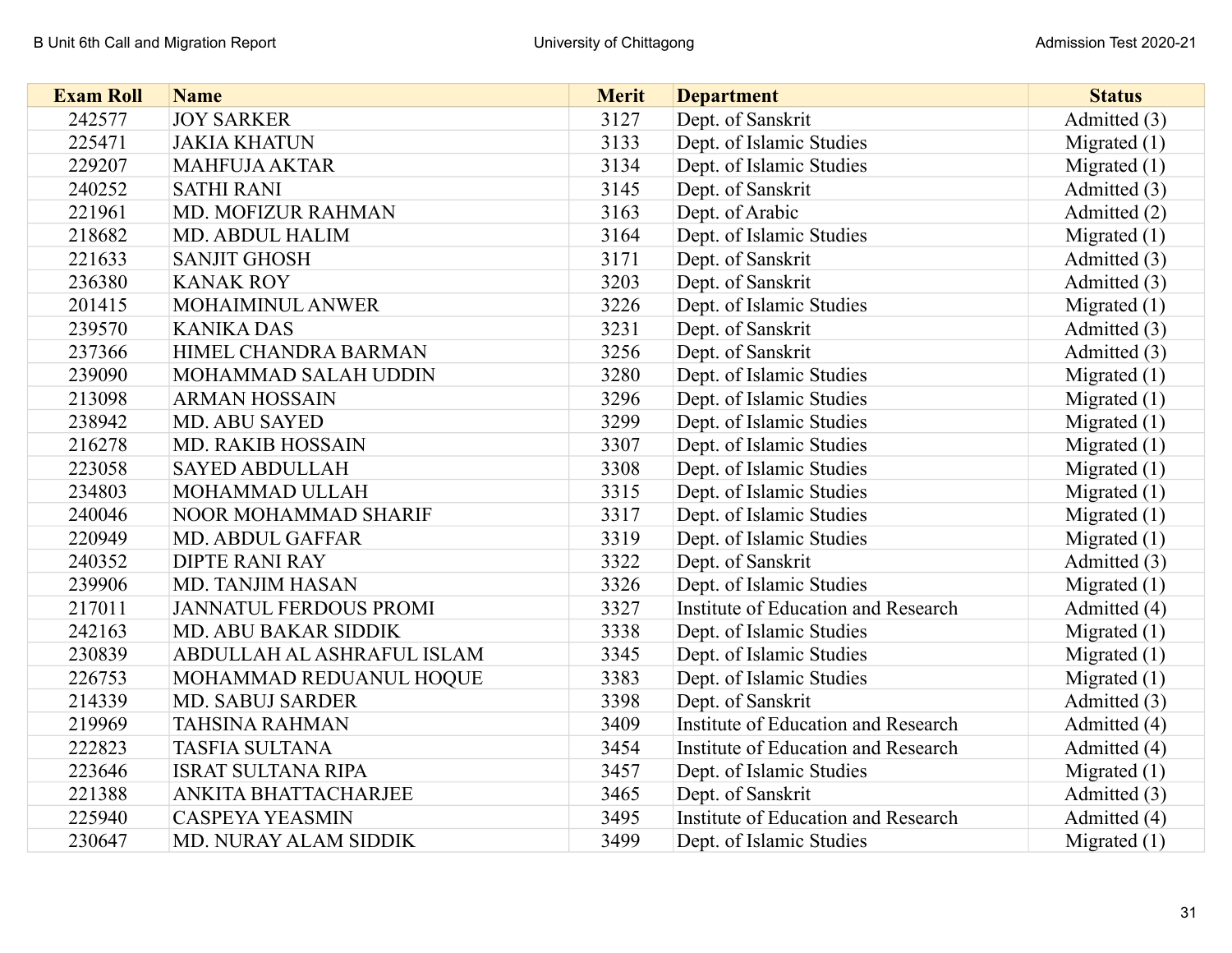| <b>Exam Roll</b> | <b>Name</b>                  | <b>Merit</b> | <b>Department</b>                   | <b>Status</b>  |
|------------------|------------------------------|--------------|-------------------------------------|----------------|
| 235766           | <b>ISMAIL HOSSEN</b>         | 3503         | Dept. of Islamic Studies            | Migrated $(1)$ |
| 236187           | <b>FARUQUE HOSSAIN</b>       | 3505         | Dept. of Islamic Studies            | Migrated $(1)$ |
| 224361           | <b>SUJON ROY</b>             | 3507         | Dept. of Sanskrit                   | Admitted (3)   |
| 228453           | <b>MD. RIYAD UDDIN</b>       | 3524         | Dept. of Islamic Studies            | Migrated $(1)$ |
| 200716           | <b>MD. SAKIB MAHMUD</b>      | 3538         | Dept. of Arabic                     | Admitted (2)   |
| 223323           | <b>ABDUR RAHMAN JIHAN</b>    | 3541         | Institute of Education and Research | Admitted (4)   |
| 237758           | <b>NAZMUL HODA</b>           | 3552         | Dept. of Islamic Studies            | Migrated $(1)$ |
| 226392           | MD. ABDULLAH AL MAMUN        | 3559         | Dept. of Islamic Studies            | Migrated $(1)$ |
| 238796           | NOMAN AN ASIF MONCI          | 3593         | Dept. of Arabic                     | Admitted (2)   |
| 207453           | <b>ALAMGIR KOBIR</b>         | 3609         | Dept. of Islamic Studies            | Migrated $(1)$ |
| 228132           | YEAKUB HOSSAIN               | 3636         | Dept. of Islamic Studies            | Migrated $(1)$ |
| 241928           | <b>API PAUL</b>              | 3672         | Dept. of Sanskrit                   | Admitted (3)   |
| 238366           | <b>MD. ZIHADI HASAN</b>      | 3682         | Dept. of Islamic Studies            | Migrated $(1)$ |
| 216655           | <b>MOHAMMAD KISAR</b>        | 3706         | Dept. of Islamic Studies            | Migrated $(1)$ |
| 228503           | <b>ROBIUL HOSSAIN</b>        | 3716         | Dept. of Islamic Studies            | Migrated $(1)$ |
| 224074           | MOHAMMAD ANISULLAH           | 3718         | Institute of Education and Research | Admitted (5)   |
| 223545           | MIFTAHUL JANNAT RINVE        | 3734         | Institute of Education and Research | Admitted (5)   |
| 231407           | M. SAJIDUL ISLAM             | 3756         | Dept. of Islamic Studies            | Migrated $(1)$ |
| 240917           | <b>MAHMODA AKTER</b>         | 3769         | Dept. of Islamic Studies            | Migrated $(1)$ |
| 225292           | SADHON CHANDRA MONDAL        | 3772         | Dept. of Sanskrit                   | Admitted (4)   |
| 241237           | <b>TASNIMUL JANNAT</b>       | 3777         | Dept. of Islamic Studies            | Migrated $(1)$ |
| 219156           | <b>AHMAD NUR</b>             | 3785         | Dept. of Islamic Studies            | Migrated $(1)$ |
| 226312           | MD. NOMAN IBN SABIT          | 3794         | Dept. of Islamic Studies            | Migrated $(1)$ |
| 223124           | <b>ATIKUR RAHMAN</b>         | 3798         | Dept. of Islamic Studies            | Migrated (1)   |
| 240371           | <b>TRESHA GUHA</b>           | 3800         | Dept. of Sanskrit                   | Admitted (4)   |
| 222050           | <b>ABDUL KAYUM</b>           | 3807         | Dept. of Islamic Studies            | Migrated $(1)$ |
| 216643           | <b>HADIUL ISLAM</b>          | 3814         | Dept. of Islamic Studies            | Migrated $(1)$ |
| 218180           | <b>MAHARUN AKTER FALGONY</b> | 3850         | Institute of Education and Research | Admitted (5)   |
| 241991           | RAJKUMAR KAYAL               | 3856         | Dept. of Sanskrit                   | Admitted (4)   |
| 232025           | <b>NOYON CHANDRA GOUP</b>    | 3862         | Dept. of Sanskrit                   | Admitted (4)   |
| 241622           | MST. JANNATUL FERDOUSI JEMI  | 3868         | Institute of Education and Research | Admitted (5)   |
| 237358           | <b>SYEDA MIFTAHUL JANNAT</b> | 3879         | Institute of Education and Research | Admitted (5)   |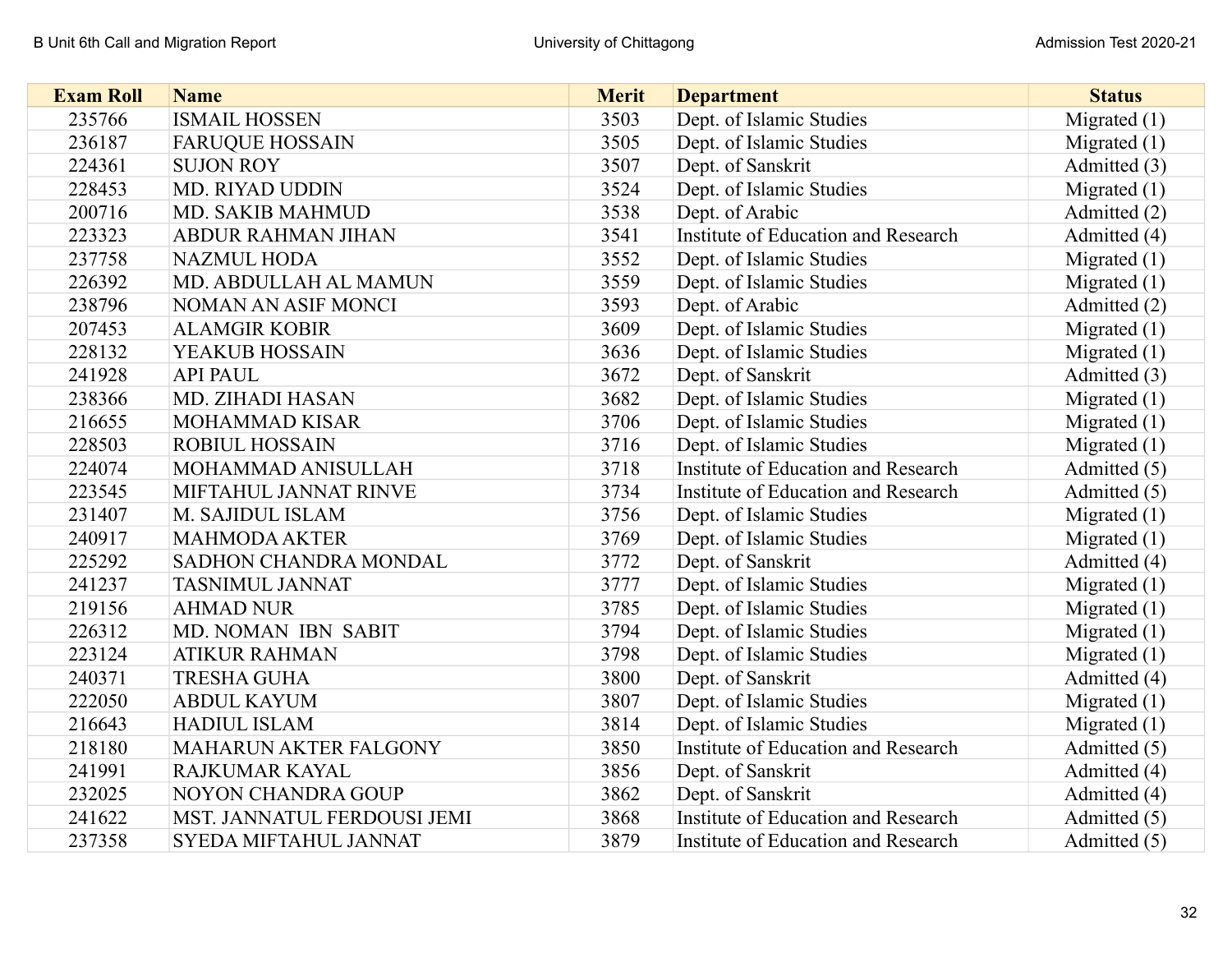| <b>Exam Roll</b> | <b>Name</b>                  | <b>Merit</b> | <b>Department</b>                   | <b>Status</b>  |
|------------------|------------------------------|--------------|-------------------------------------|----------------|
| 209580           | ABDUR RAHIM AL MAMUN         | 3892         | Dept. of Arabic                     | Admitted (2)   |
| 230692           | MOHAMMAD NASIR UDDIN         | 3902         | Dept. of Islamic Studies            | Migrated $(1)$ |
| 226872           | MD. JAWADUL KARIM            | 3905         | Institute of Education and Research | Called $(6)$   |
| 220214           | MD. SAYEB KHAN RAHAT         | 3913         | Institute of Education and Research | Called $(6)$   |
| 239714           | <b>BADHON CHANDRA SARKER</b> | 3937         | Dept. of Sanskrit                   | Admitted (4)   |
| 233918           | <b>SOUMITRA KUMER NAG</b>    | 3938         | Dept. of Sanskrit                   | Admitted (4)   |
| 216859           | <b>MILY DEY</b>              | 3940         | Institute of Education and Research | Migrated $(1)$ |
| 239940           | <b>SURANJIT ADHIKARI</b>     | 3945         | Dept. of Sanskrit                   | Admitted (4)   |
| 219269           | <b>SWAPNA AKTHER</b>         | 3949         | Institute of Education and Research | Called $(6)$   |
| 225882           | <b>SHAHADAT ULLAH</b>        | 3952         | Dept. of Islamic Studies            | Migrated $(1)$ |
| 242342           | MD. NAJMUT TARIF             | 3954         | Dept. of Arabic                     | Admitted (2)   |
| 217963           | <b>HABIBUR RAHMAN</b>        | 3955         | Dept. of Islamic Studies            | Migrated $(1)$ |
| 235909           | <b>ROBIUL ISLAM</b>          | 3964         | Dept. of Islamic Studies            | Migrated $(1)$ |
| 242041           | <b>UMME FAZAL CHY</b>        | 3968         | Institute of Education and Research | Called $(6)$   |
| 217139           | <b>MD. RAKIB HOSEN</b>       | 3971         | Dept. of Islamic Studies            | Migrated $(1)$ |
| 240086           | <b>FAHAMIDA HASAN EMA</b>    | 3976         | Dept. of Islamic Studies            | Migrated $(1)$ |
| 238774           | <b>SABRINA SHARMIN</b>       | 3977         | Institute of Education and Research | Called $(6)$   |
| 202810           | <b>FAZLA ALAM MAHI</b>       | 3986         | Institute of Education and Research | Called $(6)$   |
| 220384           | MD. ARIFUL ISLAM             | 3993         | Dept. of Arabic                     | Admitted (2)   |
| 235617           | MD. NAYEM HASSAN             | 4011         | Dept. of Islamic Studies            | Migrated $(1)$ |
| 224465           | <b>MD. ABDUL WAHID</b>       | 4019         | Dept. of Islamic Studies            | Migrated $(1)$ |
| 208421           | <b>MAHMUDUL HASAN</b>        | 4023         | Dept. of Islamic Studies            | Migrated $(1)$ |
| 241140           | <b>JAKARIA</b>               | 4029         | Dept. of Islamic Studies            | Migrated $(1)$ |
| 236788           | <b>JISHU ROY</b>             | 4030         | Dept. of Sanskrit                   | Admitted (5)   |
| 204623           | <b>MATIUR MAHMUD FARHAD</b>  | 4031         | Dept. of Islamic Studies            | Migrated $(1)$ |
| 231670           | <b>JINAT MASUDA TITHI</b>    | 4035         | Institute of Education and Research | Called $(6)$   |
| 216641           | MOHAMMAD MIZANUR RAHMAN      | 4053         | Dept. of Islamic Studies            | Migrated $(1)$ |
| 238315           | MOHAMMAD TAUHIDUL ISLAM      | 4055         | Dept. of Islamic Studies            | Migrated $(1)$ |
| 219752           | <b>ALI HASAN JUEL</b>        | 4089         | Institute of Education and Research | Called $(6)$   |
| 208722           | <b>RAITA TABASSUM</b>        | 4099         | Institute of Education and Research | Called $(6)$   |
| 208171           | <b>SUMAIYA NUSRAT</b>        | 4112         | Institute of Education and Research | Called $(6)$   |
| 220918           | <b>MD. RUHUL AMIN</b>        | 4132         | Dept. of Islamic Studies            | Migrated $(1)$ |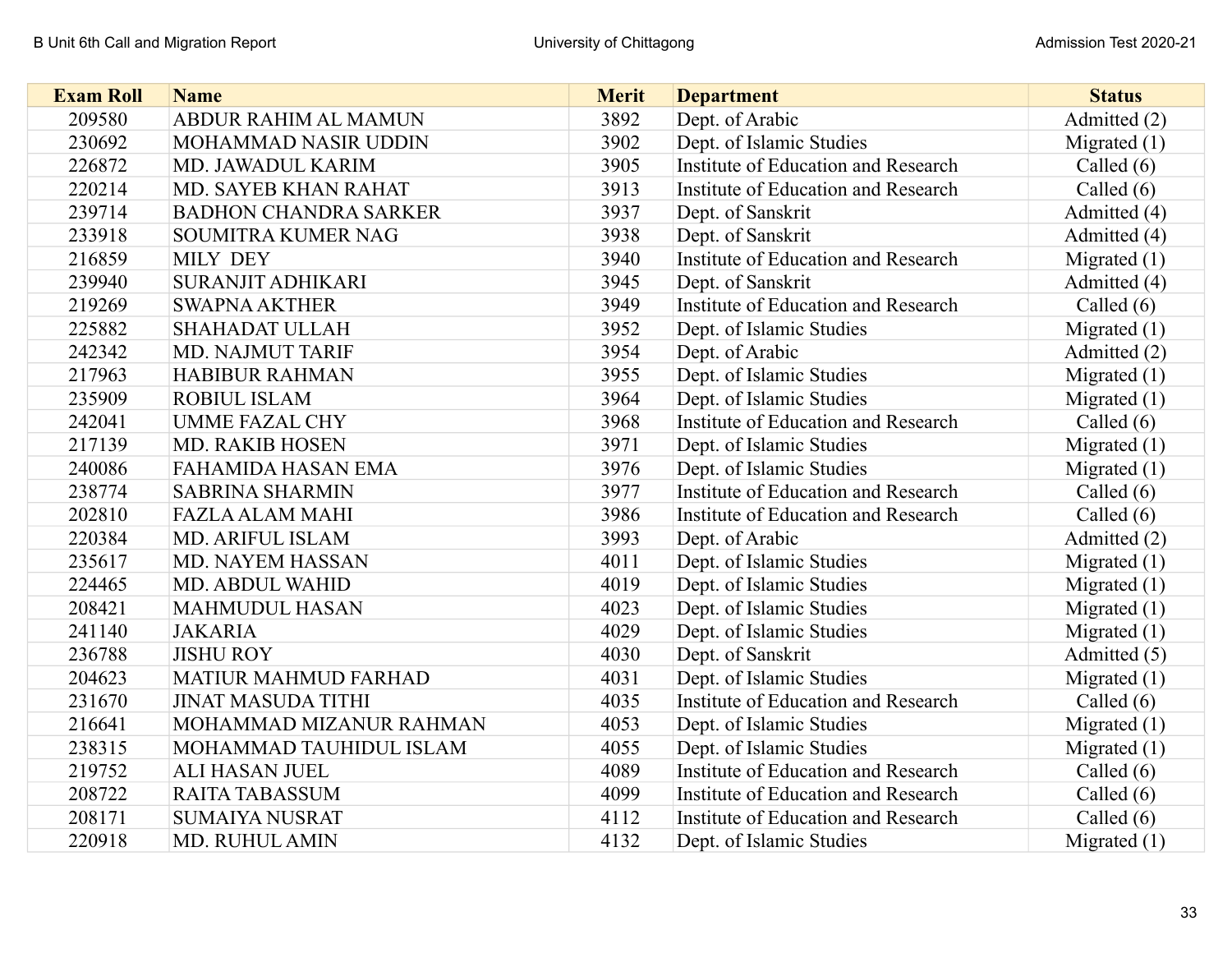| <b>Exam Roll</b> | <b>Name</b>                 | <b>Merit</b> | <b>Department</b>                   | <b>Status</b>  |
|------------------|-----------------------------|--------------|-------------------------------------|----------------|
| 213617           | MD. SHAFIQUL ISLAM          | 4150         | Dept. of Islamic Studies            | Migrated $(1)$ |
| 231363           | MD. SUMON                   | 4161         | Dept. of Islamic Studies            | Migrated $(1)$ |
| 240455           | RAHNOMA TABASSUM            | 4171         | Dept. of Arabic                     | Admitted (2)   |
| 241764           | MD. AKASH RAHMAN            | 4175         | Institute of Education and Research | Called $(6)$   |
| 221350           | MD. MOSTAFIZUR RAHMAN       | 4177         | Dept. of Islamic Studies            | Migrated $(1)$ |
| 233107           | <b>KHALEDA NASRIN RITA</b>  | 4180         | Institute of Education and Research | Called $(6)$   |
| 242009           | <b>NOWSHIN TABASSUM</b>     | 4184         | Institute of Education and Research | Called $(6)$   |
| 218060           | <b>JAMADIUL AOWAL</b>       | 4185         | Dept. of Islamic Studies            | Migrated $(1)$ |
| 211430           | MOHAMMAD HASAN              | 4186         | Institute of Education and Research | Called $(6)$   |
| 221811           | <b>KAMORUN NESA</b>         | 4200         | Dept. of Islamic Studies            | Migrated $(1)$ |
| 225782           | MD. JUBAYAR JAHAN           | 4209         | Dept. of Islamic Studies            | Migrated $(1)$ |
| 215725           | MUHAMMAD TAWHIDUL ISLAM     | 4217         | Dept. of Islamic Studies            | Migrated (1)   |
| 222912           | MD. KHALID SAYFULLAH RAIHAN | 4222         | Dept. of Arabic                     | Admitted (2)   |
| 225381           | MD. NEZAM UDDIN             | 4231         | Dept. of Arabic                     | Admitted (2)   |
| 234763           | <b>MD. MASUD RANA</b>       | 4239         | Dept. of Islamic Studies            | Migrated $(1)$ |
| 238719           | MAHMUDUL HASAN SARWAR       | 4242         | Dept. of Arabic                     | Admitted (2)   |
| 215405           | ABONTEE SARKAR TIRTHO       | 4248         | Dept. of Sanskrit                   | Admitted (5)   |
| 222175           | KUMARY PINGKY RANI          | 4249         | Dept. of Sanskrit                   | Admitted (5)   |
| 215314           | PRASENJIT CHAKRABORTY       | 4272         | Dept. of Sanskrit                   | Admitted (5)   |
| 234771           | <b>SAGOR</b>                | 4279         | Dept. of Islamic Studies            | Migrated $(1)$ |
| 235397           | <b>SUNJEDA AFROSS</b>       | 4282         | Dept. of Arabic                     | Admitted (3)   |
| 228075           | PRASANJIT DEB               | 4285         | Dept. of Sanskrit                   | Admitted (5)   |
| 228253           | <b>ANUPURBA SARKAR</b>      | 4287         | Dept. of Sanskrit                   | Admitted (5)   |
| 234438           | <b>MD. ARMAN HOSEN</b>      | 4292         | Dept. of Arabic                     | Admitted (3)   |
| 221766           | <b>TAMANNA SULTANA</b>      | 4309         | Dept. of Arabic                     | Admitted (3)   |
| 229281           | <b>SAIDUR RAHMAN</b>        | 4315         | Dept. of Arabic                     | Admitted (3)   |
| 230199           | MD. NAIM ISLAM              | 4336         | Dept. of Arabic                     | Admitted (3)   |
| 216484           | <b>AFZAL HOSEN</b>          | 4351         | Dept. of Arabic                     | Admitted (3)   |
| 234070           | <b>ANKUR DAS</b>            | 4352         | Dept. of Sanskrit                   | Called $(6)$   |
| 231655           | MD. AHAD                    | 4357         | Dept. of Arabic                     | Admitted (3)   |
| 235275           | <b>SUDIP BISWAS</b>         | 4358         | Dept. of Sanskrit                   | Called $(6)$   |
| 236411           | POBITRA CHANDRA DAS         | 4359         | Dept. of Sanskrit                   | Called (6)     |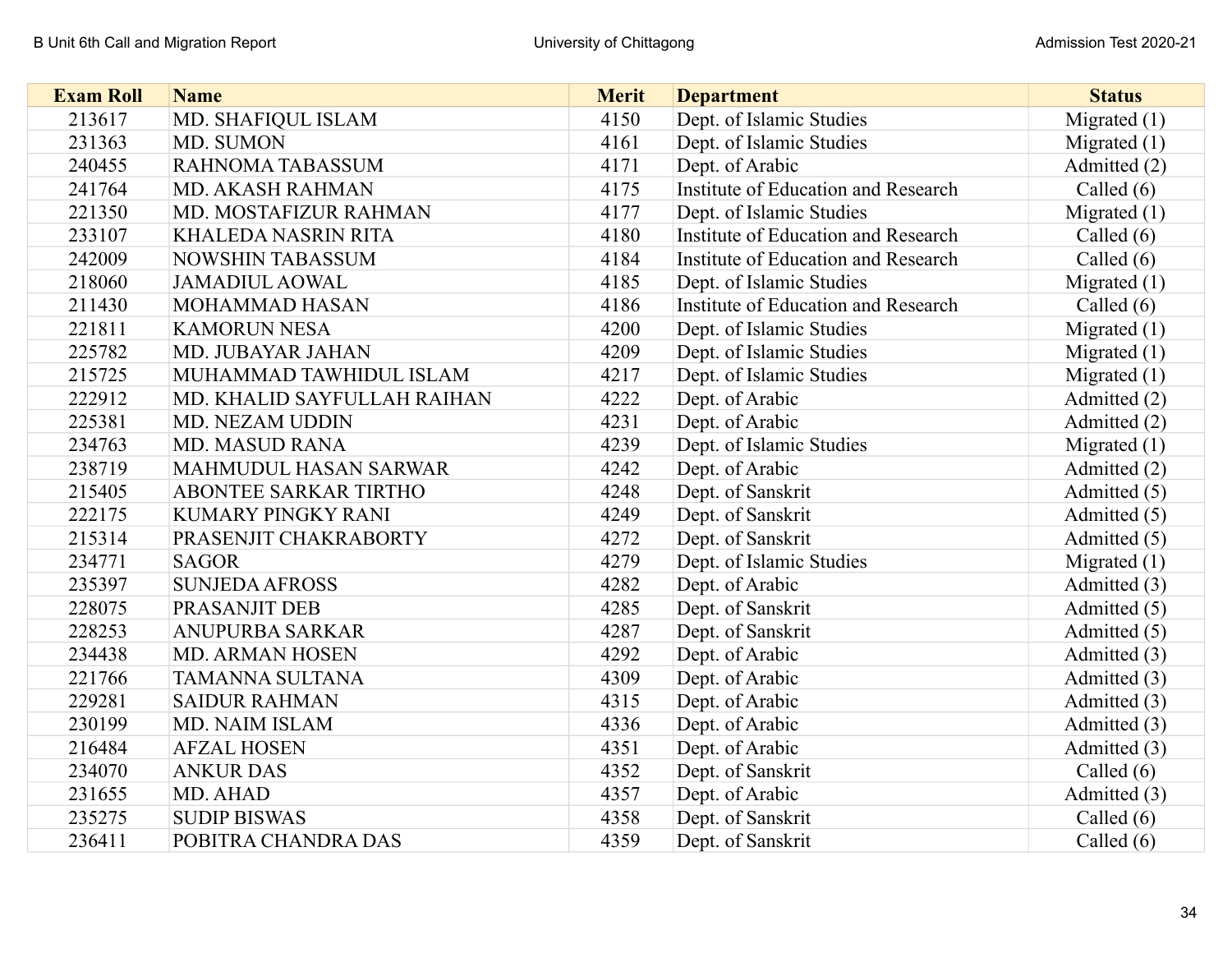| <b>Exam Roll</b> | <b>Name</b>              | <b>Merit</b> | <b>Department</b> | <b>Status</b> |
|------------------|--------------------------|--------------|-------------------|---------------|
| 229914           | MD. MERAJUL ISLAM        | 4371         | Dept. of Arabic   | Admitted (3)  |
| 220034           | <b>SADIA JAHAN</b>       | 4372         | Dept. of Arabic   | Admitted (3)  |
| 214718           | PROGGA PAROMITA PUJA     | 4384         | Dept. of Sanskrit | Called $(6)$  |
| 216967           | PRIANKA RUDRO            | 4388         | Dept. of Sanskrit | Called $(6)$  |
| 224773           | HABIBUL BASAR SALMAN     | 4392         | Dept. of Arabic   | Admitted (3)  |
| 226172           | MD. HAFIZUL ISLAM        | 4404         | Dept. of Arabic   | Admitted (3)  |
| 239835           | NAYON KRISHNO SAHA       | 4412         | Dept. of Sanskrit | Called $(6)$  |
| 214315           | ANIKA DUTTA ANI          | 4427         | Dept. of Sanskrit | Called $(6)$  |
| 226972           | PROTITY ROUTH PRITU      | 4432         | Dept. of Sanskrit | Called $(6)$  |
| 229888           | <b>APURBA MAHANTA</b>    | 4446         | Dept. of Sanskrit | Called $(6)$  |
| 231230           | MD. LUTFUR RAHMAN        | 4449         | Dept. of Arabic   | Admitted (3)  |
| 217239           | <b>TAJMERI AKHTER</b>    | 4452         | Dept. of Arabic   | Admitted (3)  |
| 213408           | <b>SWEETY RANI DUTTA</b> | 4461         | Dept. of Sanskrit | Called $(6)$  |
| 233201           | MD. ABDULLAH             | 4464         | Dept. of Arabic   | Admitted (3)  |
| 231419           | JUI DEY                  | 4470         | Dept. of Sanskrit | Called $(6)$  |
| 203903           | <b>NAYON KUMAR ROY</b>   | 4484         | Dept. of Sanskrit | Called (6)    |
| 239470           | AKASH CHANDRA SARKER     | 4494         | Dept. of Sanskrit | Called (6)    |
| 220300           | <b>NILOY ROY</b>         | 4506         | Dept. of Sanskrit | Called $(6)$  |
| 219169           | <b>BITHI BARUA</b>       | 4511         | Dept. of Pali     | Admitted (1)  |
| 227761           | <b>SWAGOTA DAS</b>       | 4515         | Dept. of Sanskrit | Called $(6)$  |
| 235340           | <b>HRIDE SARKER</b>      | 4517         | Dept. of Sanskrit | Called $(6)$  |
| 201992           | <b>NASIR UDDIN</b>       | 4523         | Dept. of Arabic   | Admitted (3)  |
| 235164           | RICHI CHOWDHURY          | 4534         | Dept. of Sanskrit | Called $(6)$  |
| 226218           | <b>FALGOON BANIK</b>     | 4539         | Dept. of Sanskrit | Called $(6)$  |
| 213473           | <b>JIBON ROY BICROM</b>  | 4541         | Dept. of Sanskrit | Called $(6)$  |
| 222414           | <b>BORSHA RANI KUNDU</b> | 4560         | Dept. of Sanskrit | Called $(6)$  |
| 232154           | <b>ANTOR CHANDRA</b>     | 4574         | Dept. of Sanskrit | Called $(6)$  |
| 205792           | MD. EKRAMUL HOQUE        | 4586         | Dept. of Arabic   | Admitted (3)  |
| 219242           | <b>AZIZUL HAQUE</b>      | 4587         | Dept. of Arabic   | Admitted (3)  |
| 230474           | <b>SHAHEDUL ISLAM</b>    | 4599         | Dept. of Arabic   | Admitted (3)  |
| 213204           | <b>KAFAYET ULLAH</b>     | 4640         | Dept. of Arabic   | Admitted (3)  |
| 215837           | MOHAMMAD MOSTAFA         | 4660         | Dept. of Arabic   | Admitted (3)  |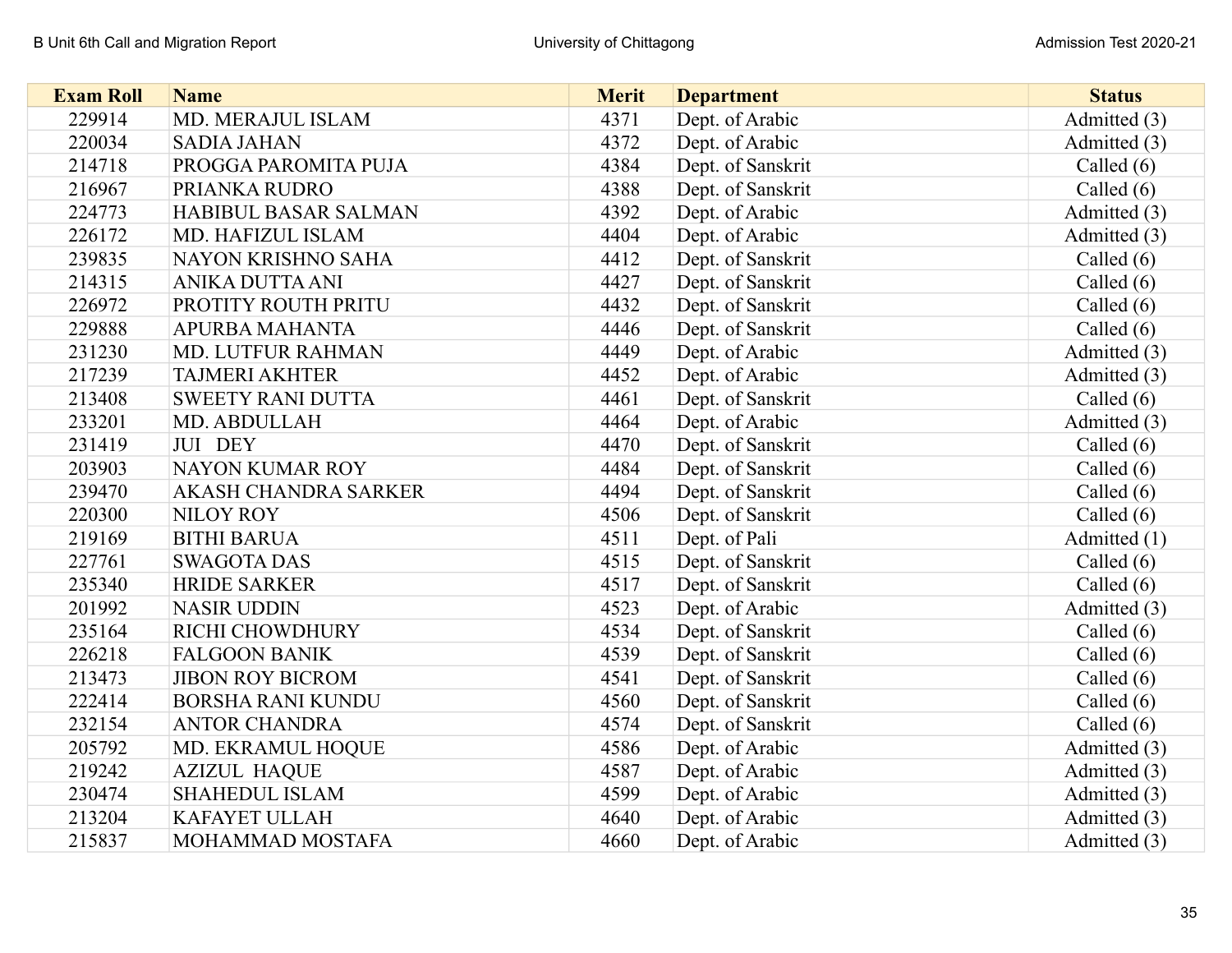| <b>Exam Roll</b> | <b>Name</b>                     | <b>Merit</b> | <b>Department</b> | <b>Status</b> |
|------------------|---------------------------------|--------------|-------------------|---------------|
| 215236           | <b>JANNATUN NAIMA</b>           | 4666         | Dept. of Arabic   | Admitted (3)  |
| 220356           | SAH MD. BAREK ULLAH             | 4671         | Dept. of Arabic   | Admitted (3)  |
| 202655           | MOHAMMED SHAKER HOSSEN          | 4672         | Dept. of Arabic   | Admitted (3)  |
| 238158           | PRATTAY BARUA                   | 4711         | Dept. of Pali     | Admitted (1)  |
| 200400           | MOHAMMAD WALEED AIMAN           | 4741         | Dept. of Arabic   | Admitted (3)  |
| 213681           | <b>MD. JAHID HOSSAIN</b>        | 4745         | Dept. of Arabic   | Admitted (3)  |
| 200860           | MOHAMMAD ABDULLAH AL- MARUF     | 4747         | Dept. of Arabic   | Admitted (3)  |
| 228017           | PARESH CHAKMA                   | 4810         | Dept. of Pali     | Admitted (1)  |
| 231852           | <b>UMME HABIBAH MIM</b>         | 4819         | Dept. of Arabic   | Admitted (3)  |
| 216771           | MOHAMMAD NAYEM UDDIN            | 4825         | Dept. of Arabic   | Admitted (3)  |
| 234943           | <b>MAHMUDUL HASAN</b>           | 4827         | Dept. of Arabic   | Admitted (3)  |
| 212744           | MOHAMMAD JAWAD AFNAN            | 4878         | Dept. of Arabic   | Admitted (3)  |
| 240649           | <b>HEDAYET BIN RIAD</b>         | 4883         | Dept. of Arabic   | Admitted (3)  |
| 238555           | YASIN PATWARY ROBIN             | 4907         | Dept. of Arabic   | Admitted (3)  |
| 216744           | MUHAMMAD SAIDUL HAQUE           | 4967         | Dept. of Arabic   | Admitted (3)  |
| 226236           | MIFTAHUL JANNAT                 | 5022         | Dept. of Arabic   | Admitted (3)  |
| 213348           | <b>MD. ASRAF UDDIN</b>          | 5036         | Dept. of Arabic   | Admitted (3)  |
| 231251           | MUHAMMAD MUBINUL HOQUE          | 5043         | Dept. of Arabic   | Admitted (3)  |
| 223815           | <b>AL-AMIN</b>                  | 5099         | Dept. of Arabic   | Admitted (3)  |
| 239831           | <b>AHSAN HABIB</b>              | 5133         | Dept. of Arabic   | Admitted (3)  |
| 218321           | MD. ABU NAYEM JIHAD             | 5157         | Dept. of Arabic   | Admitted (3)  |
| 214342           | MD. RAFIQUL ISLAM               | 5207         | Dept. of Arabic   | Admitted (3)  |
| 204609           | <b>NURUN NAHAR BEGUM</b>        | 5213         | Dept. of Arabic   | Admitted (3)  |
| 223847           | <b>SOHANUR RHAMAN</b>           | 5255         | Dept. of Arabic   | Admitted (3)  |
| 220712           | <b>SAIKAT BARUA UTSHA</b>       | 5263         | Dept. of Pali     | Admitted (1)  |
| 229081           | <b>RASED UL ISLAM</b>           | 5269         | Dept. of Arabic   | Admitted (3)  |
| 217232           | ATIK MD. ABU NAYEEM             | 5291         | Dept. of Arabic   | Admitted (3)  |
| 219694           | RIFA TAMANNA KAKOL              | 5294         | Dept. of Arabic   | Admitted (3)  |
| 242278           | MOHAMMAD MONIR UDDIN HASAN KHAN | 5325         | Dept. of Arabic   | Admitted (4)  |
| 227946           | <b>AKLIMA KHATUN</b>            | 5335         | Dept. of Arabic   | Admitted (4)  |
| 230458           | MD. DELOWAR HOSSAIN             | 5343         | Dept. of Arabic   | Admitted (4)  |
| 240104           | S. M. SAIDUL HASAN              | 5392         | Dept. of Arabic   | Admitted (4)  |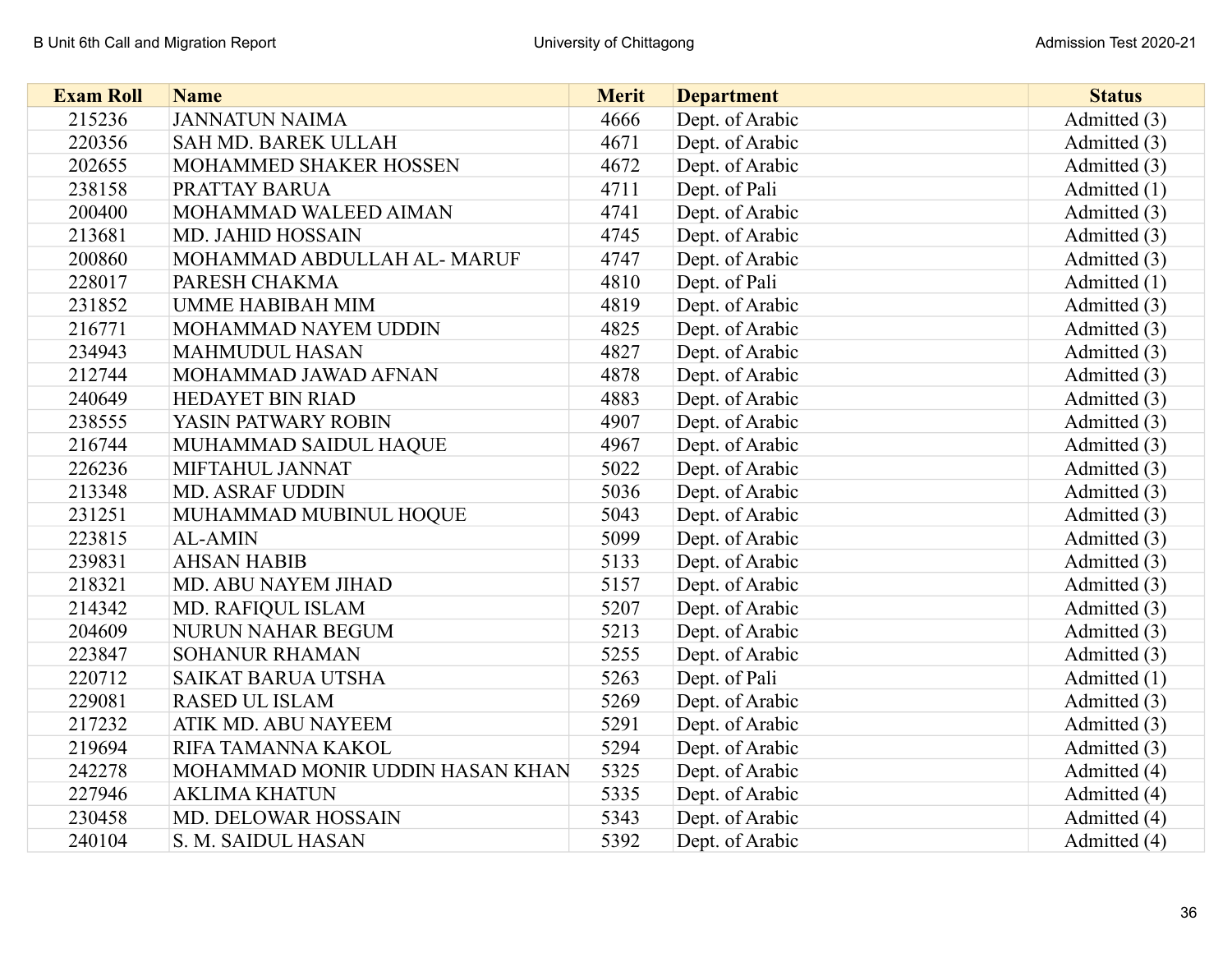| <b>Exam Roll</b> | <b>Name</b>                 | <b>Merit</b> | <b>Department</b> | <b>Status</b> |
|------------------|-----------------------------|--------------|-------------------|---------------|
| 227153           | NAZMUL HASAN RANA           | 5414         | Dept. of Arabic   | Admitted (4)  |
| 237853           | MUHAMMAD JUNAID AL KAFI     | 5426         | Dept. of Arabic   | Admitted (4)  |
| 225742           | MUSTAFIZUR RAHMAN           | 5452         | Dept. of Arabic   | Admitted (4)  |
| 224766           | MD. SHARIFUL ISLAM          | 5458         | Dept. of Arabic   | Admitted (4)  |
| 237106           | <b>MD. TANVIR HOSSAIN</b>   | 5476         | Dept. of Arabic   | Admitted (4)  |
| 226376           | <b>SAMIN NAHAR</b>          | 5578         | Dept. of Arabic   | Admitted (4)  |
| 237278           | <b>ISRAT JAHAN</b>          | 5588         | Dept. of Arabic   | Admitted (4)  |
| 223115           | MUHAMMAD ABDUL MOIN KHAN    | 5601         | Dept. of Arabic   | Admitted (4)  |
| 237983           | MOHAMMAD ABRARUL HOQUE      | 5613         | Dept. of Arabic   | Admitted (4)  |
| 232822           | <b>SAIMON HASAN</b>         | 5615         | Dept. of Arabic   | Admitted (4)  |
| 222412           | <b>SYEDA MAISATUN NAHAR</b> | 5617         | Dept. of Arabic   | Admitted (4)  |
| 224118           | MD. SABBIR HOSSAIN          | 5629         | Dept. of Arabic   | Admitted (4)  |
| 220372           | MD. ABU TALHA JUBAIR        | 5633         | Dept. of Arabic   | Admitted (4)  |
| 242102           | <b>AKIB AL HASAN</b>        | 5682         | Dept. of Arabic   | Admitted (4)  |
| 226885           | MUHAMMAD HELAL UDDIN        | 5709         | Dept. of Arabic   | Admitted (4)  |
| 240970           | <b>MD. MARUF BILLAH</b>     | 5715         | Dept. of Arabic   | Admitted (4)  |
| 203996           | <b>SAMANTA BARUA</b>        | 5716         | Dept. of Pali     | Admitted (1)  |
| 238483           | MD. MOSTAFIJUR RAHMAN       | 5717         | Dept. of Arabic   | Admitted (4)  |
| 238889           | <b>TANJIL ISLAM</b>         | 5723         | Dept. of Arabic   | Admitted (4)  |
| 214793           | PRAPA BARUA                 | 5801         | Dept. of Pali     | Admitted (1)  |
| 226297           | <b>CHANDRIMA BARUA</b>      | 5847         | Dept. of Pali     | Admitted (1)  |
| 239017           | MD. HASIBUL HOSSAIN         | 5862         | Dept. of Arabic   | Admitted (5)  |
| 206604           | MD. NAZMUL HAQUE            | 5884         | Dept. of Arabic   | Admitted (5)  |
| 239266           | MOHAMMED ABDULLAH AL KAFI   | 5901         | Dept. of Arabic   | Admitted (5)  |
| 236216           | <b>ABU BAKAR SIDDIK</b>     | 5914         | Dept. of Arabic   | Admitted (5)  |
| 235876           | MUSTOFA KAMAL               | 5943         | Dept. of Arabic   | Admitted (5)  |
| 221795           | <b>MD. GIES UDDIN</b>       | 5974         | Dept. of Arabic   | Admitted (5)  |
| 229201           | <b>UMME HABIBA</b>          | 5981         | Dept. of Arabic   | Admitted (5)  |
| 239653           | MD. RAFIQUL                 | 5991         | Dept. of Arabic   | Admitted (5)  |
| 219272           | <b>ABDULLAH ALJIHAN</b>     | 6001         | Dept. of Arabic   | Admitted (5)  |
| 232803           | NUSRAT JAHAN RIFAT          | 6002         | Dept. of Arabic   | Admitted (5)  |
| 238027           | MD. RABBI                   | 6003         | Dept. of Arabic   | Admitted (5)  |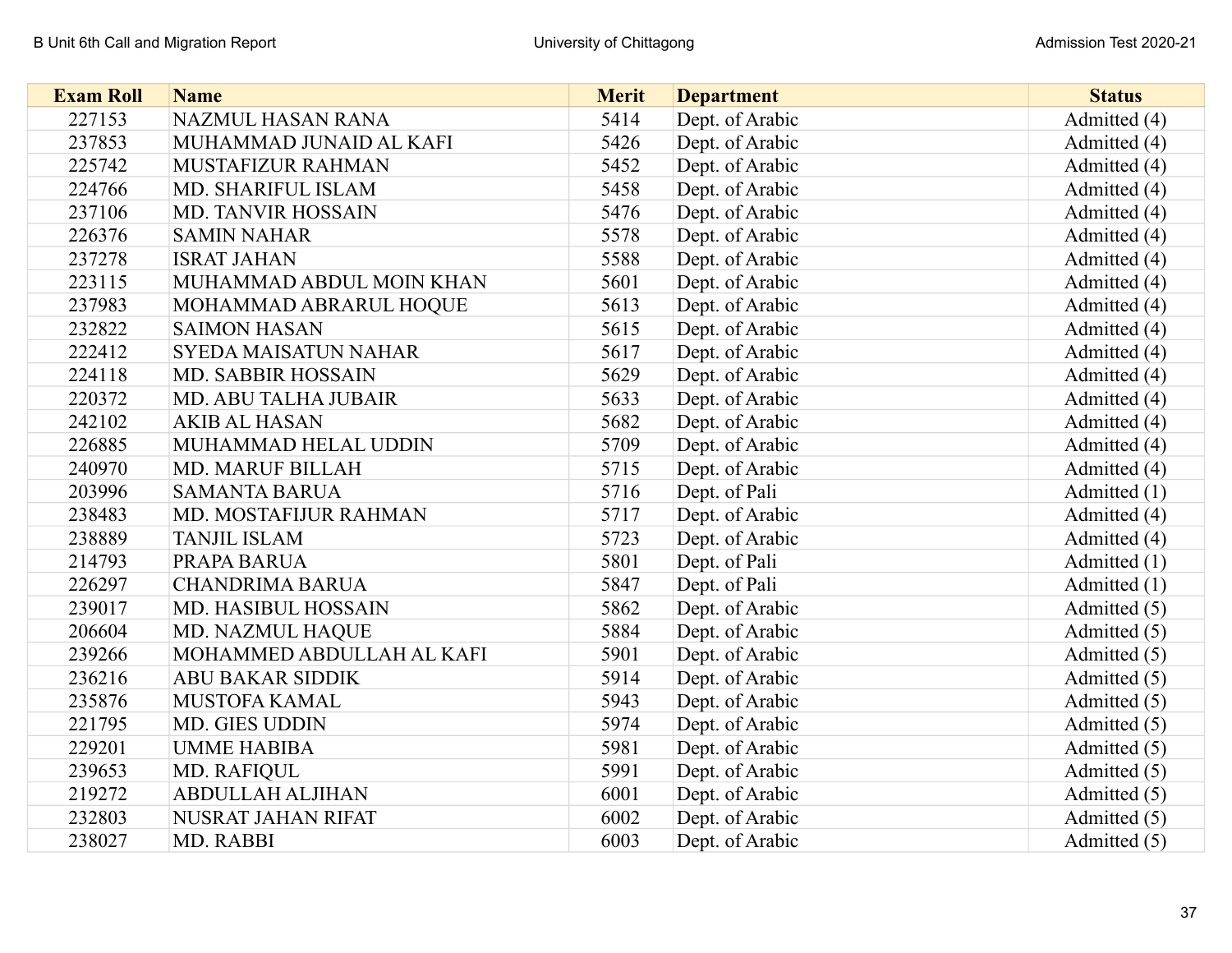| <b>Exam Roll</b> | <b>Name</b>                | <b>Merit</b> | <b>Department</b> | <b>Status</b> |
|------------------|----------------------------|--------------|-------------------|---------------|
| 222297           | MOHAMMAD ROBIUL HASAN      | 6004         | Dept. of Arabic   | Admitted (5)  |
| 242082           | MD. READUL AREFIN          | 6017         | Dept. of Arabic   | Admitted (5)  |
| 237642           | MD. MEHEDI HASAN MASUM     | 6018         | Dept. of Arabic   | Admitted (5)  |
| 216396           | MD. EBRAHIM HOSSAIN        | 6063         | Dept. of Arabic   | Admitted (5)  |
| 229054           | MD. NAHID MIA              | 6069         | Dept. of Arabic   | Admitted (5)  |
| 240744           | MD. SADEKUR RAHMAN         | 6078         | Dept. of Arabic   | Admitted (5)  |
| 228932           | MOHAMMAD RIDOANUL HOQUE    | 6108         | Dept. of Arabic   | Admitted (5)  |
| 218422           | MOHAMMAD SAIFUL KHAN       | 6110         | Dept. of Arabic   | Admitted (5)  |
| 211158           | MUHAMMAD AMAN UDDIN        | 6115         | Dept. of Arabic   | Called $(6)$  |
| 226141           | <b>MD. TANVIR HASSAN</b>   | 6116         | Dept. of Arabic   | Called (6)    |
| 218833           | <b>MIRAZ</b>               | 6132         | Dept. of Arabic   | Called (6)    |
| 233899           | <b>MAINUL ISLAM</b>        | 6134         | Dept. of Arabic   | Called $(6)$  |
| 238980           | <b>SYED MINHAZUL BAHAR</b> | 6155         | Dept. of Arabic   | Called $(6)$  |
| 227064           | MOHAMMAD KHALED            | 6164         | Dept. of Arabic   | Called $(6)$  |
| 239150           | MOBASHERA MAHMUDA          | 6167         | Dept. of Arabic   | Called $(6)$  |
| 238142           | <b>SHAHID MIAH</b>         | 6181         | Dept. of Arabic   | Called $(6)$  |
| 213640           | MD. ABDUR RAHIM BADSHA     | 6201         | Dept. of Arabic   | Called $(6)$  |
| 220638           | TANVIR AHAMAD SHARIF       | 6206         | Dept. of Arabic   | Called $(6)$  |
| 217859           | <b>MD. SUMON MIAH</b>      | 6210         | Dept. of Arabic   | Called $(6)$  |
| 233852           | MD. ANAS ULLAH             | 6211         | Dept. of Arabic   | Called $(6)$  |
| 221648           | MD. RAYHANUL HAQUE         | 6259         | Dept. of Arabic   | Called $(6)$  |
| 224347           | YEASMIN MAHMUD             | 6267         | Dept. of Arabic   | Called $(6)$  |
| 242186           | <b>SUJATA BARUA</b>        | 6470         | Dept. of Pali     | Admitted (1)  |
| 234152           | <b>DOLON BARUA</b>         | 6725         | Dept. of Pali     | Admitted (1)  |
| 231172           | KAINUMONG TONGCHONGYA      | 6902         | Dept. of Pali     | Admitted (1)  |
| 214014           | PARTHA BARUA BABU          | 7115         | Dept. of Pali     | Admitted (1)  |
| 215858           | <b>DIBBO BARUA</b>         | 7335         | Dept. of Pali     | Admitted (1)  |
| 240037           | PURI PURNA CHAKMA          | 7422         | Dept. of Pali     | Admitted (1)  |
| 218945           | <b>SAING SUI MARMA</b>     | 7437         | Dept. of Pali     | Admitted (1)  |
| 235350           | RINEL CHAKMA               | 8141         | Dept. of Pali     | Admitted (1)  |
| 219113           | <b>ARPITA BARUA</b>        | 8205         | Dept. of Pali     | Admitted (2)  |
| 210206           | <b>UDOY BARUA</b>          | 8292         | Dept. of Pali     | Admitted (2)  |